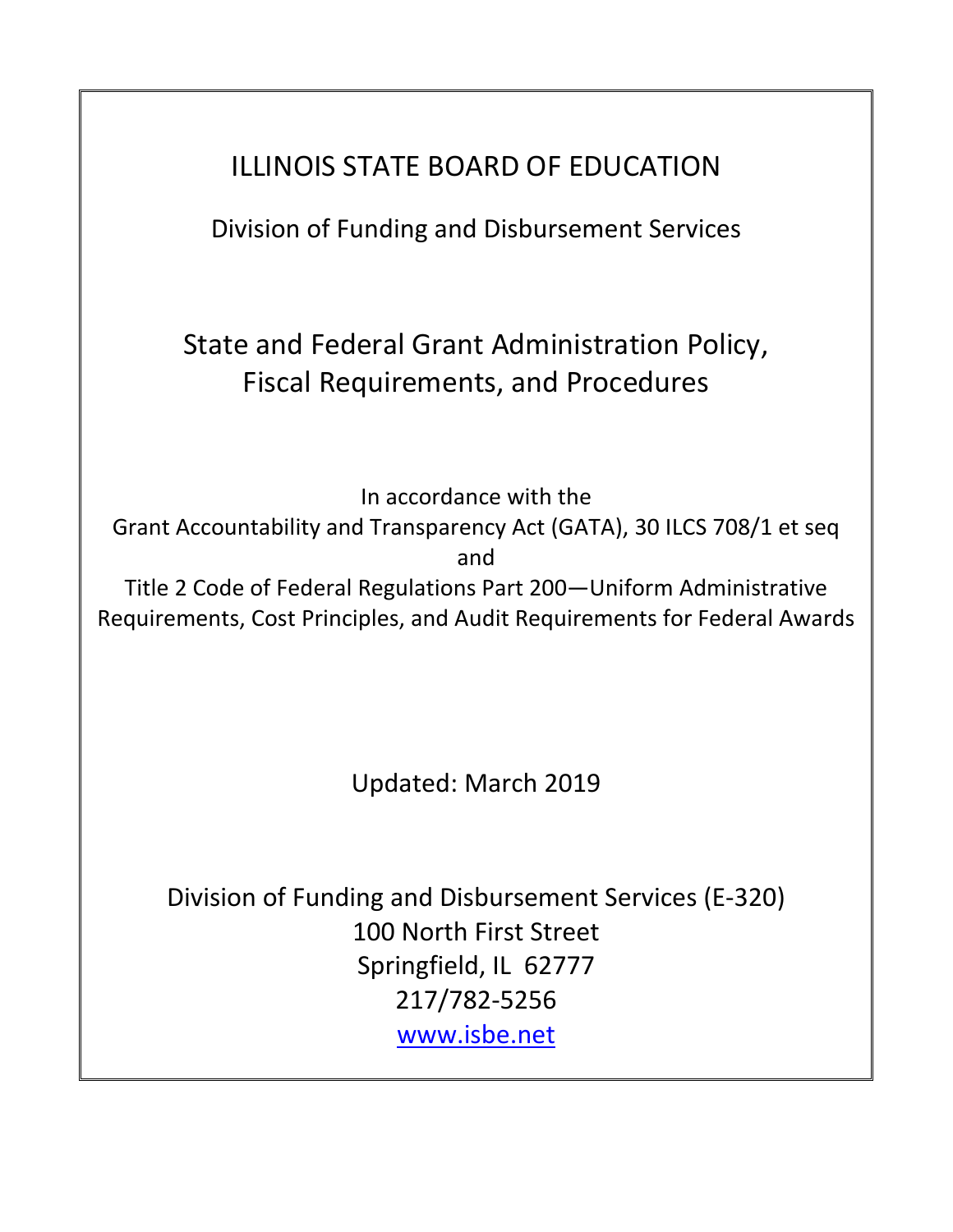# **Table of Contents**

|                   |                                                                        | <b>Page Number</b> |
|-------------------|------------------------------------------------------------------------|--------------------|
|                   | <b>Purpose Statement</b>                                               | 1                  |
|                   |                                                                        |                    |
|                   | <b>Glossary of Acronyms and Terms</b>                                  | $2 - 8$            |
|                   |                                                                        |                    |
| <b>Section A:</b> | <b>Policy</b>                                                          |                    |
|                   | State and Federal Grant Administration Policy                          | $9 - 11$           |
|                   |                                                                        |                    |
| <b>Section B:</b> | <b>Requirements</b>                                                    |                    |
|                   | Grants Accountability and Transparency Act (GATA)                      | $12 - 13$          |
|                   | Equipment                                                              | $14 - 17$          |
|                   | Interest Income                                                        | 18-20              |
|                   | <b>Record Retention</b>                                                | $21 - 22$          |
|                   |                                                                        |                    |
| <b>Section C:</b> | <b>Procedures for Administration of Grants</b>                         |                    |
|                   | Budgets/Amendments/Payment Schedules/Expenditure Reports               | 23-28              |
|                   | Grantee Compliance Enforcement System                                  | 29-34              |
|                   | Carryover - Excess Cash on Hand                                        | 35-36              |
|                   | Obligations                                                            | 37-38              |
|                   | Unemployment Compensation/Workers' Compensation/Teachers'              |                    |
|                   | Retirement (TRS)/Illinois Municipal Retirement Fund                    |                    |
|                   | (IMRF)/Social Security/Retirement/Termination/Severance Costs          | 39-40              |
|                   | <b>Indirect Costs and Cost Allocation Plans</b>                        | $41 - 45$          |
|                   | Required Monitoring/Audit Adjustment Policy                            | 46-48              |
|                   | Internal Controls, Fraud Policy and General Procurement Standards      | 49-51              |
|                   | Federal and State Compliance Reporting-Single Audit-GATA Audit         | $52 - 55$          |
|                   | Supporting Documentation for Salaries and Wages                        | 56                 |
|                   | Time and Effort Reporting                                              | 57-58              |
|                   | Detailed Function Descriptors and Sub-Categories                       | 59-60              |
|                   | Detailed Object Descriptors and Sub-Categories                         | $61 - 62$          |
|                   | <b>Return of Grant Funds</b>                                           | 63-64              |
|                   | <b>Grant Funds Recovery Act</b>                                        | 64-66              |
|                   | Core Functions of Administrative Districts Acting as Fiscal Agents for |                    |
|                   | Joint Applications or Cooperatives/Joint Agreements                    | 67-69              |
|                   | Maintenance of Effort (MOE) and Federal Funding Accountability and     |                    |
|                   | Transparency Act (FFATA)                                               | 70                 |

Navigation to State and Federal Grant Administration Policy, Fiscal Requirements, and Procedures:

ISBE Home Page www.isbe.net -Finance, Budgets, and Funding -Funding and Disbursements -General Grant Information -Policy and Guidance Fiscal Policy/Procedures/Requirements Direct link [https://www.isbe.net/Documents/fiscal\\_procedure\\_handbk.pdf](https://www.isbe.net/Documents/fiscal_procedure_handbk.pdf)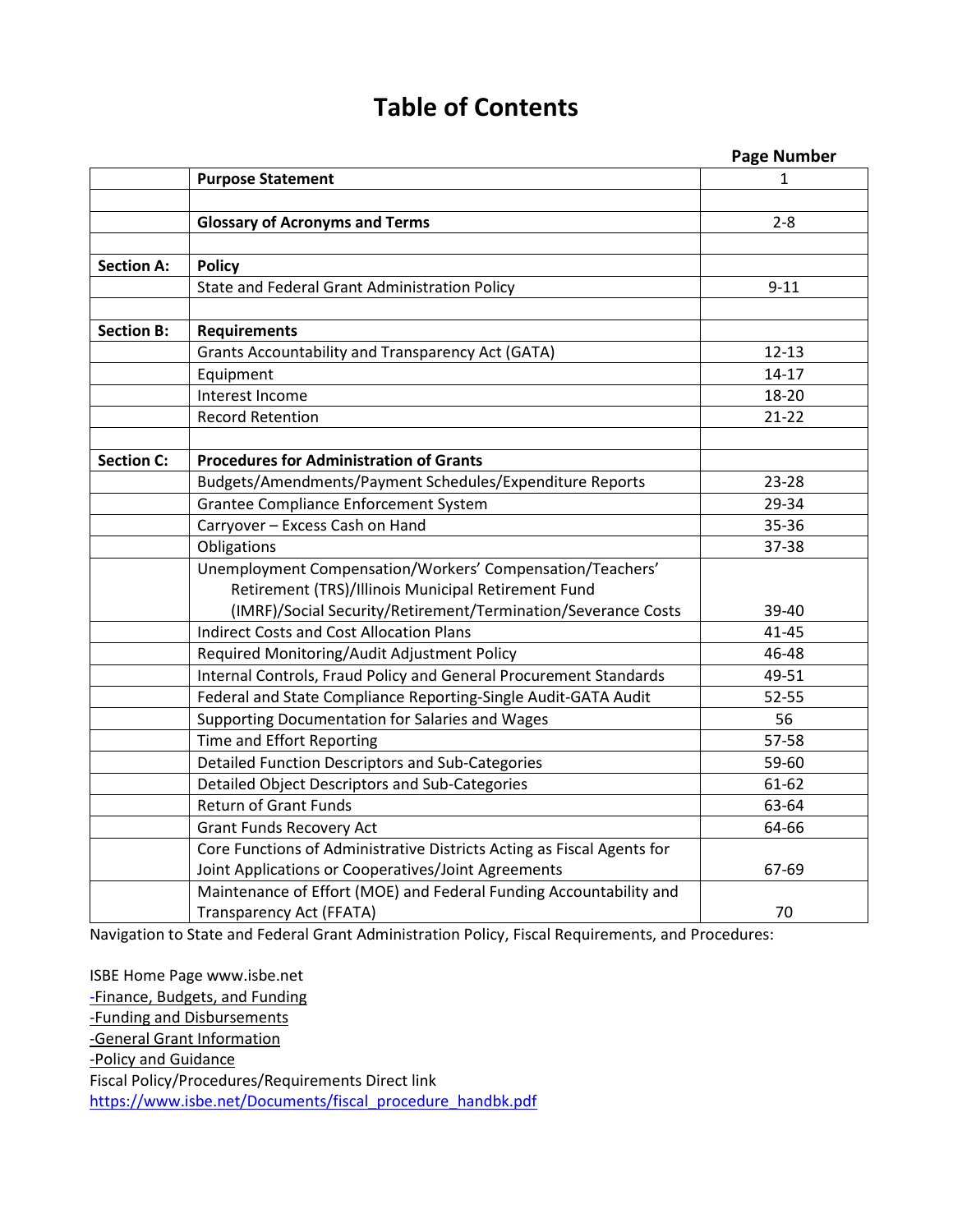# **Purpose Statement**

The purpose of this document is to inform internal agency staff and external customers of the policies, procedures, and guidelines that govern all state and federal grants awarded from the Illinois State Board of Education (ISBE), to ensure sound accounting practices, and to provide consistency in the administration of grants. **These procedures and guidelines do not supersede state statute, administrative rules, federal law, or regulations that may govern each specific program.**

ISBE, as the pass-through entity<sup>1</sup> (and a non-federal entity), is the grantee<sup>2</sup> from the U.S. Department of Education (ED) and ISBE awards subgrants to non-federal entities<sup>3</sup> such as Local Education Agencies (LEAs), including school districts, charter schools, and education service centers, and to a lesser degree institutions of higher education (IHEs) and nonprofit organizations (NPOs) that are the agency's subgrantees<sup>4</sup>. These guidelines apply to all subgrantees of ISBE, regardless of whether referenced herein as subgrantee or grantee. For purposes of this document, ISBE may use the terms grantee and subgrantee synonymously for its subgrantees.

The new regulations from the Office of Management and Budget (OMB), codified as [Title 2 of the](http://www.ecfr.gov/cgi-bin/text-idx?SID=daf9f454d79344ef884779e46a9acd2f&node=pt2.1.200&rgn=div5#_top)  [Code of Federal Regulations \(2 CFR\) Part 200,](http://www.ecfr.gov/cgi-bin/text-idx?SID=daf9f454d79344ef884779e46a9acd2f&node=pt2.1.200&rgn=div5#_top) were incorporated into general federal regulation on Dec. 26, 2014. The new regulations govern all federal grants awarded by ED to the state or to an LEA on or after that date. Grants awarded before Dec. 26, 2014, will continue to be governed by the OMB circulars that were in effect when the grant was awarded.

This change resulted in major changes to 34 CFR, known as the Education Department General Administrative Regulations [\(EDGAR\)](http://www2.ed.gov/policy/fund/guid/uniform-guidance/index.html). The new EDGAR consists of multiple parts and regulations. Visit ED's [EDGAR website](http://www2.ed.gov/policy/fund/reg/edgarReg/edgar.html) for a complete description of the federal regulations that apply to federal education grant awards.

 $1$  Pass-through entity is defined as a non-federal entity that provides a subaward to a subrecipient to carry out part of a federal program. (2 CFR 200.74)

 $2$  Grantee is defined as the legal entity to which a grant is awarded and that is accountable to the federal government for the use of the funds provided. The term "grantee" does not include any secondary grantees, such as subgrantees and contractors that may receive funds from a grantee. (34 CFR 77)

 $3$  Non-federal entity is defined as a state, local government, Indian tribe, institution of higher education, or nonprofit organization that carries out a federal award as a recipient or subrecipient. (2 CFR 200.69)

 $4$  Subgrantee is defined the same as a subrecipient, which is defined as a non-federal entity that receives a subaward from a pass-through entity to carry out part of a federal program; this does not include an individual who is a beneficiary of such program. (2 CFR 200.93) Subgrantee is defined in 34 CFR 77 as the legal entity to which a subgrant is awarded and that is accountable to the grantee for the use of the funds provided.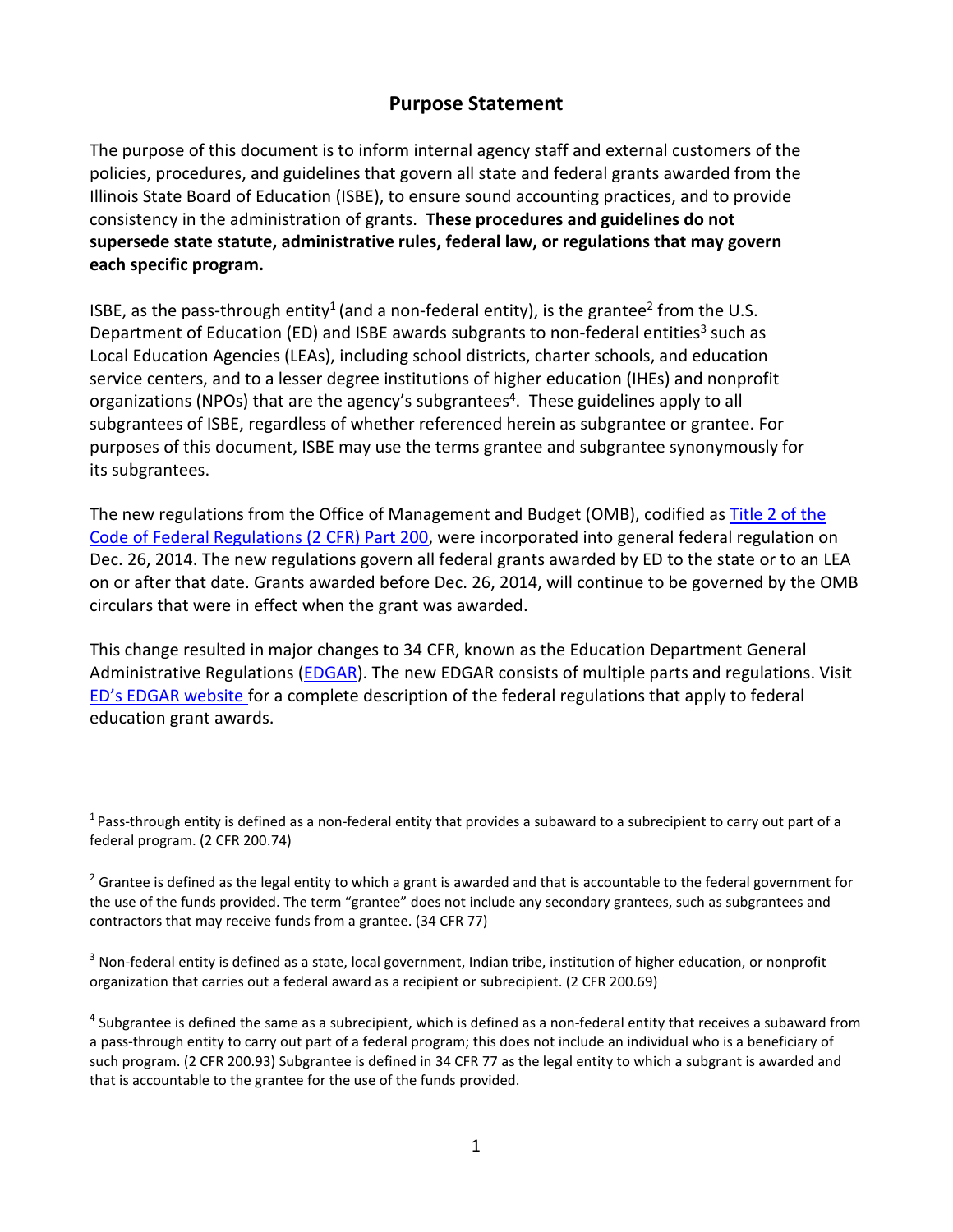#### **Glossary of Acronyms and Terms**

#### **Acronyms**

CFDA – Catalogue of Federal Domestic Assistance. A number assigned by the federal government to uniquely identify all federal grant awards.

CSFA - Catalogue of State Financial Assistance. The CSFA, which is mandated by 30 ILCS 708 Section 30, is the single, statewide comprehensive source of all state financial assistance program information.

ED - U.S. Department of Education.

eGMS – Electronic Grants Management System. An umbrella term used to describe the variety of state and federal grants developed by ISBE and accessed via IWAS.

FFATA – Federal Funding Accountability and Transparency Act.

FRIS – Financial Reimbursement Information System. The accounting system used by the Division of Funding and Disbursement Services to distribute all state and federal funds to grantees. The FRIS Inquiry system allows public access to all state and federal funds administered by ISBE.

FTE – Full-time equivalent

GAAP – Generally Accepted Accounting Principles

GAGAS – Generally Accepted Government Auditing Standards

- GATA Grants Accountability and Transparency Act
- ISBE Illinois State Board of Education

ISC – Intermediate Service Center

IWAS – Illinois State Board of Education Web Application Security. A password protected portal that allows ISBE internal and external clients the ability to access systems developed by ISBE.

- LEA Local Education Agency
- MTC Modified Total Cost
- MTDC Modified Total Direct Cost
- OMB Office of Management and Budget
- ROE Regional Office of Education
- TRS Teachers' Retirement System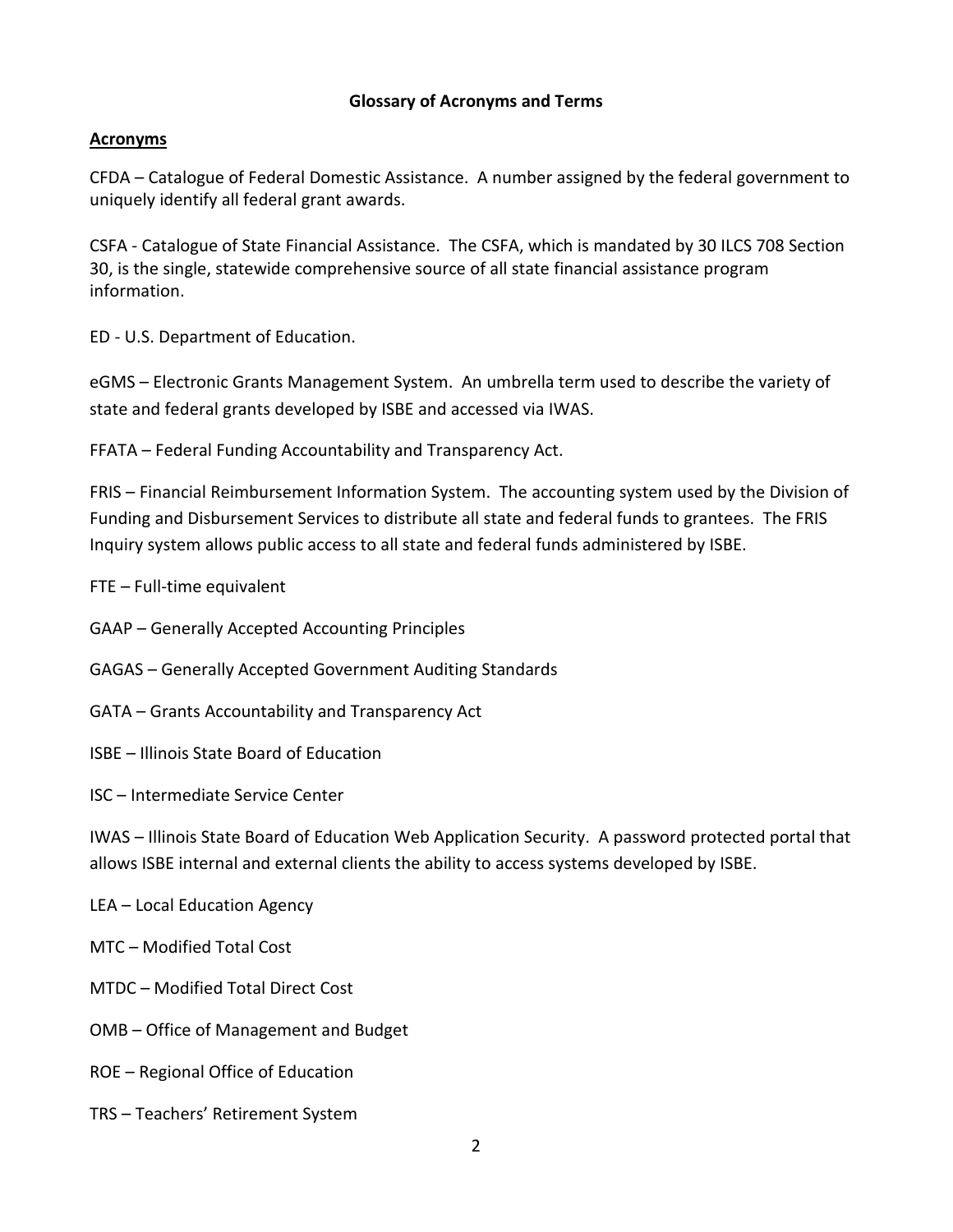# **Terms**

*Acquisition cost (2 CFR 200.2)* - The cost of the asset, including the cost to ready the asset for its intended use. Acquisition cost for equipment, for example, means the net invoice price of the equipment, including the cost of any modifications, attachments, accessories, or auxiliary apparatus necessary to make it usable for the purpose for which it is acquired. Acquisition costs for software include those development costs capitalized in accordance with GAAP. Ancillary charges, such as taxes, duty, protective in transit insurance, freight, and installation, may be included in or excluded from the acquisition cost in accordance with the non-federal entity's regular accounting practices.

*Administrative Agent* - A legal representative assigned by a joint agreement who is responsible for the receipt and distribution of grant funds to the joint agreement members.

*Amendment* – A modification to the scope or finances of a previously approved grant application. Amendments are necessary when the scope of a project changes significantly or if the expected expenditures exceed the expenditure variance of 10 percent or \$1,000 per an object total, whichever is greater. (New for all grants beginning in 2018.)

*Audit* - The examination of records and documents and the securing of other evidence by a qualified accountant for one or more of the following purposes: (a) determining the propriety of proposed or completed transactions, (b) ascertaining whether all transactions have been recorded, (c) determining whether transactions are accurately recorded in the accounts and in the statements drawn from the accounts.

*Audit finding (2 CFR 200.5)* - Deficiencies that the auditor is required by §200.516 Audit findings, paragraph (a) to report in the schedule of findings and questioned costs.

*Accrual Accounting Basis* – Accounting method that records income items when they are earned and records deductions when expenses are incurred regardless of the flow of cash.

*Budget (Grant)* – A project plan in which goals, objectives and ideas are translated into expenses that are segregated by Function and Object per [Part 100 Requirements for Accounting, Budgeting,](https://www.isbe.net/Documents/100ARK.pdf)  [Financial Reporting and Auditing.](https://www.isbe.net/Documents/100ARK.pdf)

*Capital assets (2 CFR 200.12)* - Tangible or intangible assets used in operations having a useful life of more than one year that are capitalized in accordance with GAAP. Capital assets include:

- a) Land, buildings (facilities), equipment, and intellectual property (including software) whether acquired by purchase, construction, manufacture, lease-purchase, exchange, or through capital leases; and
- b) Additions, improvements, modifications, replacements, rearrangements, reinstallations, renovations, or alterations to capital assets that materially increase their value or useful life (not ordinary repairs and maintenance).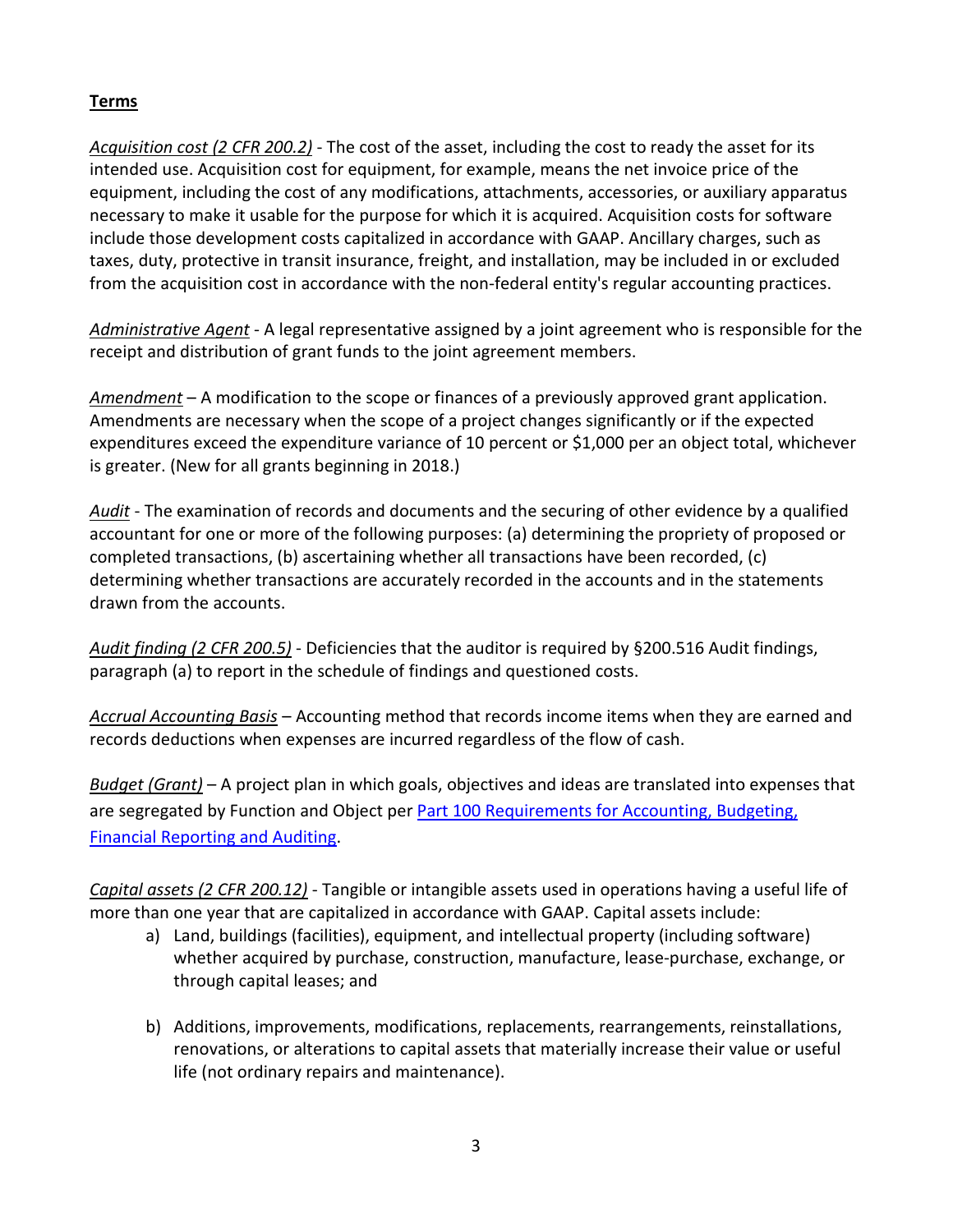*Carryover* – Federal funds that are not obligated or expended by the grantee of a federal grant at the end of the project period. When permitted, the grantee may apply to ISBE to utilize these funds in the next project period.

*Cash Accounting Basis* – Accounting method that records revenue when cash is received and expenses when they are paid.

*Cash on Hand* – Funds that are received but not expended at the end of any reporting period during the project year as calculated by an expenditure report.

*Competitive Grants* – A grant for which the awarding agency may select the grantee from among all eligible grantees based on objective criteria scored by readers who examine the programmatic, technical, and anticipated outcomes of an application. The awarding agency can decide the amount of funding to be awarded based upon the final scores awarded.

*Cost Allocation Plan* - A document that states how a district will identify, accumulate, and distribute certain allowable administrative costs in grants and identifies the allocation methods used for distributing the costs.

*Cumulative* – In context of expenditures reported by the grantee, it is the aggregate amount of grant funds expended from the project begin date through a particular reporting period.

*Depreciation Allowance* - An estimate of the annual cost of using an item that is based on its acquisition cost divided by its assumed or estimated useful life.

*Disallowed costs (2 CFR 200.31)* - Charges to an award that the awarding agency or pass-through entity determines to be unallowable, in accordance with the applicable statutes, regulations, or the terms and conditions of the award.

*Discretionary Grants* - A grant for which the awarding agency generally may select the grantee from among all eligible grantees; may decide to make or not make an award based on the programmatic, technical, or anticipated outcomes of an application; and can decide the amount of funding to be awarded.

*Entitlement/Formula Grants* – A grant in which funds are provided to a grantee based on formula, prescribed in legislation or regulation, rather than on the basis of an individual project. Grantees are not required to compete for formula funds, although grantees are required to complete grant applications and comply with other grant requirements in order to ensure that grant funds are expended in accordance with the defined purpose and goals of the grant program.

Grantees are LEAs, with grant awards determined by a mathematical formula defined in statute (either federal or state) that takes into account the LEA's population intended to be served. For instance, an LEA's funding in the Title I, Part A, grant program depends on the number of "formula children" (that is, children who either come from low-income homes, live in foster homes, or live in facilities for neglected children) who reside within the LEA's boundaries.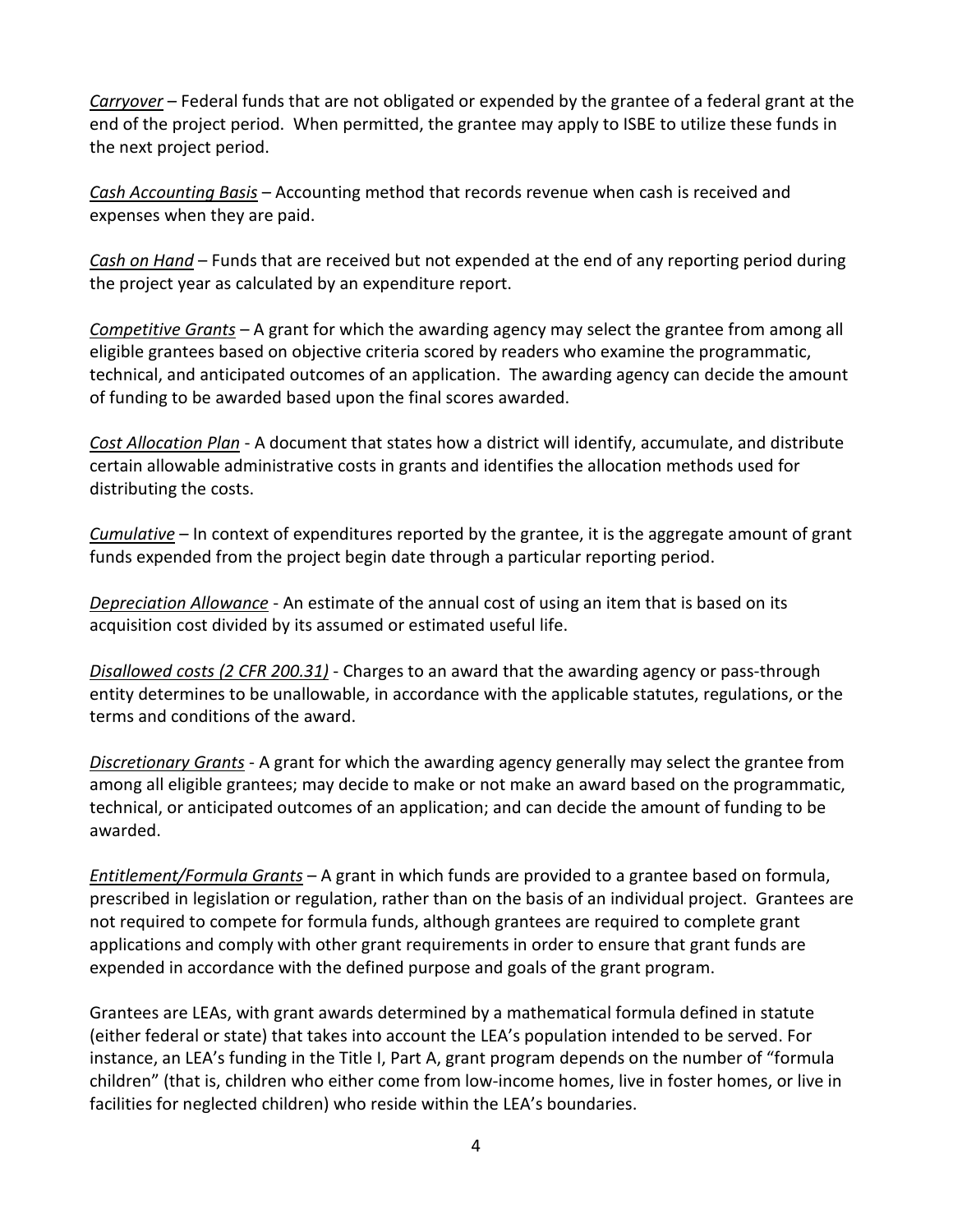*Equipment* - Equipment is one of the items identified as a "capital asset" under ISBE's [Part 100](https://www.isbe.net/Documents/100ARK.pdf)  [Requirements for Accounting, Budgeting, Financial Reporting and Auditing](https://www.isbe.net/Documents/100ARK.pdf) to describe an instrument, machine, apparatus, or set of articles that meets all of the following criteria:

- Under normal conditions of use, including reasonable care and maintenance, it can be expected to serve its principal purpose for longer than 12 months;
- Does not lose its identity through fabrication or incorporation into a different or more complex unit or substance;
- Is nonexpendable; that is, if the item is damaged or some of its parts are lost or worn out, it is more feasible to repair the item than to replace it with an entirely new unit;
- Retains its appearance and character through use; and
- Has a cost equal to or in excess of the capitalization threshold adopted by the school board.

As defined in the federal uniform guidance (2 CFR 200.33), equipment means tangible personal property (including information technology systems) having a useful life of more than one year and a per-unit acquisition cost that equals or exceeds the lesser of the capitalization level established by the non-federal entity for financial statement purposes, or \$5,000.

*Expenditure Report* – A financial document submitted and approved by the grantee that reflects the funds utilized by the grantee by function and object for a specified period of time.

*Federal Funding Accountability and Transparency Act (FFATA)* – The Federal Funding Accountability and Transparency Act (FFATA) of 2006 (Public Law 109-282) requires each federal award of \$25,000 or more to be reported by the state awarding agency, including basic information about the grantee and the project being funded.

*Fiscal Agent* – A legal representative assigned by an entity who is responsible for the receipt and distribution of grant funds to participants.

*Fiscal Year* - For the federal government, it is the year beginning on October 1 and ending on September 30. For Illinois, it is the year beginning on July 1 and ending on June 30.

*Function* – The action or purpose for which a person or thing is used or exists indicated on a project budget. This includes activities or actions that are performed to accomplish the objectives of the project.

*Grant Agreement* – A legal instrument of financial assistance between ISBE and the grantee that includes approved activities to be implemented by the grantee, as set forth in the approved proposal and any approved amendments; the amount and term (timelines) of the grant awarded; approved budget and payment schedule and budget breakdown; program-specific terms of the grant; and certification and assurances.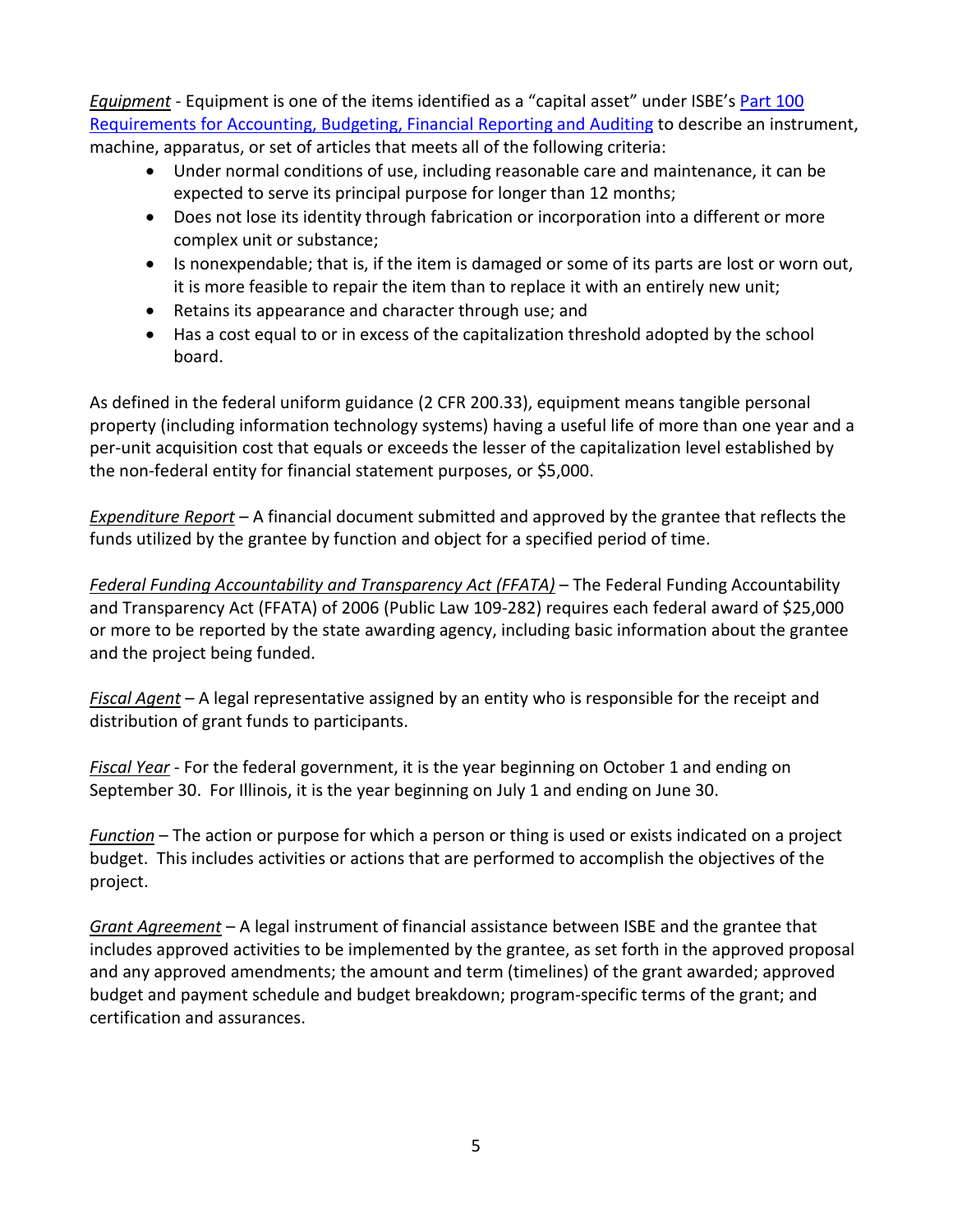*Grants Accountability and Transparency Act (GATA)* - The purpose of the [Grant Accountability and](http://ilga.gov/legislation/ilcs/ilcs3.asp?ActID=3559&ChapterID=7)  [Transparency Act \(GATA\)](http://ilga.gov/legislation/ilcs/ilcs3.asp?ActID=3559&ChapterID=7) is to increase accountability and transparency in the use of grant funds while reducing the administrative burden on both state agencies and grantees. The law provides for the development of a coordinated, non-redundant process to establish effective and efficient oversight of the selection and monitoring of grantees, ensuring quality programs; limiting fraud, waste, and abuse; and defining the purpose, scope, applicability, and responsibilities in the life cycle of a grant.

*Grant Award* – A grant award is the amount that a grantee may access, based on the requirements of a given grant. A grantee's expenditures may not exceed the amount of the grant award. All formula grant awards are based on population and poverty data from sources such as the U.S. Census Bureau or information self-reported by the LEA and calculated using mathematical formulas published by the granting entity in federal or state statutes.

*Indirect Cost* – Any costs that are incurred as a result of grant award activities and that provide a benefit to the grant project, but that cannot be allocated directly to a grant. Indirect costs may include costs relating to facilities, utilities, accounting and bookkeeping services, legal services, grant administration systems, procurement systems, general operating expenses, etc.

*Interest* – The amount of funds earned on non-expended state or federal funds deposited in an interest-bearing account of a grantee.

*Internal Controls (2 CFR 200.61)* – A process, implemented by a grantee, designed to provide reasonable assurance regarding the achievement of objectives in the following categories:

- a) Effectiveness and efficiency of operations;
- b) Reliability of reporting for internal and external use; and
- c) Compliance with applicable laws and regulations

*Joint Agreements/Cooperatives* – A collection or consortium of at least two or more LEAs that performs a mandated service or function more equitably or efficiently.

*Lapse Period* – A two-month period between July 1 and August 31 for the state to pay any outstanding bills from a recently expired fiscal year. The deadline for Illinois state agencies to submit lapse period vouchers to the comptroller is August 31.

*Maintenance of Effort (MOE)* – A federal requirement that requires grantees to maintain a certain level of state and local fiscal effort to be eligible for full participation in federal grant funding. Grantees or subgrantees not meeting MOE requirements face loss of a portion of their federal funds.

*Management Decision (2 CFR 200.66)* - The evaluation by the federal awarding agency or passthrough entity (i.e., ISBE) of the audit findings and corrective action plan and the issuance of a written decision to the auditee as to what corrective action is necessary.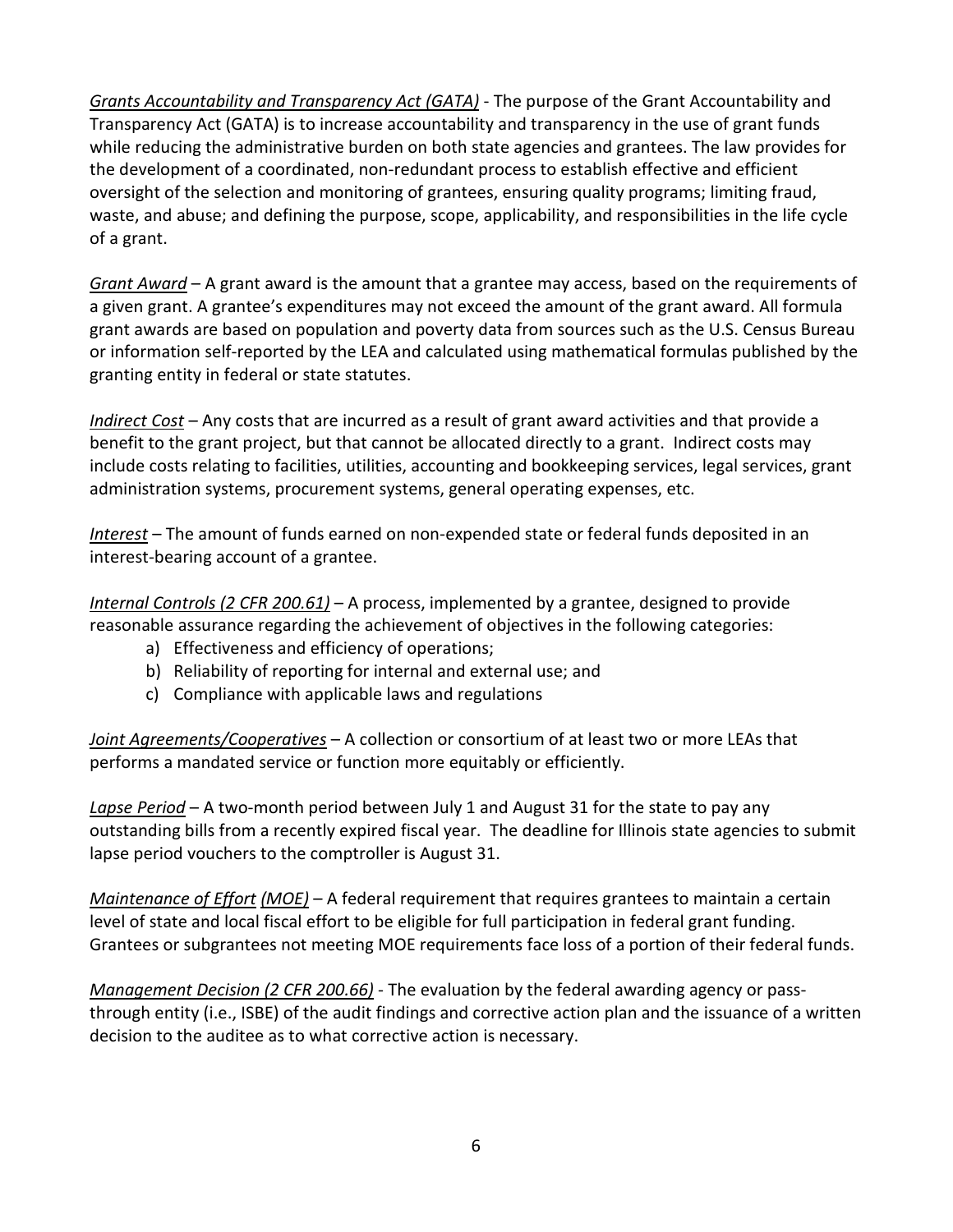*Modified Total Direct Cost* - Modified total direct cost (MTDC) is the basis on which the indirect cost rate is applied to determine the amount of indirect cost allowable. ISBE has an agreement with the federal government to calculate the rates for all Illinois based on MTDC.

*Nonprofit Organization (2 CFR 200.70)* - Any corporation, trust, association, cooperative, or other organization, not including IHEs, that:

- a) Is operated primarily for scientific, educational, service, charitable, or similar purposes in the public interest;
- b) Is not organized primarily for profit; and
- c) Uses net proceeds to maintain, improve, or expand the operations of the organization.

*Object* – A service or commodity obtained as a result of a specific purpose indicated on a project budget.

*Obligation* - Any liability for which funds are committed for property and services, contracts, and subawards made, and similar transactions during a given period that require payment by the grantee during the same or a future period.

*Payment Schedule* – A plan of payment requests submitted by the grantee that reflects the amount of funds needed for a specified period of time (e.g., monthly, quarterly, semiannually, or annually).

*Prepayment* – Funds that are received but not expended at the end of the project grant period as calculated by the final expenditure report submitted by the grantee. If permissible, prepayment may be carried over into the next project year and amended for by the grantee.

*Project Costs (2 CFR 200.83)* – All allowable costs incurred by the grantee, where applicable, and all required cost sharing and voluntary committed cost sharing, including third-party contributions by the grantee, in accomplishing the objectives of the grant during the grant period.

*Project Begin Date* – The calendar date at which a grantee may begin to conduct activities and encumber obligations that will be charged to a state or federal grant.

*Project End Date* – The calendar date at which a grantee must end all activities and encumber obligations that are charged to the state or federal grant.

*Questioned Cost (2 CFR 200.84)* - A cost that is questioned by the auditor because of an audit finding:

- a) That resulted from a violation or possible violation of a statute, regulation, or the terms and conditions of a federal award, including for funds used to match federal funds;
- b) Where the costs, at the time of the audit, are not supported by adequate documentation; or
- c) Where the costs incurred appear unreasonable and do not reflect the actions a prudent person would take in the circumstances.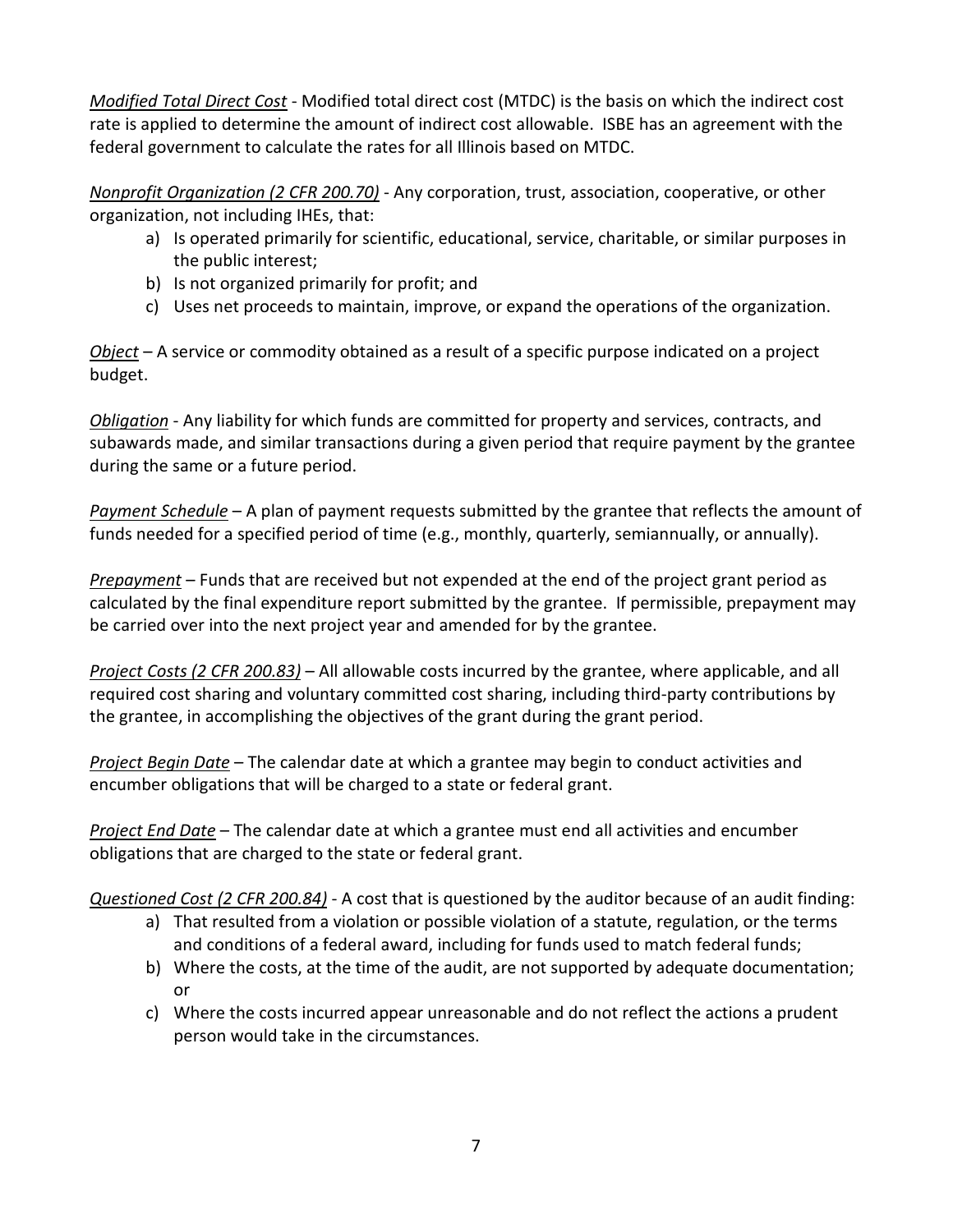*Refund Due* – Amount of grant funds to be returned to ISBE or federal agency calculated by comparing final disbursements to final expenditures or due to the application of an audit adjustment. Per 30 ILCS 705/5 of the Grant Funds Recovery Act, "*any grant funds not expended or legally obligated by the end of the grant agreement, or during the time limitation to grant fund expenditures set forth in this Section, must be returned to the grantor agency within 45 days*."

For State funds, if payments are delayed for release by the Illinois State Comptroller's office, notification for refund will be will be suspended until the Comptroller releases the outstanding payments.

*Single Audit* - A single audit is an organization-wide audit that includes both the entity's financial statements as well as its federal awards. Grantees that expend \$750,000 (see 2 CRF 200.501 (d)) or more a year in federal awards must have a single or program-specific audit conducted. The audit of the financial statement(s) for the federal program must be in accordance with GAGAS.

In accordance with 2 CFR 200.509, the auditee must follow the procurement standards prescribed in 2 CFR 200.317. When procuring audit services, the objective is to obtain high-quality audits. In requesting proposals for audit services, the objectives and scope of the audit must be made clear and the grantee must request a copy of the audit organization's peer review report, which the auditor is required to provide under GAGAS. Factors to be considered in evaluating each proposal for audit services include the responsiveness to the request for proposal, relevant experience, availability of staff with professional qualifications and technical abilities, the results of peer and external quality control reviews, and price. Whenever possible, the auditee must make efforts to utilize small businesses, minority-owned firms, and women's business enterprises in procuring audit services as stated in 2 CFR 200.321.

*Supplant* – State or federal funds that are received and expended to replace funds the grantee would have expended in the absence of state or federal funds.

*Supplement* – State or federal funds that are received and expended in addition to funds the grantee would have expended in the absence of state or federal funds.

*Tydings Amendment* - The statutory authority period for obligating and expending federal carryover funds. In general, under this provision, any funds not obligated and expended during the period for which they were awarded become carryover funds and may be obligated by ISBE and expended during the succeeding fiscal year. The period of availability includes the initial period authorized by the appropriations act and an additional 12 months authorized by Section 412(b) of the General Education Provisions Act, 20 U.S.C. 1225(b).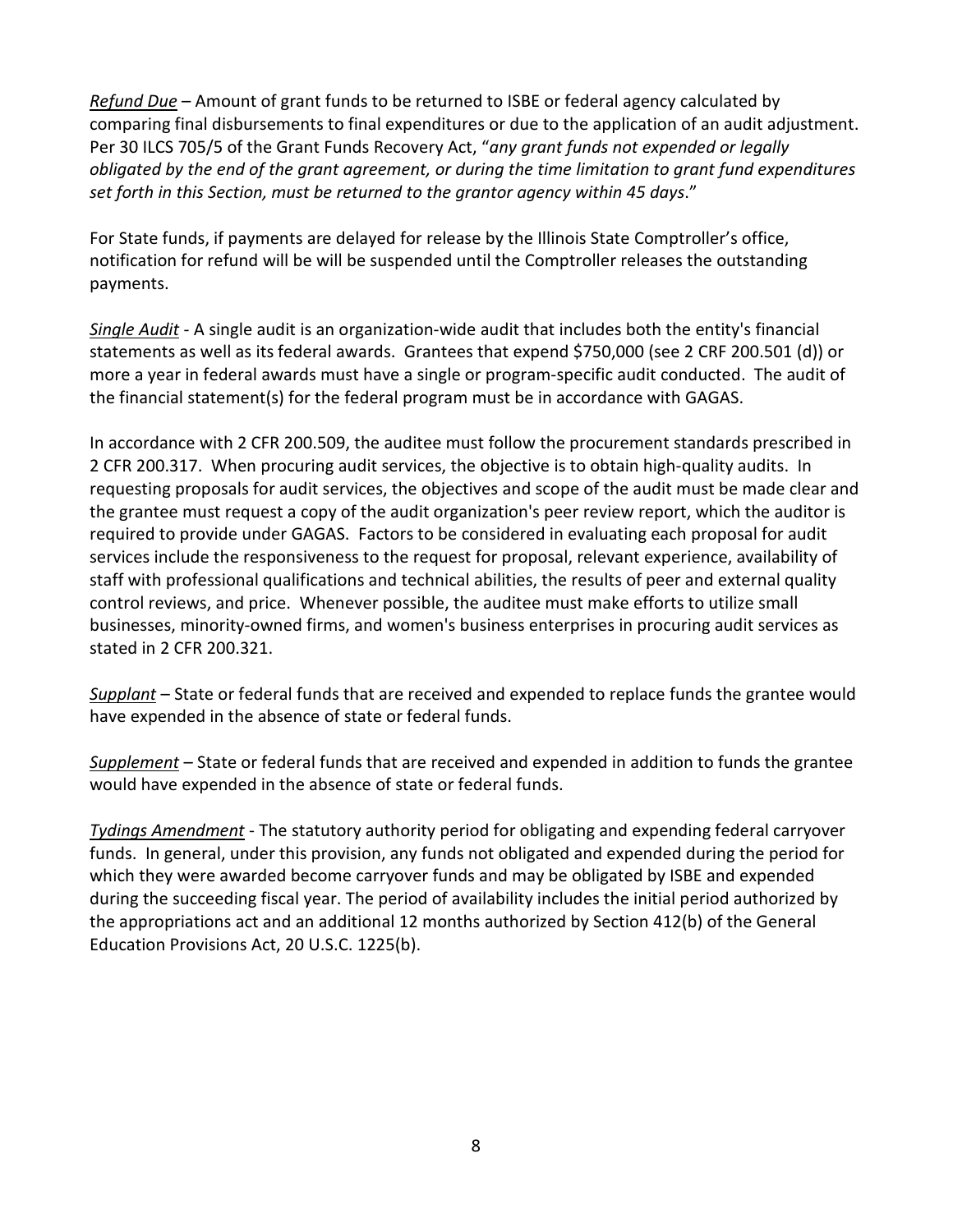# **SECTION A: POLICY**

# **STATE AND FEDERAL GRANT ADMINISTRATION POLICY**

Established: August 1994 Updated: March 2017

- 1. State funds will not be awarded to a grantee through an initial application or increased through the submission of a budget amendment after June 30; federal funds will not be awarded after the federal grant period has expired. (See Policy #3 below regarding amendments.)
- 2. State-funded project grants will not be extended after August 31 without the approval of the division administrator of the Division of Funding and Disbursement Services and the division administrator of the appropriate program area. Requests for state and federal project end date extensions must be received at ISBE no later than 30 calendar days prior to the project end date.
- 3. Final budget amendments for state and federal grant programs must be received at ISBE 30 calendar days prior to the grantee's project end date.
- 4. State claim-based programs with statutory deadlines will be enforced. State claims that are not received at ISBE by the statutory deadline are subject to funding delays or elimination.
- 5. Grantees with an approved state and/or federal grant program are required to submit quarterly expenditure reports at minimum. Quarterly reports are due 20 calendar days after the end of the reporting quarter (e.g., September 30 expenditure report is due at ISBE on or before October 20). Failure to submit the report by the due date will result in scheduled payments being withheld until the required report is received.
- 6. Grantees must submit a completion expenditure report 20 days after the project end date (excluding any statutory deadline reporting requirements). If a completion report is submitted by a grantee with outstanding obligations, a final expenditure/liquidation report (i.e. total obligations = \$0) should be submitted no later than 90 days after the project ending date. Failure to submit the required report within 90 days may result in withholding funds for the subsequent year until the report is received.
- 7. Grantees must expend or obligate state or federal funds prior to the project end date. Most federal grant programs permit any unobligated or unexpended funds to be carried forward for one additional year unless program requirements specify otherwise.

Grantees that reflect unexpended funds on a state grant will receive formal notification from ISBE to return the overpayment. Upon receipt of the notification, the grantee must return the amount due to ISBE within 45 days unless otherwise directed. Failure to return the funds within 45 days may result in withholding funds for the subsequent year.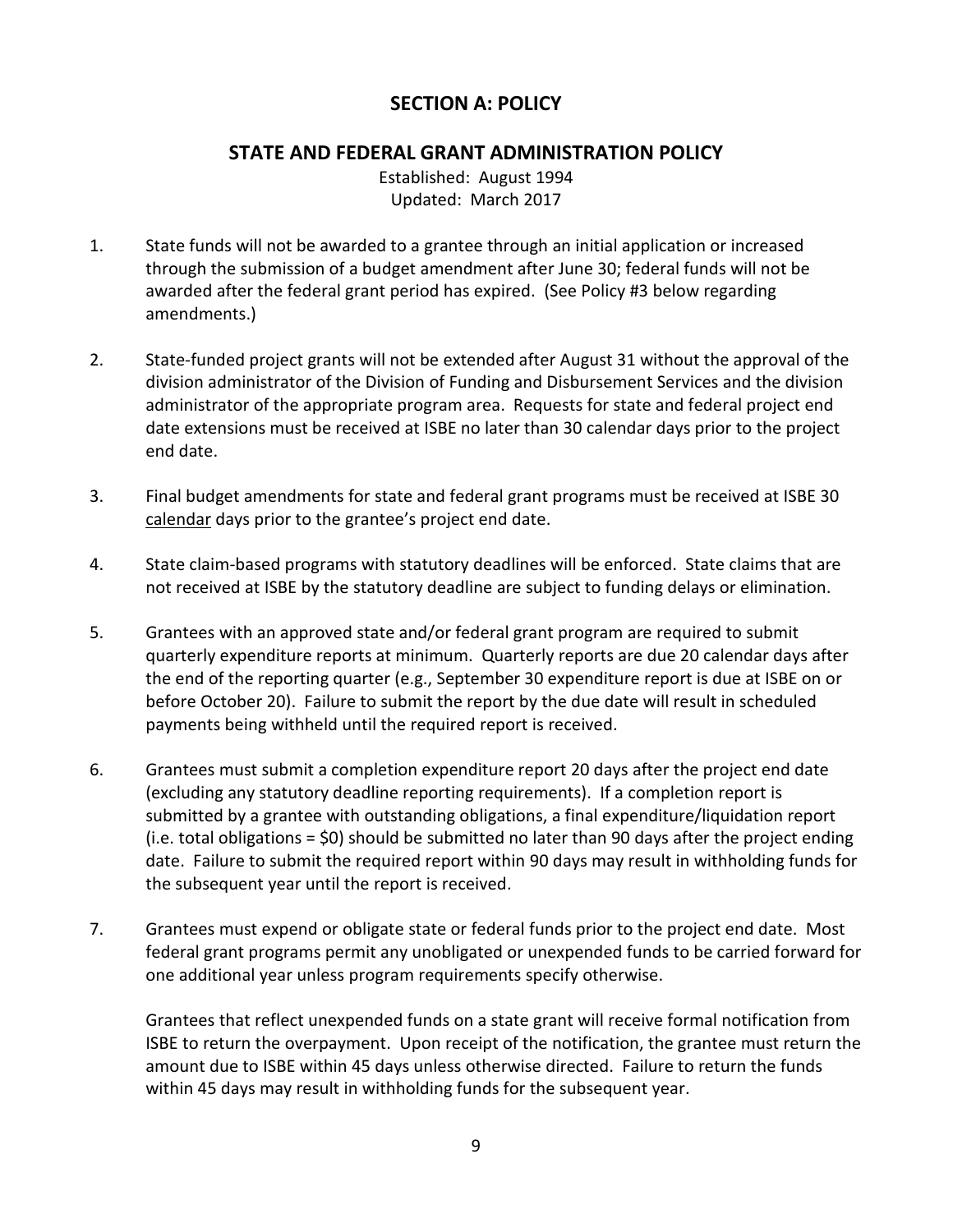8. In general, grantees are not allowed to begin an activity or obligate or expend funds that will be charged to a state or federal grant until a substantially approvable initial application (see 34 CFR 76.708) has been received at ISBE. At a minimum, a "substantially approvable application" is a complete grant application and supporting budget detail with assurances. Grantees that submit a state or federal initial application prior to the program begin date (usually July 1) will be granted an appropriate project begin date for the following fiscal year unless state appropriation authority has not been approved. Grantees that submit a state or federal initial application after July 1 will be assigned a project begin date no earlier than when the initial application was received at ISBE or the program begin date (whichever is later).

Grantees of state or federal discretionary or competitive programs should not begin any activity, obligate, expend funds until ISBE provides formal approval of the application and grant amount.

Grantees that submit a state or federal budget amendment between the project begin and end date are not allowed to begin an activity, obligate or expend funds prior to the date of receipt at ISBE, provided the scope or intent of the approved project has not changed. If the scope or intent of a project significantly changes through an amendment, ISBE programmatic approval should be obtained prior to the obligation of funds for the new activities provided in the amendment.

- 9. Grantees that are authorized to levy for Illinois Municipal Retirement Fund and Social Security benefits and include these costs on a grant budget must transfer any reimbursement received for these expenditures back into the proper fund (Fund 50/Account 1150). The percent of employee benefits should reflect the percent of time the employee's salary is charged to the program. For state-funded projects, the State of Illinois contributes to the Teachers' Retirement System (TRS) on behalf of employers under the continuing appropriation law. Contributions are adjusted annually. The State of Illinois remits these contributions directly to TRS and therefore is NOT an allowable grant expenditure. The *employer's* portion of TRS allowable costs, over and above the *on-behalf state contributions*, should be based on TRS's current guidelines and can be included in the program budget. The *employee's* portion of TRS can be included in the program budget if it has been negotiated to be paid by the employer.
- 10. Equipment deletion procedures must be followed for equipment purchased with:
	- Federal funds: entitlement programs;
	- State funds: designated for populations that the fund grantees are not required to serve;
	- State funds: when the entire program is paid for by the state; and
	- State funds and federal discretionary funds: if program ceases to serve the population for which the equipment was originally purchased.

For all other state programs, equipment is to be retained by the fund recipient.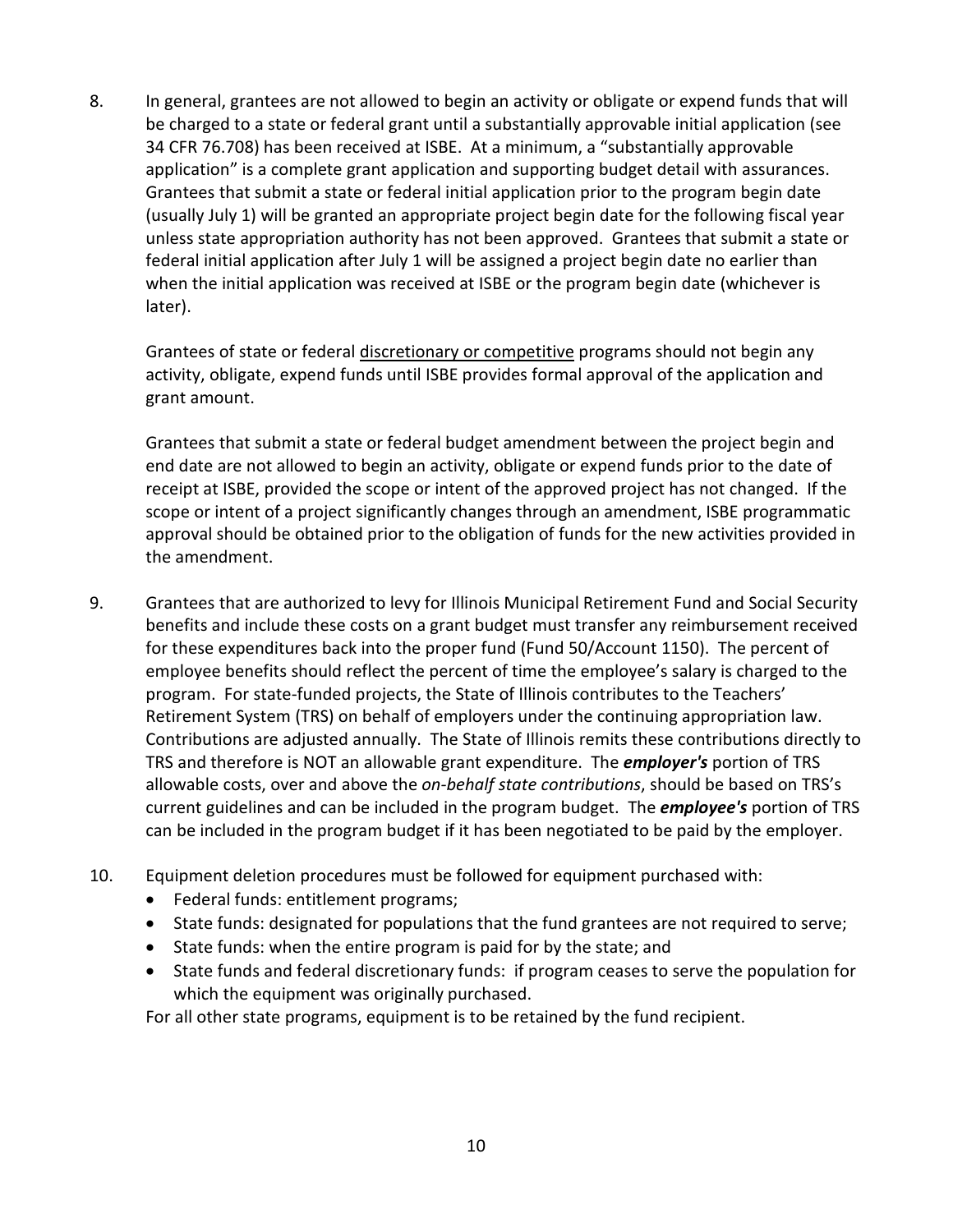- 11. The Division of Funding and Disbursement Services will accept facsimile transmissions (fax) of required documents and reports to meet statutory deadlines. However, unless otherwise directed, an original document and signature must be provided to ISBE for audit purposes. ISBE will accept the electronic transmission grants, claims, and reports from grantees that have approved access to applicable systems within IWAS.
- 12. State grant programs are subject to GATA and will follow federal uniform guidance at 2 CFR 200 provisions unless separate state policy, statute, or rules are otherwise provided.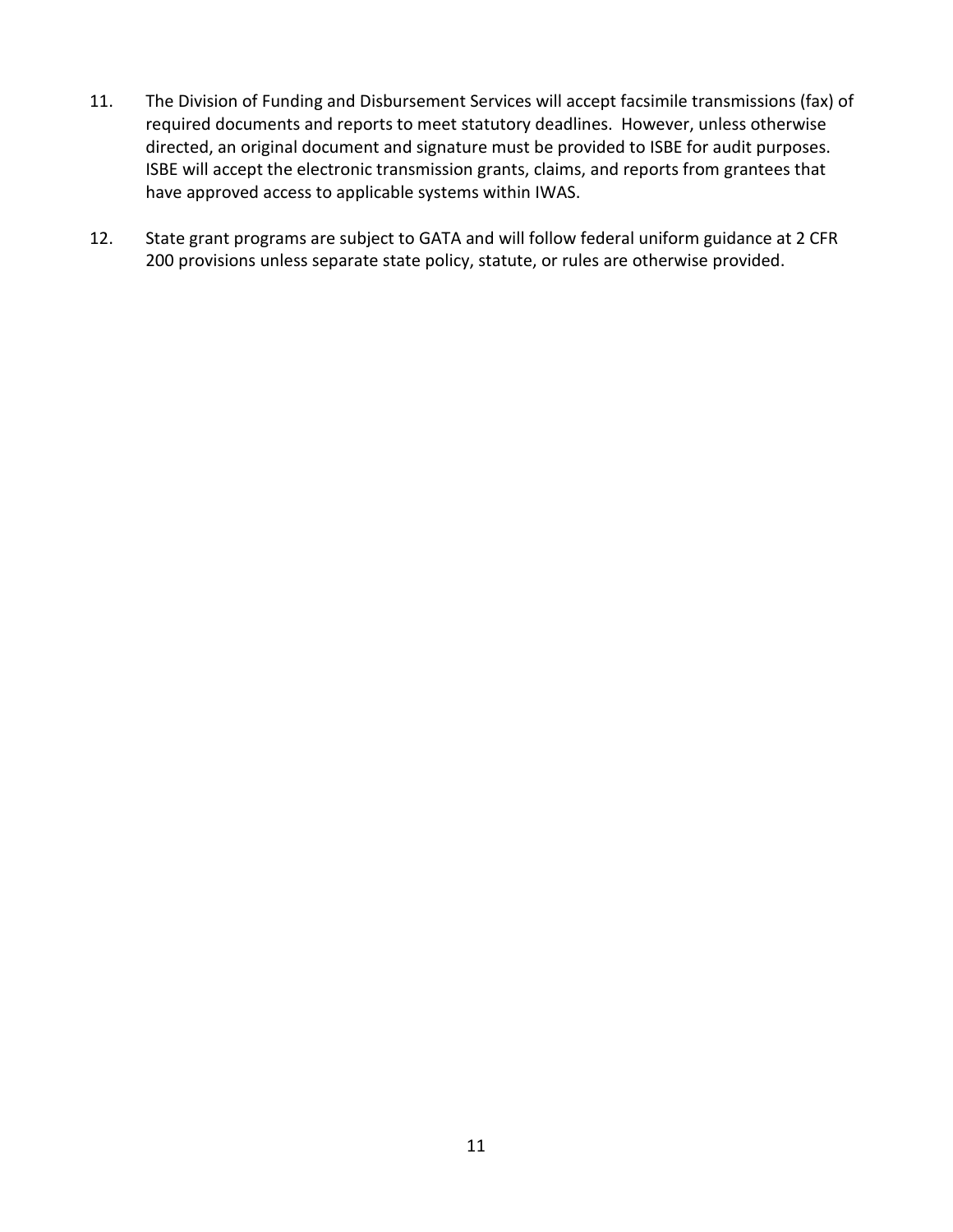# **SECTION B: REQUIREMENTS**

# **GRANT ACCOUNTABILITY AND TRANSPARENCY ACT**

The purpose of the [Grant Accountability and Transparency Act \(GATA\)](http://ilga.gov/legislation/ilcs/ilcs3.asp?ActID=3559&ChapterID=7) is to increase accountability and transparency in the use of grant funds while reducing the administrative burden on both state agencies and grantees. The law provides for the development of a coordinated, non-redundant process to establish effective and efficient oversight of the selection and monitoring of grant recipients, ensuring quality programs; limiting fraud, waste, and abuse; and defining the purpose, scope, applicability, and responsibilities in the life cycle of a grant.

Specific questions regarding a particular grant program should be directed to the appropriate ISBE grant consultant. All other GATA inquiries should be directed to [GATA@isbe.net.](mailto:GATA@isbe.net)

# **On an annual basis, all grantees must complete the following pre-application requirements:**

- 1. Grantee Authentication and Registration
- 2. Grantee Pre-qualification
- 3. Completion of the Fiscal and Administrative Risk Assessment (ICQ)

#### **Grantee Registration**

All grantees must be registered with the State of Illinois. For new grant applicants. **Grantee Registration** is completed by accessing, completing, and submitting required information at [https://grants.illinois.gov/registration.](https://grants.illinois.gov/registration) Completion of the Grantee Registration triggers the remaining grantee pre-award requirements. Previous grantees must access the system and update information as appropriate. After successful registration, changes to the registration information can be done at the registration portal.

#### **Grantee Pre-qualification**

All entities must be qualified to do business with the State of Illinois. To be qualified for a grant award, an entity must:

- 1. Have a current Data Universal Numbering System (DUNS) number;
- 2. Have a current System for Award Management (SAM) CAGE Code;
- 3. Not be on the Federal Excluded Parties List
- 4. Be in Good Standing with the Illinois Secretary of State

#### How to Register for a DUNS Number

If your organization does not yet have a DUNS number, or no one knows it, visit the [Dun & Bradstreet](http://fedgov.dnb.com/webform/displayHomePage.do)  [\(D&B\) website](http://fedgov.dnb.com/webform/displayHomePage.do) or call 1-866-705-5711 to register or search for a DUNS number.

Registering for a DUNS number is free of charge, so if you encounter any organizations or websites soliciting a fee or charge to acquire a DUNS number it is likely a scam or fraudulent. You will need all of the information listed below to obtain a DUNS number: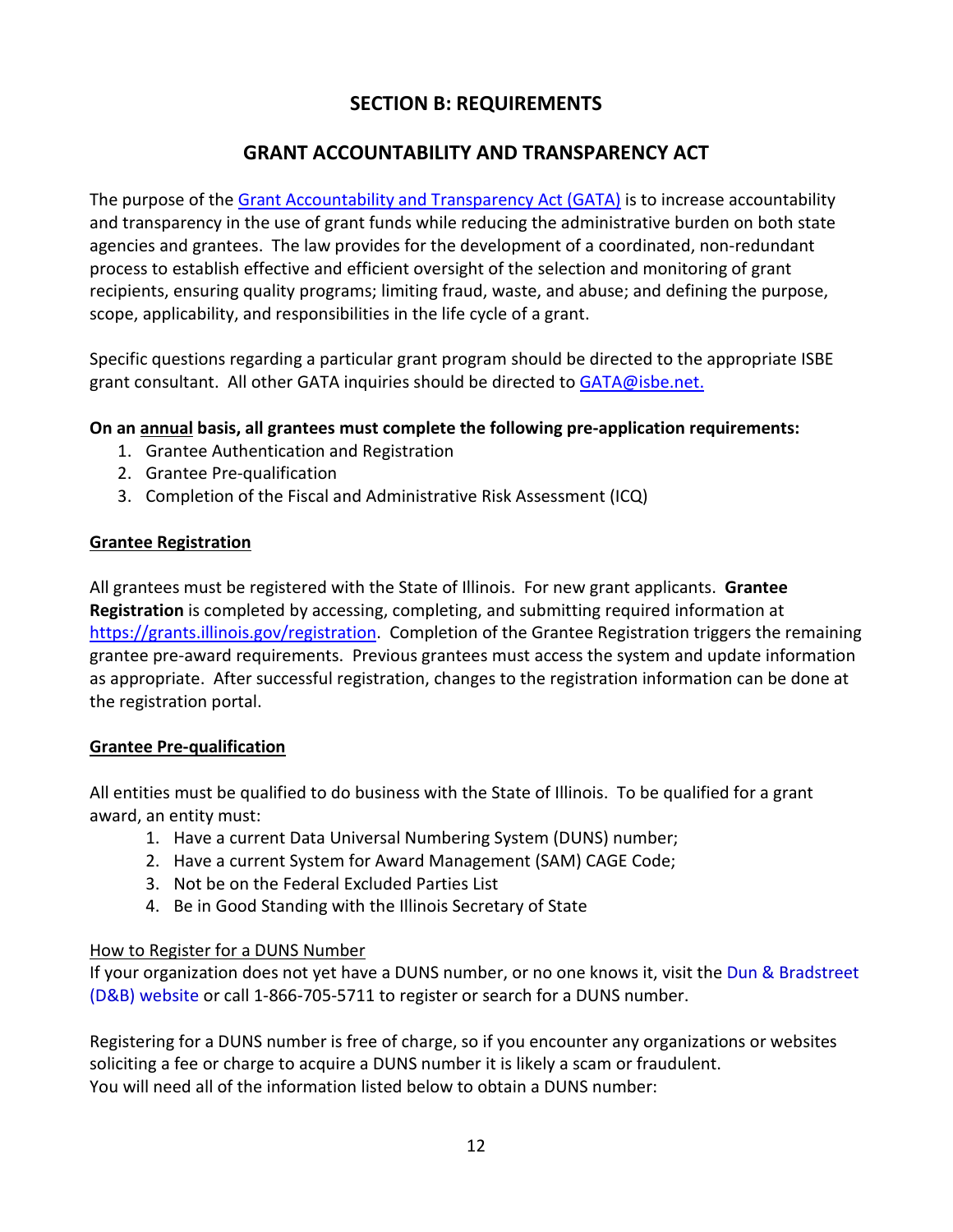- 1. Name of organization
- 2. Organization address
- 3. Name of the chief executive officer (CEO) or organization owner
- 4. Legal structure of the organization (e.g., corporation, partnership, proprietorship)
- 5. Year the organization started
- 6. Primary type of business
- 7. Total number of employees (full and part time)

Note: When obtaining a DUNS number, D&B places your organization on its marketing list that is sold to other companies. If you do not want your organization included on this marketing list, you should request not to be listed when you apply for a DUNS number.

**Pre-qualification** status will be verified after Grantee Registration is submitted. If an entity has a prequalification issue, a state awarding agency will notify the entity if they apply for a grant. Entities on the Federal Excluded Parties List are not eligible to do business with the State of Illinois. Entities may remediate all other pre-qualification issues.

# **Internal Controls Questionnaire**

Grantees must complete an Internal Controls Questionnaire (**ICQ**) as the **Fiscal and Administrative Risk Assessment.** The ICQ is completed annually at the time of registration. All state agencies will utilize the results of the ICQ. The automated ICQ **is administered through the** Grantee Registration portal. The degree of risk may require additional conditions to be incorporated into the final grant award per 2 CFR 200.207.

These three grantee pre-application requirements are mandated by Uniform Guidance (2 CFR 200) and GATA and must be complete prior to submission of a grant application.

#### **Programmatic Risk Assessment**

Grant applicants must complete a **Programmatic Risk Assessment** that is specific for each grant project prior to award. The purpose of the assessment is to evaluate the grantee's ability to implement the program requirements of the grant. Limited program experience, protocols, and internal governing program delivery will increase an applicant's degree of risk but will not preclude the applicant from becoming a grantee. The degree of risk may require additional conditions to be incorporated into the final grant award per 2 CFR 200.207. Applicants must complete this requirement prior to receiving a grant award from the State of Illinois. The programmatic risk assessment is incorporated into the ISBE grant application.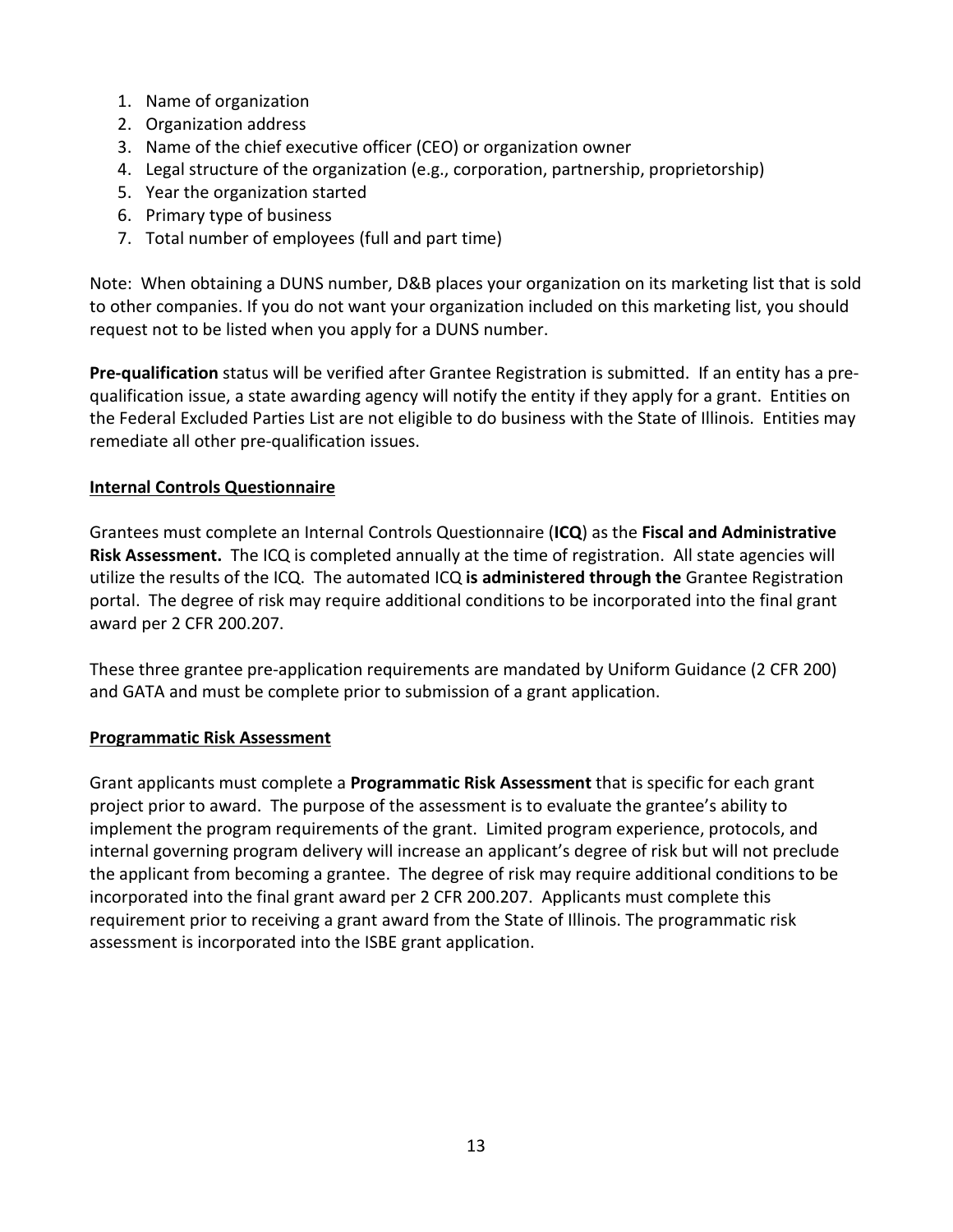# **EQUIPMENT**

# **Definitions**

Equipment is one of the items identified as a "capital asset" under ISBE's [Part 100 Requirements for](https://www.isbe.net/Documents/100ARK.pdf)  [Accounting, Budgeting, Financial Reporting and Auditing](https://www.isbe.net/Documents/100ARK.pdf) to describe an instrument, machine, apparatus, or set of articles that meets all of the following criteria:

- Under normal conditions of use, including reasonable care and maintenance, it can be expected to serve its principal purpose for longer than 12 months;
- Does not lose its identity through fabrication or incorporation into a different or more complex unit or substance;
- Is nonexpendable; that is, if the item is damaged or some of its parts are lost or worn out, it is more feasible to repair the item than to replace it with an entirely new unit;
- Retains its appearance and character through use; and
- Has a cost equal to or in excess of the capitalization threshold adopted by the school board.

# The federal definition of equipment is provided in 2 CFR 200.33:

*Equipment* means tangible personal property (including information technology systems) having a useful life of more than one year and a per-unit acquisition cost that equals or exceeds the lesser of the capitalization level established by the non-federal entity for financial statement purposes, or \$5,000.

Capitalization threshold means a dollar figure above which the cost of an item will be depreciated. Each school board shall adopt a capitalization threshold. Non-capitalized equipment are items that would be classified as capital assets except that they cost less than the capitalization threshold but more than the \$500 minimum value established for purposes of calculating per capita cost pursuant to Section 18-3 of the School Code.

*Acquisition Cost (2 CFR 200.2)* – The net invoice unit price of the asset or equipment, including the cost of modifications, attachments, accessories or auxiliary apparatus necessary to make the equipment usable for the purpose for which it was acquired. Ancillary charges, such as taxes, duty, protective in transit insurance, freight, and installation, may be included in or excluded from the acquisition cost in accordance with the non-federal entity's regular accounting practices.

*Current Fair Market Value* – Term used to describe the value of an asset obtained from two signed bids from potential purchasers or two appraisals from authorized appraisers for the purpose of disposing of or transferring equipment. When the equipment is being traded in for like or similar equipment used in the same program for the same purpose, the trade-in value constitutes the current fair market value of the traded-in equipment.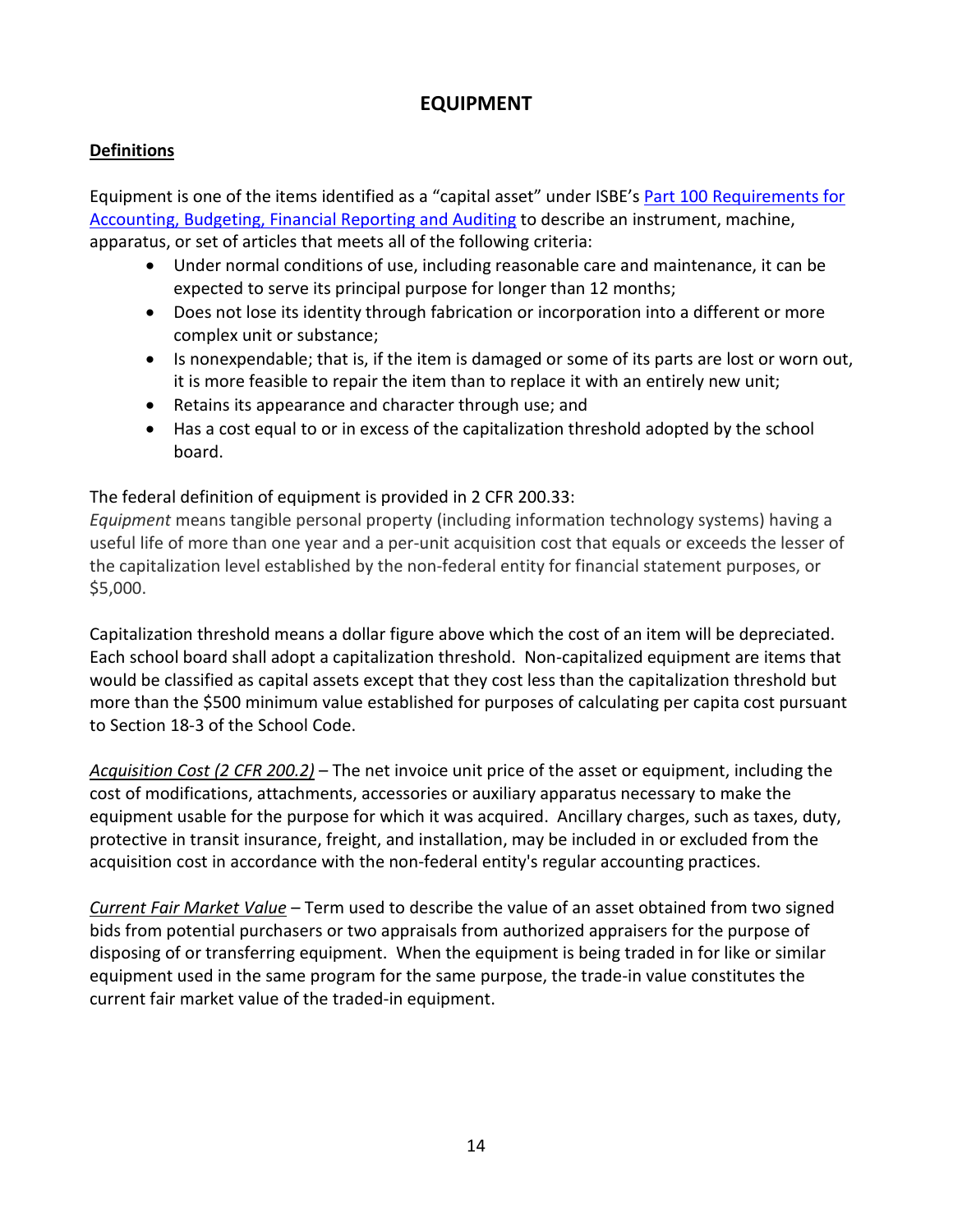#### **Purchase (2 CFR 200.318-326)**

All equipment purchased with state or federal funds must be in accordance with the regulations of the funding source. The equipment purchased must be reasonable and necessary to effectively operate the program.

Each application for a grant shall fully describe the need for such equipment and how such equipment will be used. Equipment, as well as other costs, must be included in an approved budget or amendment prior to purchase (when applicable).

Lease purchases of equipment are authorized. Lease purchases that span more than one grant year are permissible. Costs can be recovered from more than one year of grant funds. The following provisions should be understood related to such situations:

- Documentation should be retained that substantiates the decision to enter into a lease purchase agreement rather than a direct purchase;
- Grant continuation from the Illinois State Board of Education cannot be guaranteed;
- Interest and finance charges cannot be charged to federal grants, but can be charged to state grants;
- Grantees must keep financial and programmatic records that document the disbursement of funds associated with the agreement; and
- Lease purchases must be budgeted as capital outlay or non-capitalized equipment.

#### **Management (2 CFR 200.313(d))**

Procedures for managing equipment (including replacement equipment) whether acquired in whole or in part with grant funds, until disposition takes place, at a minimum must meet the following requirements:

- Property records must be maintained that include:
	- o A description of the property;
	- o A serial number or other identification number;
	- o The source of property;
	- o Who holds title;
	- o The acquisition date and cost of property;
	- o Percentage of state/federal participation in the cost of the property;
	- o The location, use and condition of the property; and
	- $\circ$  Any ultimate disposition date, including the date of disposal and sale price of the property.
- A physical inventory of the property must be taken and the results reconciled with the property records at least once every two years to verify the existence, current utilization, and continued need for the property.
- A control system must be developed to ensure adequate safeguards to prevent loss, damage, or theft of the property. Any loss, damage, or theft shall be investigated and fully documented.
- Adequate maintenance procedures must be developed to keep the property in good condition.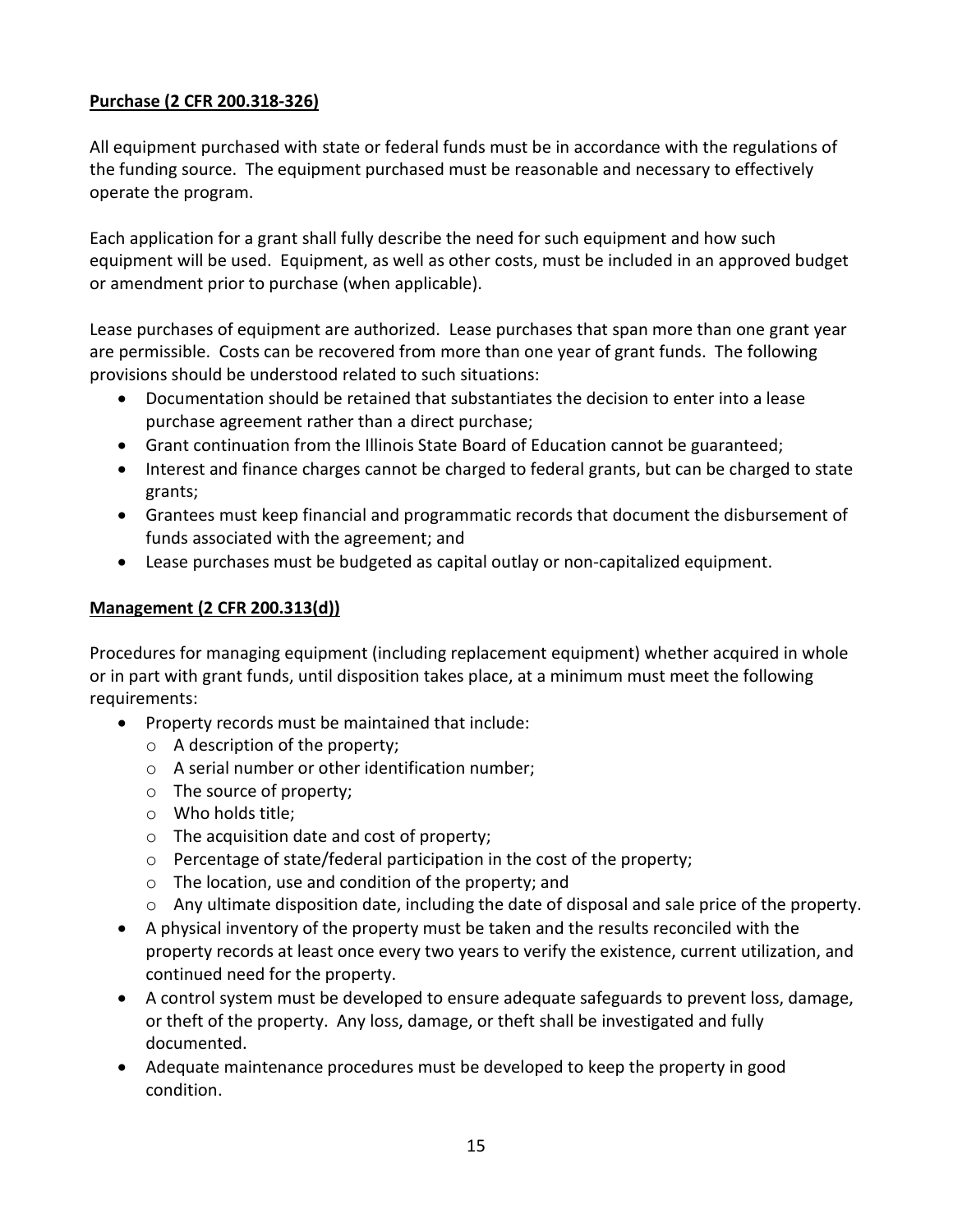- If the fund recipient is authorized or required to sell the property, proper sales procedures must be established to ensure the highest possible return.
- All equipment or property purchased with grant funds shall be identified and marked as such.
- All equipment purchased with federal/state funds are the property of the state/federal program.

#### **Disposition (2 CFR 200.313(e))**

These procedures should be followed for the transfer or deletion of equipment that is obsolete, nonrepairable, damaged, lost, or stolen.

Equipment deletion procedures must be followed for equipment purchased with:

- Federal funds: entitlement programs;
- State funds: designated for populations that the fund grantees are not required to serve;
- State funds: when the entire program is paid for by the state; and
- State funds and federal discretionary funds: if program ceases to serve the population for which the equipment was originally purchased.

When equipment is *no longer needed* for the original project or program for which it was acquired, the equipment may be used, if needed, in other projects or programs currently or previously sponsored by a federal or state agency unless ISBE has required an equipment transfer. The equipment may be retained, sold, or otherwise disposed of if the equipment is not needed in any federal or state-sponsored project or program. The following specific procedures to eliminate any item from the inventory must be followed:

- Items of equipment with a current per unit fair market value of \$5,000 or less may be retained, sold, or otherwise disposed of with no further obligation to the federal awarding agency. The disposition of such items should be so noted on the equipment inventory maintained by the entity.
- Please follow the procedures below for Items of equipment with an acquisition cost of **\$5,000 or more**:
	- $\circ$  Obtain two signed bids from potential purchasers or two appraisals from authorized appraisers to determine the per unit current fair market value.
		- If the per unit current fair market value is less than \$5,000, see the bullet item directly above.
		- If the per unit current fair market value is \$5,000 or more, the equipment **may not be disposed of, transferred, or traded in without ISBE approval**. The procedures below are to be followed to dispose of such equipment:
	- o Submit information along with bids or appraisals to ISBE's Division of Funding and Disbursement Services via the *Equipment/Deletion Transfer System* in IWAS.
	- $\circ$  The Illinois State Board of Education will issue instructions that authorize the sale of the equipment to the highest bidder, the entity may purchase the item at the highest appraisal price, or the equipment may be traded in. If the equipment is sold, \$500 or 10 percent of the sales proceeds, whichever is greater, may be deducted and retained from the amount otherwise due for selling and handling expenses.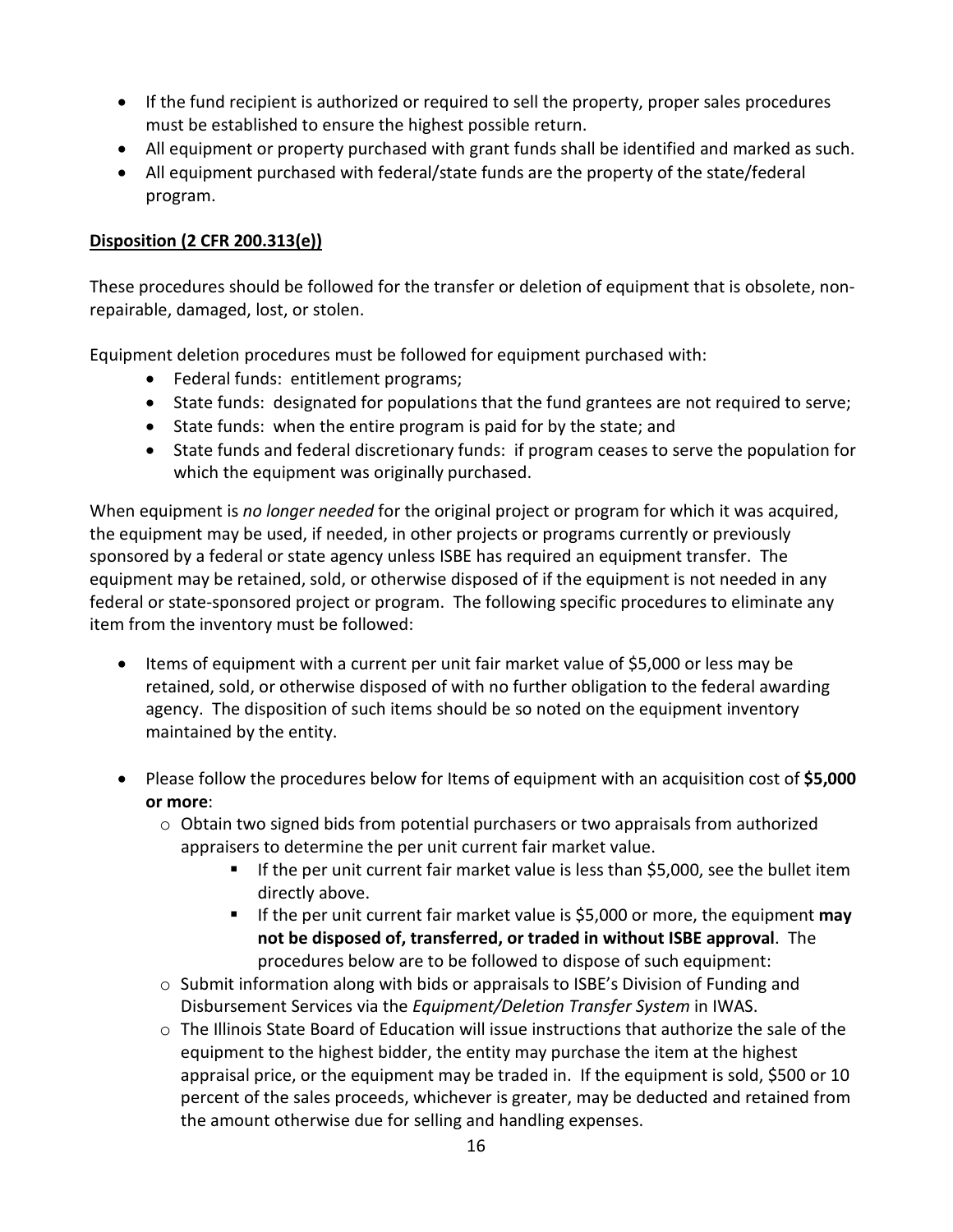- o The remaining funds from the sale of the equipment may be retained by the grantee as long as the funds are deposited in the grant program from which the original expenditure was made. Subsequent expenditures must be used for allowable costs and provision of services permitted by the grant program and should be used in the same year of sale.
- $\circ$  If the equipment was sold for a federal program that requires MOE (e.g., Individuals with Disabilities Education Act [IDEA]), expenditures from the sale of equipment shall not be included in the grantee's MOE calculation.
- o A check payable to the Illinois State Board of Education must be forwarded to the Division of Funding and Disbursement Services.
	- Federal Entitlement funds: The amount returned will be added to the entity's funds applicable to the project year in which the equipment is sold. If the district wishes to use the additional funds available to them, an amendment must be filed.
	- Federal Discretionary funds: The amount returned will be added to the appropriate federal grant.
	- State funds: The amount will be returned to the General Revenue Fund of the state.
- If the item has been damaged, lost, or stolen, an official investigation by the proper authority should be conducted and fully documented. A copy of this information must be retained by the entity and indicate compliance on the *Equipment Deletion/Transfer* information transmitted to the Division of Funding and Disbursement Services.
- Permission to dispose items from inventory will be granted, following review and approval of the *Equipment Deletion/Transfer* information via IWAS.

#### **Transfer**

The Illinois State Board of Education reserves the right to transfer equipment if the grant activities cease to exist for the grantee for which the equipment was originally acquired.

The following specific procedures to transfer any item from the inventory must be followed:

- Complete the *Equipment Deletion/Transfer* information via IWAS.
- Permission to transfer the items from the inventory will be granted, following the review and approval of the *Equipment Deletion/Transfer* information.
	- o The Illinois State Board of Education will issue instructions that arrange for the transfer of the equipment to the receiving entity at the time of approval.
	- o The transferring entity and the receiving entity will receive documentation of transfer following the review and approval of the *Equipment Deletion/Transfer*  information.
- The receiving entity must include the transferred equipment on its permanent inventory. The transferring entity must delete the equipment from its permanent inventory.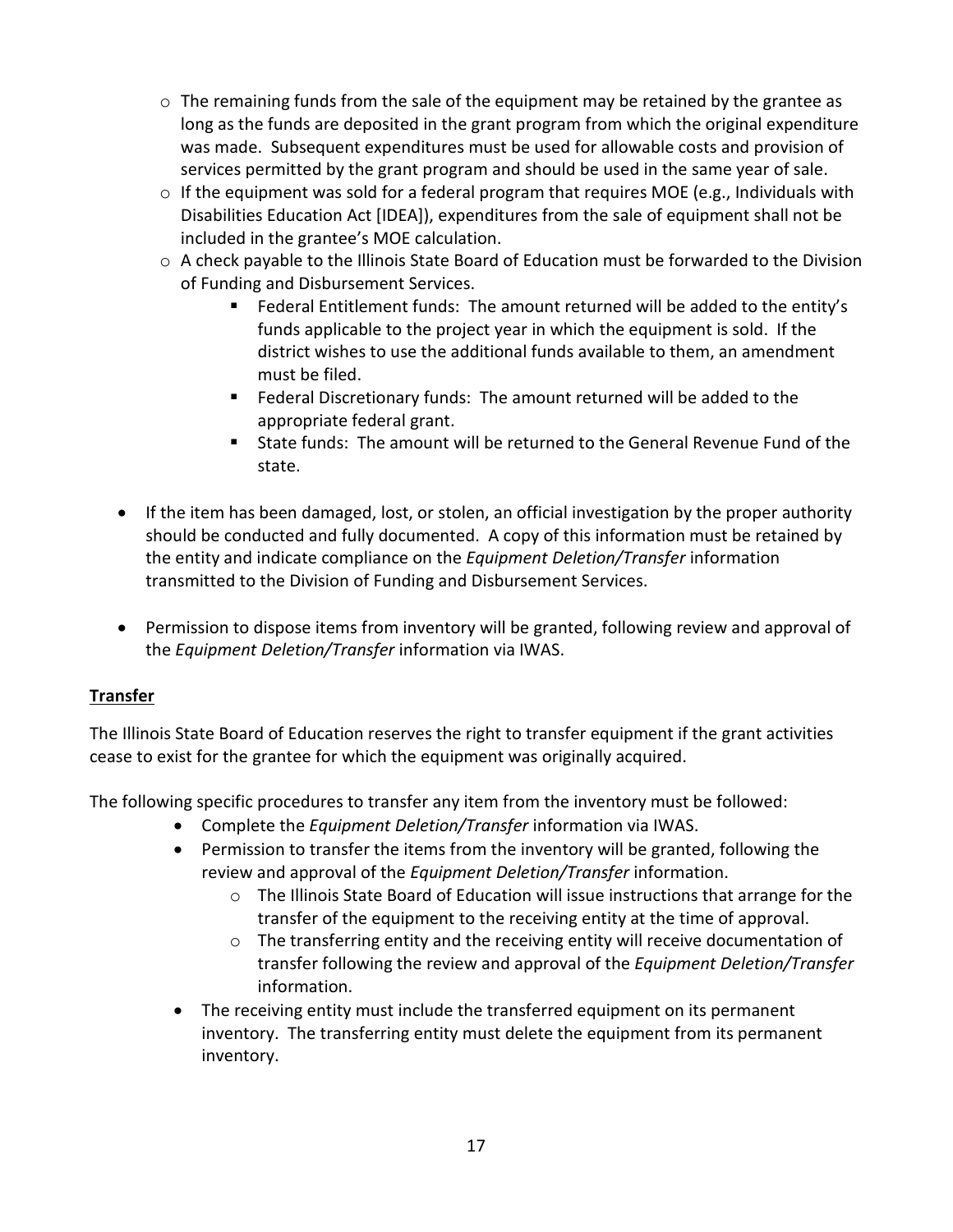# **INTEREST INCOME**

#### **Federal Funds (2 CFR 200.305(b)(9))**

The *Code of Federal Regulations* requires grantees to promptly, but at least quarterly, remit interest earned on advances, except for interest earned on advances of funds exempt under the Intergovernmental Cooperation Act (31 U.S.C. 6501 et seq.) and the Indian Self-Determination Act (23 U.S.C. 450). ISBE will facilitate the return of federal interest income to the appropriate federal agency. The grantee may keep actual interest amounts up to \$500 per year gained on federal deposits per bank account, if applicable, for administrative purposes.

Federal regulations do not require grantees to return interest earned on federal funds on an individual program basis; interest may be returned in total for all federal programs. However, if interest is returned for multiple programs, the grantee must indicate the interest split by program and program year. Grantees are prohibited from reducing or offsetting federal interest earnings for the temporary use of non-federal cash resources for federal programs. For example, although a grantee may have temporarily supported a federal program with non-federal funds, the amount of interest that the grantee could have earned on those non-federal funds cannot offset or be netted against the interest earned on the unspent funds of that or another federal program.

School district and charter school fiscal officials should develop internal controls and a sound methodology to calculate and return, at least quarterly, interest earned in excess of \$500 on federal program funds to ensure compliance with federal administrative requirements. Interest calculation methodologies must be based on actual, not estimated, interest earnings on federal funds.

The following guidelines are designed to assist federal program grantees in calculating interest on unexpended federal program cash advances.

#### **Calculating Interest When Federal Cash is or can be Segregated from Other Grantee Resources**

If federal funds are maintained in a manner in which the grantee can specifically determine the amount of interest earned on federal funds for a particular period (at least quarterly), then that is the interest amount that must be reported and remitted to ISBE. The interest due on federal cash balances should reflect the **actual amount of interest earned on the unexpended federal program funding advances**. Therefore, interest calculations should be based on applicable interest rates applied to actual federal cash held in the grantee's bank.

#### **Calculating Interest When Federal Cash is Pooled with Non-Federal Funds**

If federal funds are pooled with non-federal funds in the grantee's bank, then the grantee must reasonably determine the federal portion of total earned interest for the period. Since the amount of federal cash available for program costs can change daily, the grantee should apply applicable interest rates to the reporting period's average daily federal cash balances. Average daily federal cash balances can be calculated by combining all federal program cash, both negative and positive, for each day of the reporting period, using federal program resource codes, then dividing by the actual number of days in the reporting period.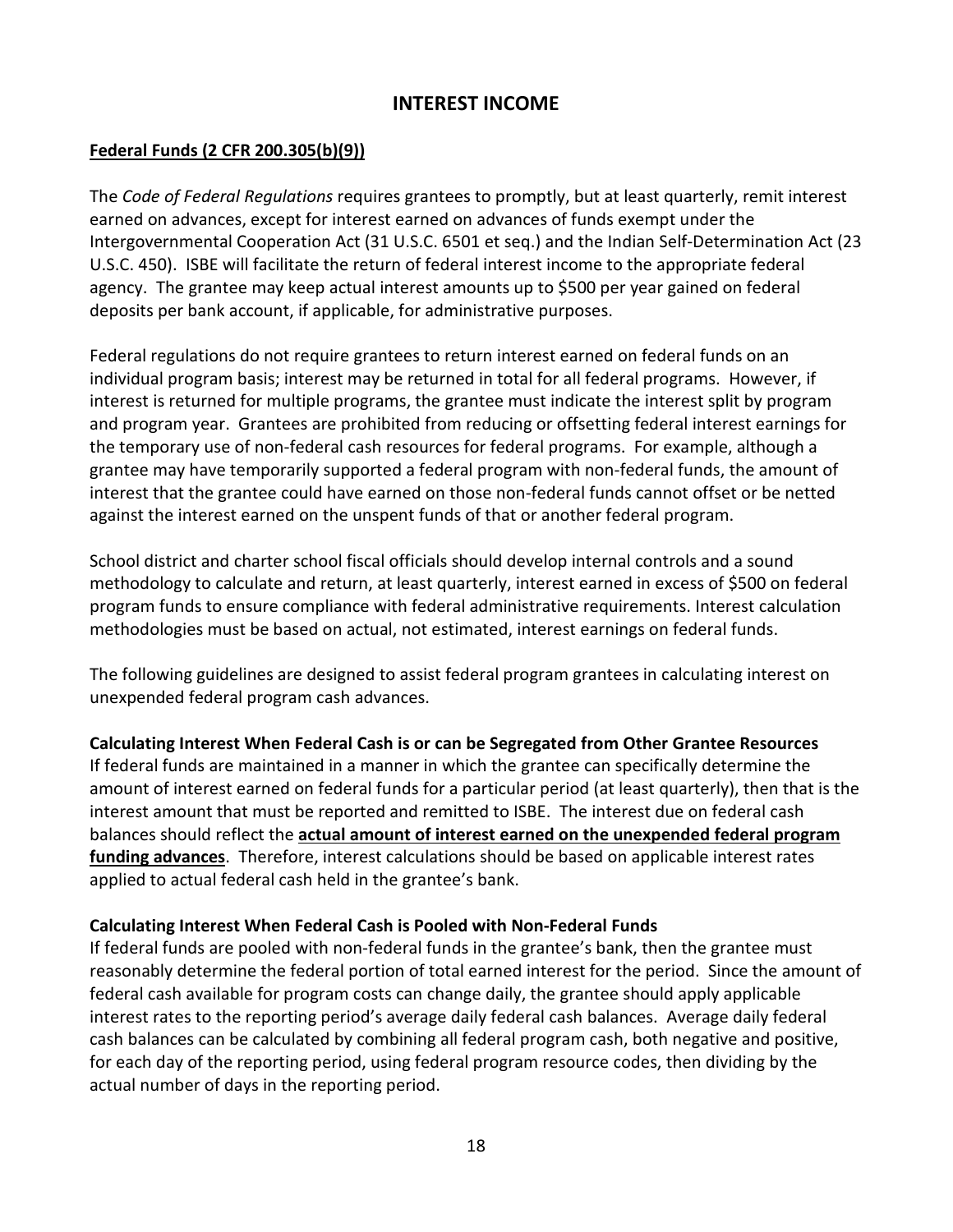If the combined federal cash available under this approach is negative for any day during the period, the grantee must record the average daily federal cash balance as zero to avoid reducing or offsetting federal interest earnings for the temporary use of non-federal cash resources for federal programs. (See the sample calculation methodology below for an example of this situation.)

If the grantee includes non-federal match funding in the federal program resource codes, the grantee may reduce the daily federal cash balances by the corresponding proportionate share of required cash match for each program. For example, if federal program Title XYZ has a 20 percent match requirement and the grantee accounts for the non-federal match in the Title XYZ federal program resource code, then the 20 percent proportionate share of match may be excluded from the calculated daily and average daily balances.

# **Sample Calculation Methodology – Federal Interest**

Total of all federal daily balances in reporting period (e.g., January 1 – January 31) = \$17,700

Step 1: Calculate the Average Daily Balance

- Divide the total of all daily balances in reporting period by the actual number of days in reporting period
- Total of all daily balances in the reporting period = \$17,700
- Actual number of days in the reporting period  $= 31$
- Average daily balance  $=$  \$571

Step 2: Calculate the Annual Interest Amount

- Multiply the average daily balance by the actual interest rate
- Average daily balance  $=$  \$571
- Actual interest rate = 2.4267%
- Annual interest amount  $=$  \$14

Step 3: Calculate the Daily Interest Amount

- Divide interest amount by number of days in year
- Annual interest amount  $=$  \$14
- Number of days in year  $= 365$
- Daily interest amount = \$0.038

Step 4: Calculate the Total Federal Interest Due

- Multiply the daily interest amount by number of days in reporting period
- Daily interest amount = \$0.038
- Number of days in reporting period  $= 31$
- Total federal interest due  $=$  \$1.18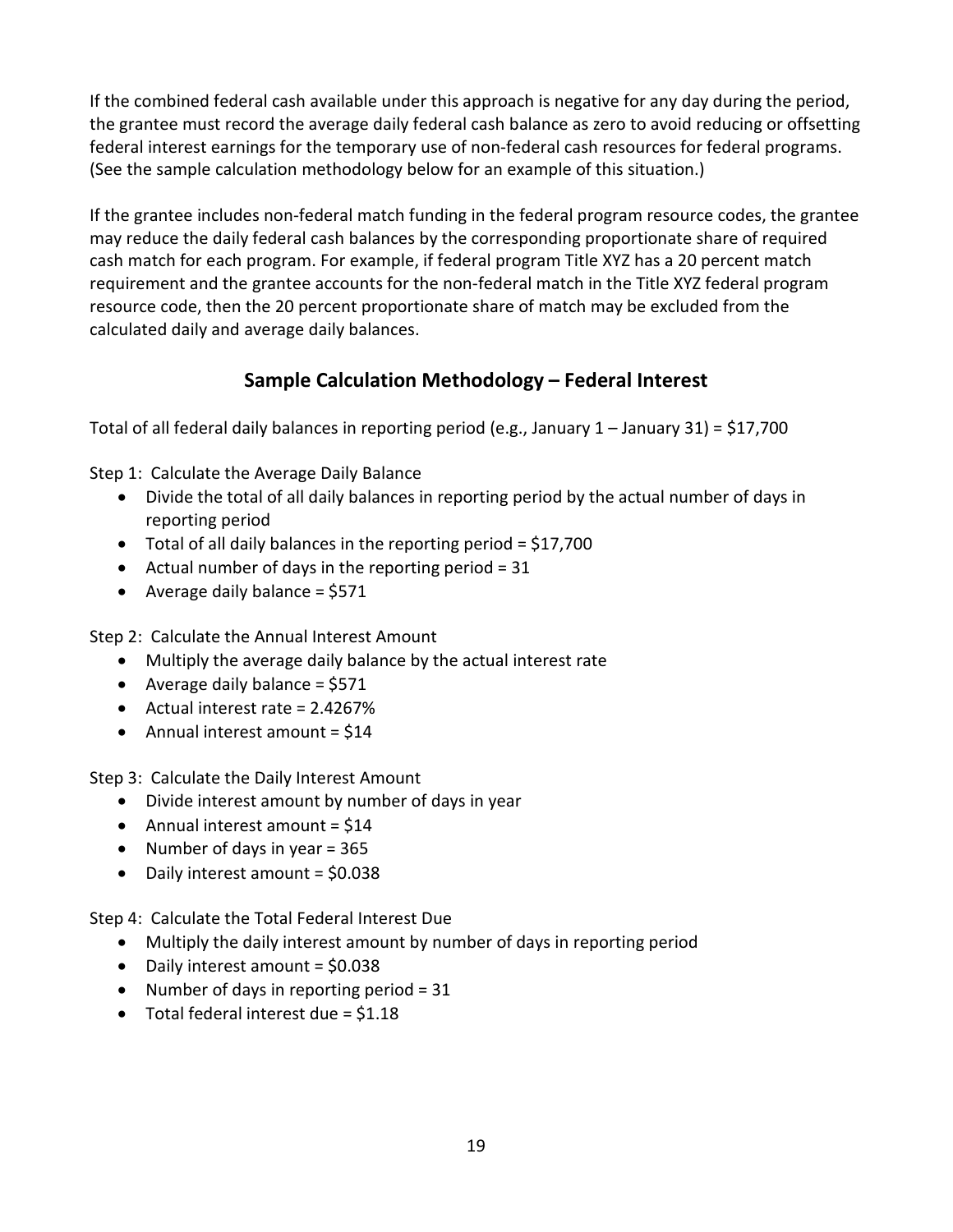Note: For federal interest calculation purposes, combined daily cash balances cannot be negative. Negative combined daily balances would reduce or offset federal interest earnings due to the temporary use of non-federal cash resources. Therefore, any negative combined daily balances should be zero in calculating interest on federal cash balances

# **State Funds**

Interest may accrue when a grantee receives funds from ISBE. The Illinois Grant Funds Recovery Act, 30 ILCS 705/10, states that interest earned on grant funds "may be retained by the grantee when the cost of accounting for the interest or allocating the interest to principal is significant in terms of the amount of interest to be received." Unless the grant agreement provides otherwise, all interest earned on grant funds during the grant period must be expended by the grantee during the grant period, but only for purposes authorized by the grant. Interest funds not expended or obligated at the end of the grant period and any interest earned on grant funds after the grant period has expired must be returned to the state within 45 days after the end of the grant period.

# **Returning Interest**

Interest must be returned using the following guidelines:

- Checks for interest earned on **state and federal funds** should be made payable to the Illinois State Board of Education.
- Checks for interest earned should not include the return of unexpended grant disbursements. Unexpended disbursements and interest payments both are made payable to the Illinois State Board of Education, but separate checks should be issued.
- Checks must be accompanied by a statement identifying the program and the program year from which the interest was earned.
- All checks should be mailed to:

Illinois State Board of Education Division of Funding and Disbursements Services (E-320) 100 North First Street Springfield, IL 62777-0001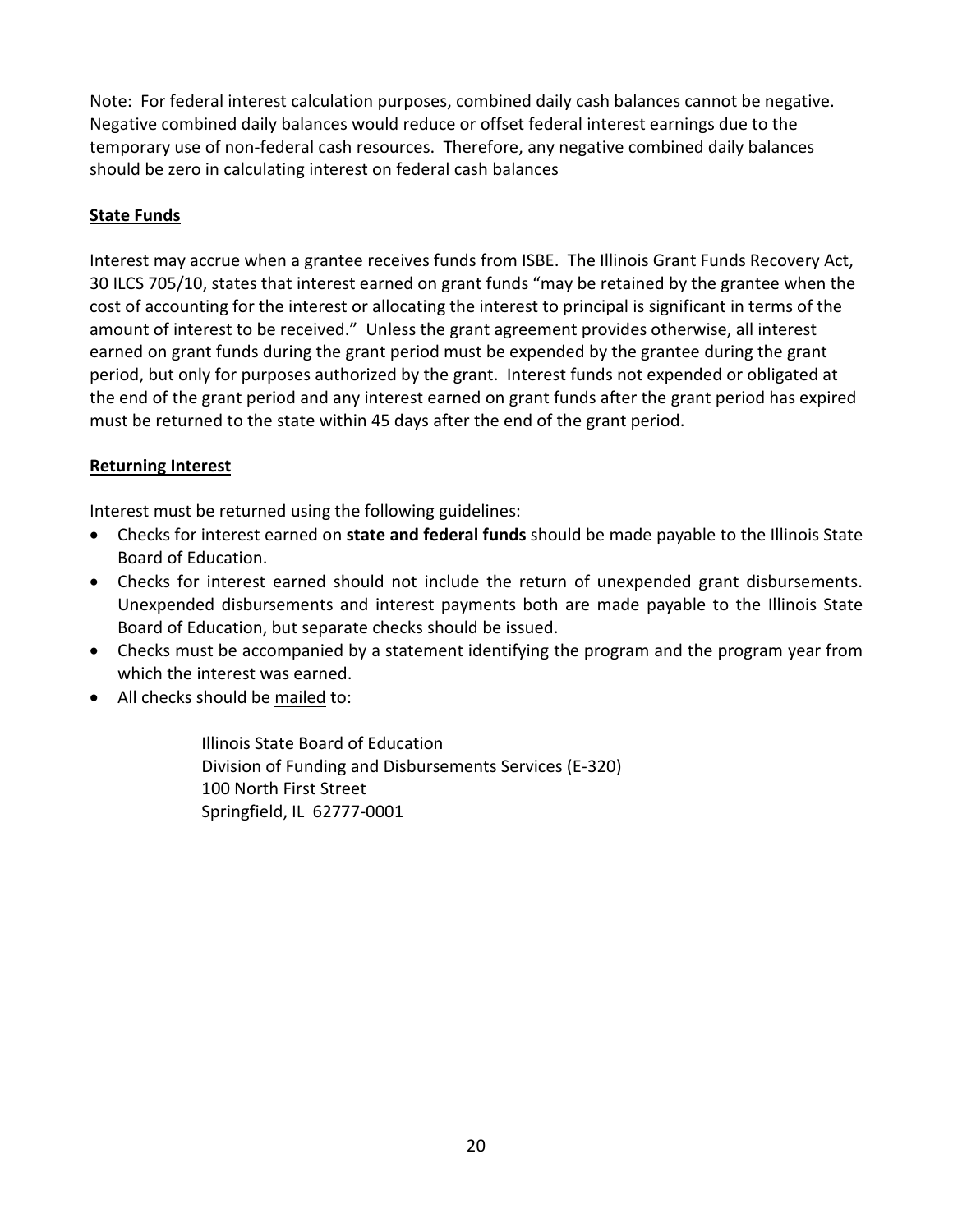# **RECORD RETENTION**

#### **Federal Funds (2 CFR 200.333)**

Financial records, supporting documents, statistical records, and all other non-federal entity records pertinent to a federal award must be retained for a period of three years from the date of submission of the final expenditure report or, for federal awards that are renewed quarterly or annually, from the date of the submission of the quarterly or annual financial report, respectively, as reported to the federal awarding agency or pass-through entity in the case of a subrecipient. Federal awarding agencies and pass-through entities must not impose any other record retention requirements upon non-federal entities. The only exceptions are the following:

- a) If any litigation, claim, or audit is started before the expiration of the three-year period, the records must be retained until all litigation, claims, or audit findings involving the records have been resolved and final action taken.
- b) When the non-federal entity is notified in writing by the federal awarding agency, cognizant agency for audit, oversight agency for audit, cognizant agency for indirect costs, or pass-through entity to extend the retention period.
- c) Records for real property and equipment acquired with federal funds must be retained for three years after final disposition.
- d) When records are transferred to or maintained by the federal awarding agency or passthrough entity, the three-year retention requirement is not applicable to the non-federal entity.
- e) Records for program income transactions after the period of performance. In some cases, recipients must report program income after the period of performance. Where there is such a requirement, the retention period for the records pertaining to the earning of the program income starts from the end of the non-federal entity's fiscal year in which the program income is earned.
- f) Indirect cost rate proposals and cost allocations plans. This paragraph applies to the following types of documents and their supporting records: indirect cost rate computations or proposals, cost allocation plans, and any similar accounting computations of the rate at which a particular group of costs is chargeable (such as computer usage chargeback rates or composite fringe benefit rates).
- 1. *If submitted for negotiation.* If the proposal, plan, or other computation is required to be submitted to the Federal Government (or to the pass-through entity) to form the basis for negotiation of the rate, then the three-year retention period for its supporting records starts from the date of such submission.
- 2. *If not submitted for negotiation.* If the proposal, plan, or other computation is not required to be submitted to the Federal Government (or to the pass-through entity) for negotiation purposes, then the three-year retention period for the proposal, plan, or computation and its supporting records starts from the end of the fiscal year (or other accounting period) covered by the proposal, plan, or other computation.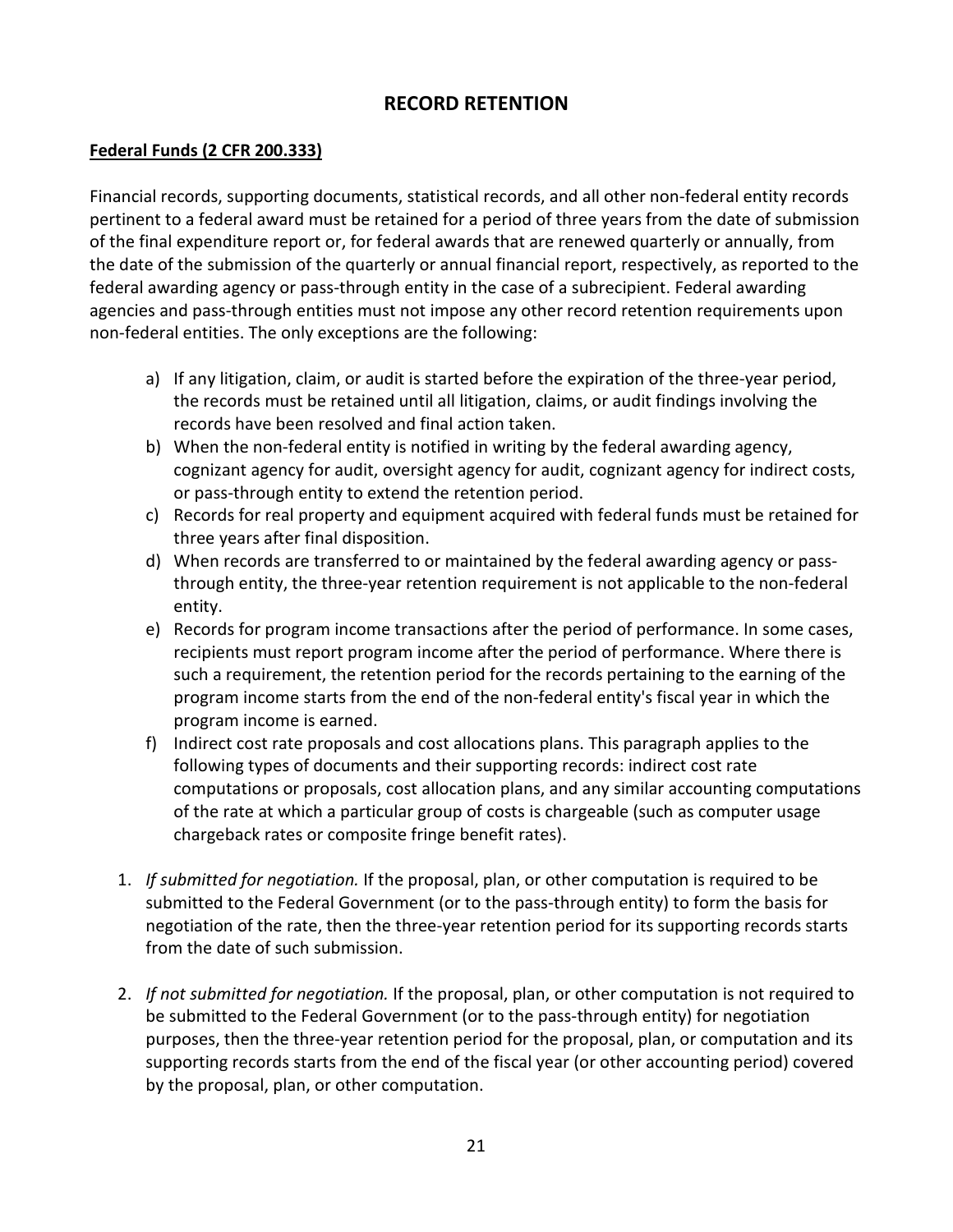# **State Funds (105 ILCS 5/2-3.33)**

For state funds, a grantee shall retain records for *three years from the final date for filing of a claim any claim for reimbursement to any school district if the claim has been found to be incorrect and to adjust subsequent claims accordingly, and to recompute and adjust any such claims within six years from the final date for filing when there has been an adverse court or administrative agency decision on the merits affecting the tax revenues of the school district. However, no such adjustment shall be made regarding equalized assessed valuation unless the district's equalized assessed valuation is changed by greater than \$250,000 or 2 percent.*

All purchase orders, time and effort sheets, and other supporting documentation must be retained at the local level and be available for review or audit any time within three years after termination of the project or until the local entity is notified in writing from ISBE that the records are no longer needed for review or audit. Records may be disposed of:

- After the individual retention period is completed,
- Provided that any local, state, and federal audit requirements have been met;
- As long as they are not needed for any litigation either pending or anticipated; and,
- If they are correctly listed on a Records Disposal Certificate submitted to and approved by the appropriate Local Records Commission.

The responsibility for retention and destruction of records is shared between ISBE and the Local Records Commission.

Prior to the destruction of any records after the three-year period, a fund recipient must contact the Local Records Commission, Illinois State Archives, Margaret Cross Norton Building, Illinois Secretary of State, Springfield, Illinois 62756; phone 217/782-7075. Go to the *Illinois State Archives* website for more information.

#### **Student Records (105 ILCS 5/10, 2-3.13a and 23 Ill. Adm. Code Part 375.40)**

Upon graduation, transfer or permanent withdrawal of a student from a school, the school shall notify the parents and the student of the destruction schedule for the student permanent record and the student temporary record and of the right to request a copy of the student's records at any time prior to their destruction. Notification shall consist of the following: date of notification, name of parent, name of official records custodian, name of student, and the scheduled destruction date of temporary and permanent records.

Upon graduation or permanent withdrawal of a student with a disability, as defined in Article 14 of the School Code [105 ILCS 5/Art.14] and 23 Ill. Adm. Code 226: Subpart A (Special Education), special education records, and other information contained in the student temporary record that may be of continued assistance to the student may, after five years, be transferred to the custody of the parent or to the student if the student has succeeded to the rights of the parents. The school shall explain to the student and the parent the future usefulness of these records.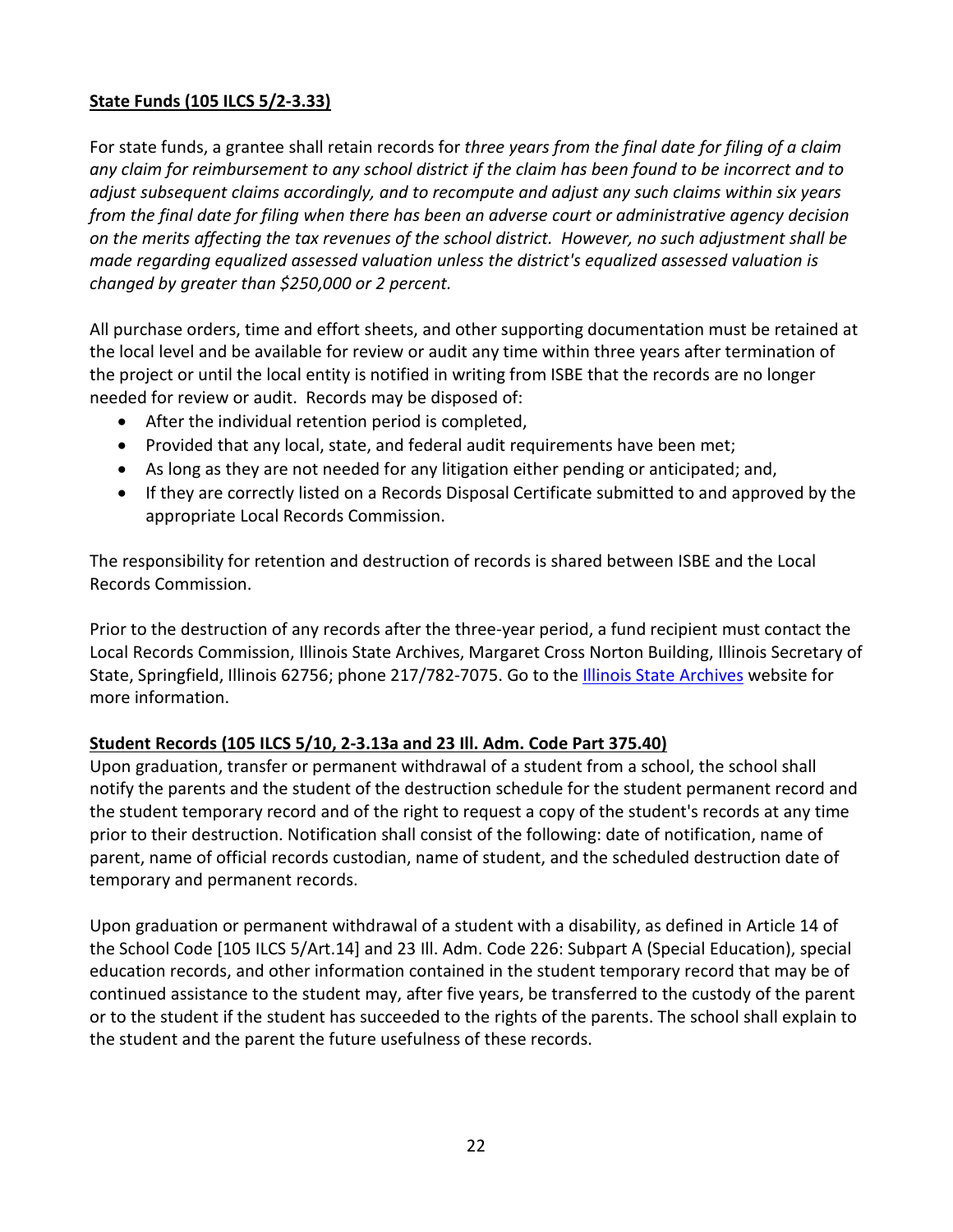# **SECTION C: PROCEDURES FOR ADMINISTRATION OF GRANTS**

# **BUDGETS/AMENDMENTS/ PAYMENT SCHEDULES/EXPENDITURE REPORTS**

#### **Budgets**

Budgeting is a project plan in which ideas, goals, and objectives are translated into expenses that are segregated by Function and Object per ISBE's Part 100 Requirements for Accounting, Budgeting, [Financial Reporting and Auditing.](https://www.isbe.net/Documents/100ARK.pdf) The budget is of equal importance to the narrative and can be approached as an important final check in clarifying the practical application of the program. Careful deliberation should go into completing the budget section. No budget, when submitted, can be more than an "informed estimate" of the costs to be incurred, but careful budget planning will ensure that the financial support requested will be adequate to carry out the goals of the project. The approved budget connects the proposed expenditures to program activities and objectives.

Before developing a project budget, the writer must fully understand all of the state and federal rules and regulations that govern the program. This includes allowable direct costs, indirect costs, assurances, project forms and instructions, and what changes are permitted in a budget once the project is approved. The project writer should contact staff at the local level or at ISBE who understand the rules and regulations and can provide assistance to include the information that is necessary in the final document.

A complete copy of the approved application, approved budget, and all approved amendments must be maintained by the grantee. These documents and other supporting information must be maintained for a minimum of three years (see Record Retention Requirements) and will be used by ISBE staff to determine fiscal and program compliance. Any changes/corrections must be properly documented (via electronic review checklist, email, notes on the budget breakdown or budget summary) and changes noted at the grantee level.

# **All activities and obligations that will be charged to the approved grant must occur within the project begin and end date.**

#### **Establishing a Project Start Date and Obligating Funds (34 CFR 76.708)**

- 1. If the authorizing statute for a program requires a state to make subgrants on the basis of a formula, the state may not authorize an applicant for a subgrant to obligate funds until the later of the following two dates:
	- a) The date that the state may begin to obligate funds per federal approval that the state's plan is in substantially approvable form and informs the state of the date on which it could begin to obligate funds; or
	- b) The date that the applicant submits its application to the state in substantially approvable form
- 2. Reimbursement for obligations under paragraph (a) of this section is subject to final approval of the application.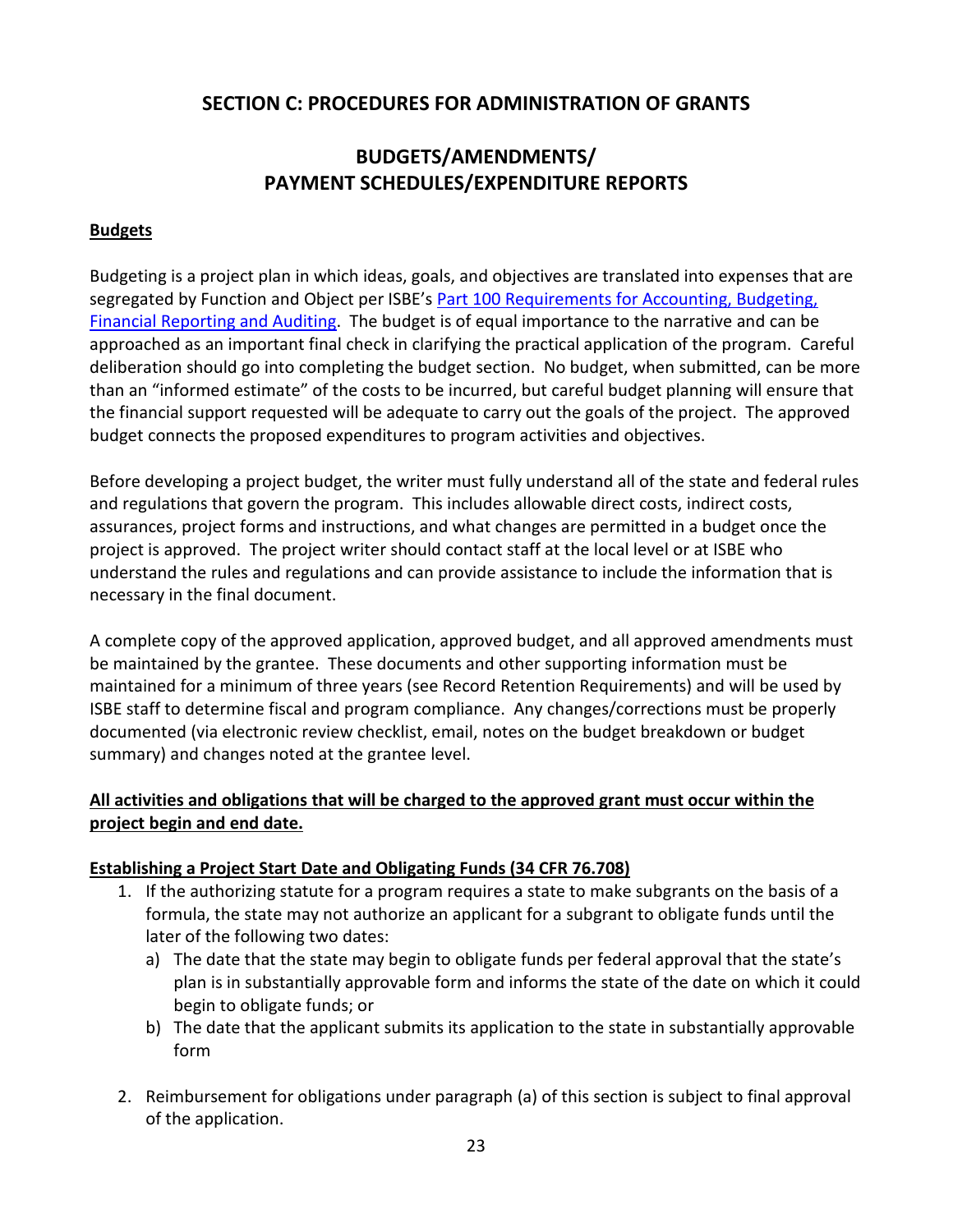3. If the authorizing statute for a program gives the state discretion to select subgrantees, the state may not authorize an applicant for a subgrant to obligate funds until the subgrant is made. However, the state may approve pre-agreement costs in accordance with the cost principles that are appended to 34 CFR part 74 (Appendices C–F).

In general, grantees are not allowed to begin an activity or obligate or expend funds that will be charged to a state or federal grant until a substantially approvable initial application (see 34 CFR 76.708) has been received at ISBE. At a minimum, a "substantially approvable application" is a complete grant application and supporting budget detail with assurances. Grantees that submit a state or federal initial application prior to the program begin date (usually July 1) will be granted an appropriate project begin date for the following fiscal year unless state appropriation authority has not been approved. Grantees that submit a state or federal initial application after July 1 will be assigned a project begin date no earlier than when the initial application was received at ISBE or the program begin date (whichever is later).

Grantees of state or federal discretionary or competitive programs should not begin any activity, obligate, expend funds until ISBE provides formal approval of the application and grant amount.

Grantees that submit a state or federal budget amendment between the project begin and end date are not allowed to begin an activity, obligate or expend funds prior to the date of receipt at ISBE provided the scope or intent of the approved project has not changed. If the scope or intent of a project significantly changes through an amendment, ISBE programmatic approval should be obtained prior to the obligation of funds for the new activities provided in the amendment.

# **Amendments**

Per Grant Administration Policy item 3, all amendments are due at ISBE 30 days prior to the project end date. The obligation of funds included on an amendment cannot begin prior to the date of receipt at ISBE provided the scope or intent of the approved project has not changed. If the scope or intent of a project changes based on an amendment, ISBE programmatic approval should be obtained prior to the obligation of funds based on the amendment.

Amendments are required when:

- There is a significant change in program scope (e.g., adding a new component summer school); or
- The grantee intends to budget for more available funds (i.e., federal carryover); or
- The expected expenditures exceed the ISBE expenditure variance of 10 percent or \$1,000 per an object total, whichever is greater without going over the total budget (new beginning in fiscal year 2018); or
- The grantee adds a new expenditure item.

# **End Date Changes**

A project end date change is necessary if a grantee is unable to obligate and/or complete all the activities included in the approved budget on or before the original project end date (normally June 30).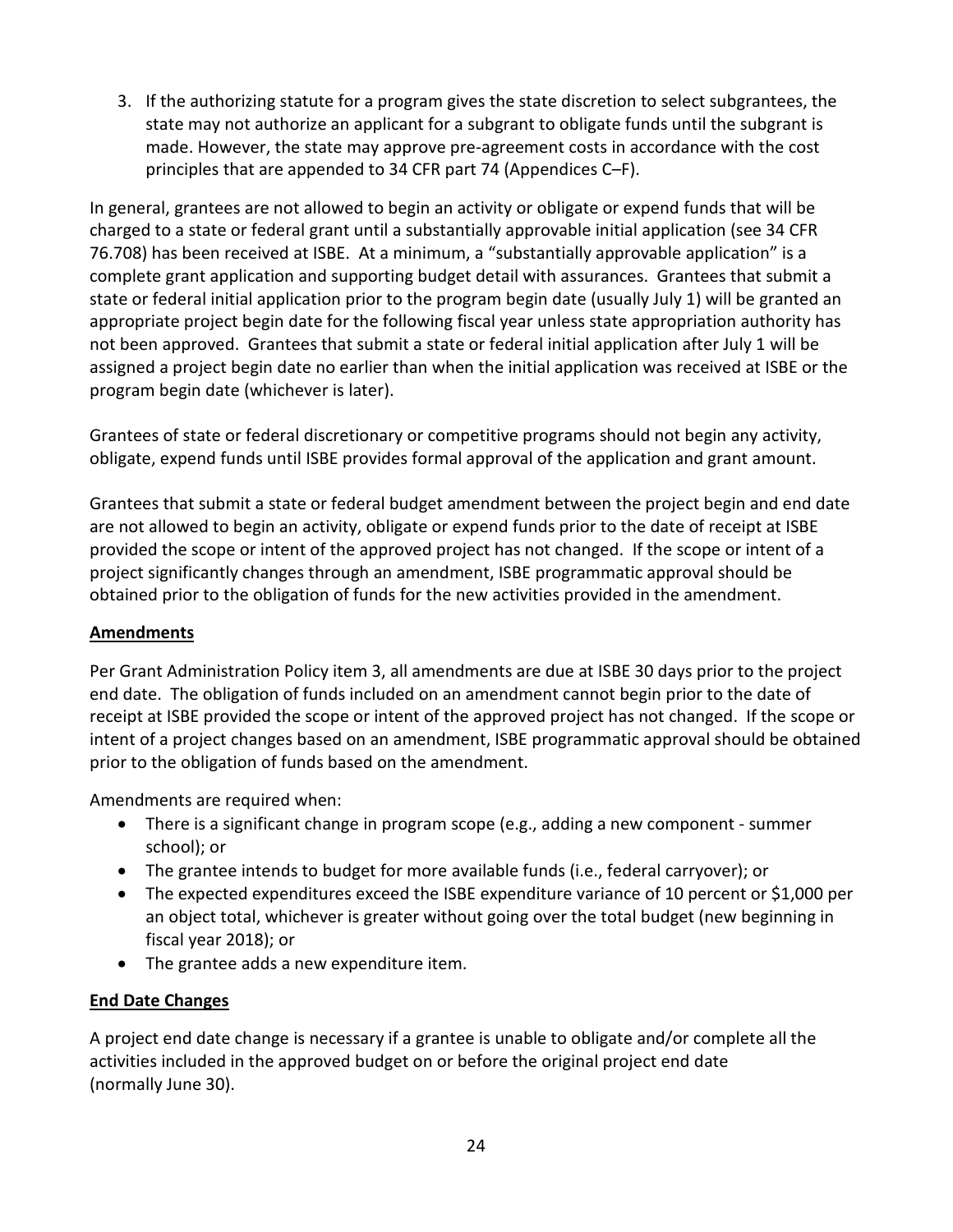- State grantees that are provided an extension beyond June 30 by ISBE may amend their budget and charge expenditures as long as the total budget does not exceed the amount approved as of June 30. In other words, additional state grant funds cannot be awarded after June 30.
- An end date change is not needed to liquidate obligations encumbered prior to the end of the current project. For example, if a project ends June 30, an end date extension is not needed to pay the salary and benefit costs for teachers on a 12-month payment schedule.
- If the extension of the end date is part of the change in the scope of the program or includes a change to the budgeted line items, the end date change may be included on the appropriate amendment form. (See Amendments above.)
- If **only** the end date is changing (scope or budget cells unchanged), a notification to the Division of Funding and Disbursement Services will be acceptable 30 days prior to the original project end date. (For programs included on the eGMS system, end date changes must be done electronically via the IWAS system.)
- Any end date changes or extensions must be reflected as month end.

# **Payment Schedules – State**

In accordance with applicable regulations for each program, payments should be requested to meet actual cash needs of the project. All payment requests should be based on the projected date of expenditures.

When completing the payment schedule on a state application/amendment, indicate the amount needed in each month of the program, beginning with the first full month of the project and ending with the last full month of the project. Payments cannot be requested before the project begins or after the project ends.

Note: **Salaries and fringe benefits are normally expended in equal intervals and should be projected in this manner.** When teachers are paid on a 12-month salary basis and the project period is for nine months, the three months' salaries and related fringe benefits paid after the project ends (and AFTER the service has been rendered/activity has occurred) should be included in the last project payment. Equipment, supplies, contracted services, and in-service activities should have the payment requested in the month for which the expenditure is anticipated.

When a revision of the original payment schedule is necessary, a revision may be included on an amendment (see Amendments on page 24) or a request can be submitted to the program area or the Division of Funding and Disbursement Services. Formal notification with any payment revisions to the remaining payments will be acceptable 30 days prior to the project ending date. Any increase must be reflected in another month as a decrease. Payment schedules should be equal to the project budget. (For programs included on the eGMS system, end date changes must be done electronically via IWAS.)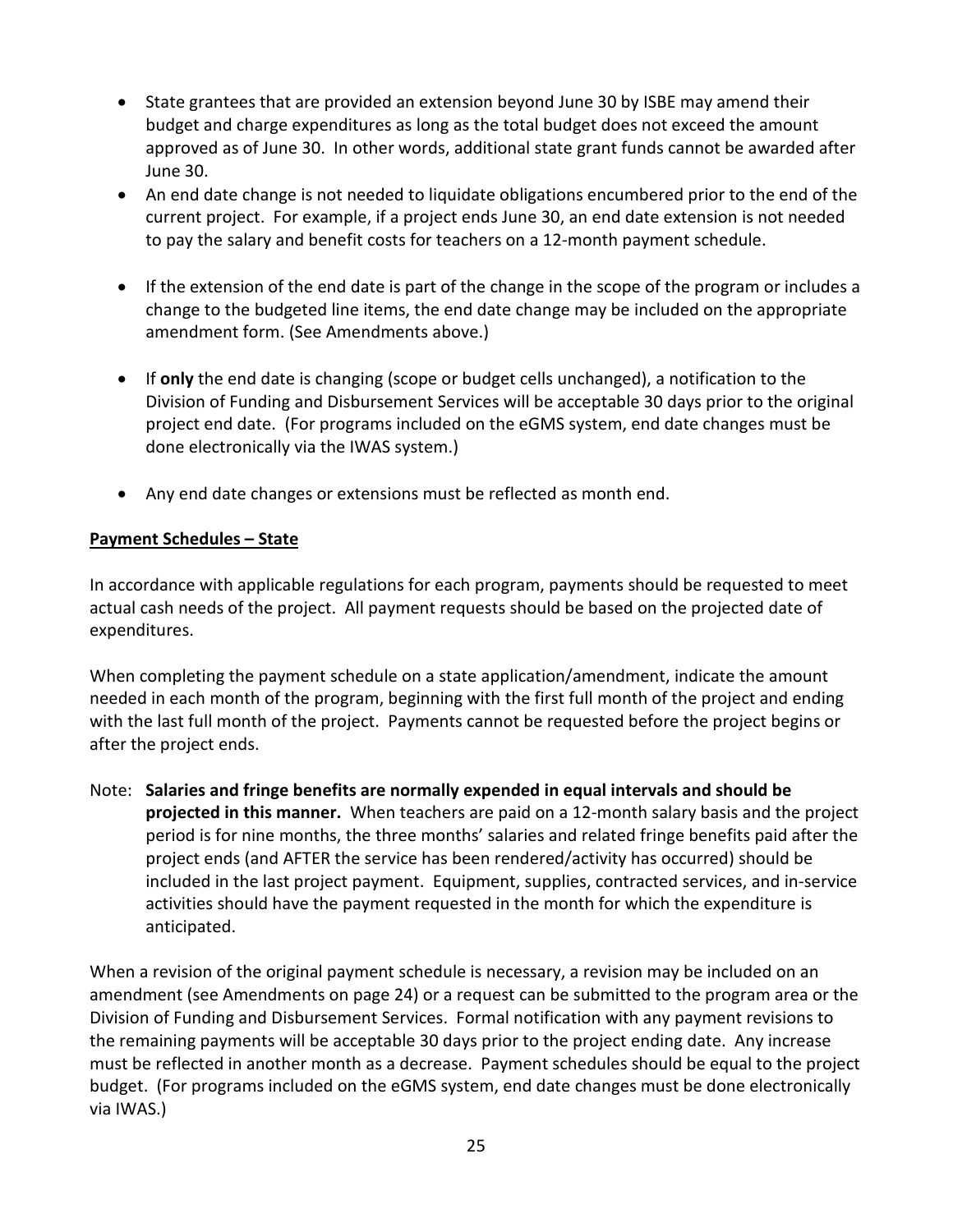#### **Payment Schedules – Federal**

Grantees do not have the ability to enter a payment schedule on a federal application/amendment; rather, funds are distributed via cumulative cash basis expenditures reported by the grantee in the Electronic Expenditure Reporting System via IWAS.

#### **Expenditure Reports – State and Federal General**

Expenditure reports are utilized by ISBE primarily as a program accountability and cash management tool. Expenditures must always be reported on a cumulative (i.e., year-to-date) basis from the project begin date through a specific period of time.

At minimum, grantees must expenditure reports on a quarterly basis that reflects progress of the program, project, or use and the expenditure of the grant funds. Expenditure reports may be submitted more often than quarterly.

Grantees with approved access to IWAS must submit expenditure reports electronically via the Electronic Expenditure Reporting System. Notification of required expenditure reports are sent via a courtesy reminder email from the Division of Funding and Disbursement Services. See Due Dates on pages 27-28 for all expenditure reporting.

All state or federal grants will be required to submit additional expenditure information if the following conditions are met:

- The project end date is AFTER June 30; AND
- The expenditure thru date is AFTER June 30; AND
- The expenditures are greater than the June 30 reported expenditures.

Grantees must report the split of expenses for obligations/activities June 30 and prior compared to July 1 and after.

Any amount reported in an expenditure account (cell) **not budgeted or not within the acceptable expenditure variance, will not be accepted**. Failure to submit an acceptable report will result in the delay of current payments. Expenditures and obligations in excess of the total project budget will not be allowed.

#### **Expenditure Reports – Federal Specific**

All federal expenditure reports must be submitted on a cumulative (i.e., year-to-date), cash basis accounting method (i.e., expenses are recognized when they are paid). Outstanding obligations may be reported on June expenditure reports through the project end date – even if the project ends after June. As grantees report cumulative cash basis expenditures via the Electronic Expenditure Reporting system, ISBE will reimburse the expenditures accordingly on a weekly basis. Grantees that submit expenditures only under this traditional reimbursement method can submit as frequent as weekly, but at a minimum, quarterly.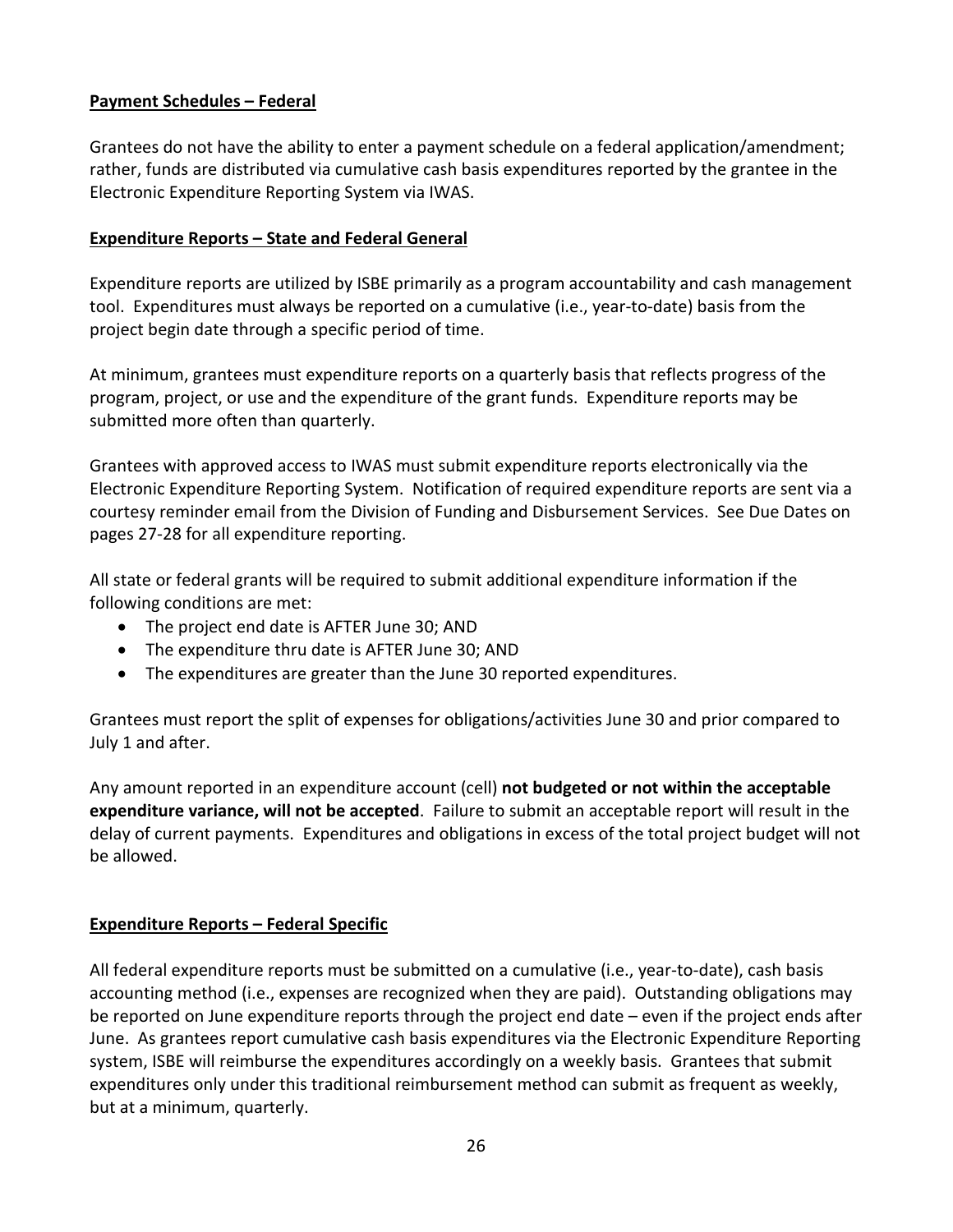# Commitment Amount

Grantees have the option to enter in addition to their cumulative cash basis expenditures a separate "commitment amount." **The commitment amount represents the amount of money the grantee must have in advance and commits to expend to meet immediate cash needs through the end of the next month only**. A commitment amount may only be entered on a month end expenditure report. The commitment amount is available on reports IF the current date is less than the selected through date plus 19 days. Month-end expenditure reports are available for submission as of the 20<sup>th</sup> calendar date of the month (e.g., July 31 month-end expenditure report is available for submission on July 20). If a commitment amount is requested on the month-end report, a cumulative cash basis expenditure report through the end of the following month **must** be submitted.

For example, the grantee enters a commitment amount on the July 31 expenditure report. This amount would represent the expenditures anticipated for the federal grant through the end of August. A cumulative cash basis month-end expenditure report through August 31, which is available beginning August 20, must be submitted and is due on September 20. The commitment amount cannot be greater than the outstanding obligations on expenditure reports when the through date is greater than or equal to the project end date.

# Expenditure and Outstanding Obligation Split

All federal grants are required to submit additional expenditure information if the following conditions are met:

- The project end date is AFTER June 30; AND
- The expenditure through date is AFTER June 30; AND
- The expenditures are greater than the June 30 reported expenditures.

Grantees must report the split of expenses for activities June 30 and prior compared to July 1 and after.

All federal grants are required to submit additional outstanding obligation information if the following conditions are met:

- The project end date is AFTER June 30; AND
- The expenditure through date is AFTER June 30; AND
- Outstanding obligations are reported.

Grantees must report the split of obligations for activities June 30 and prior and July1 and later.

#### **Due Dates**

Expenditure reports are due **20 calendar days** after the expenditure through date. Reports not received by the due date will result in project funds being frozen until an acceptable report is submitted.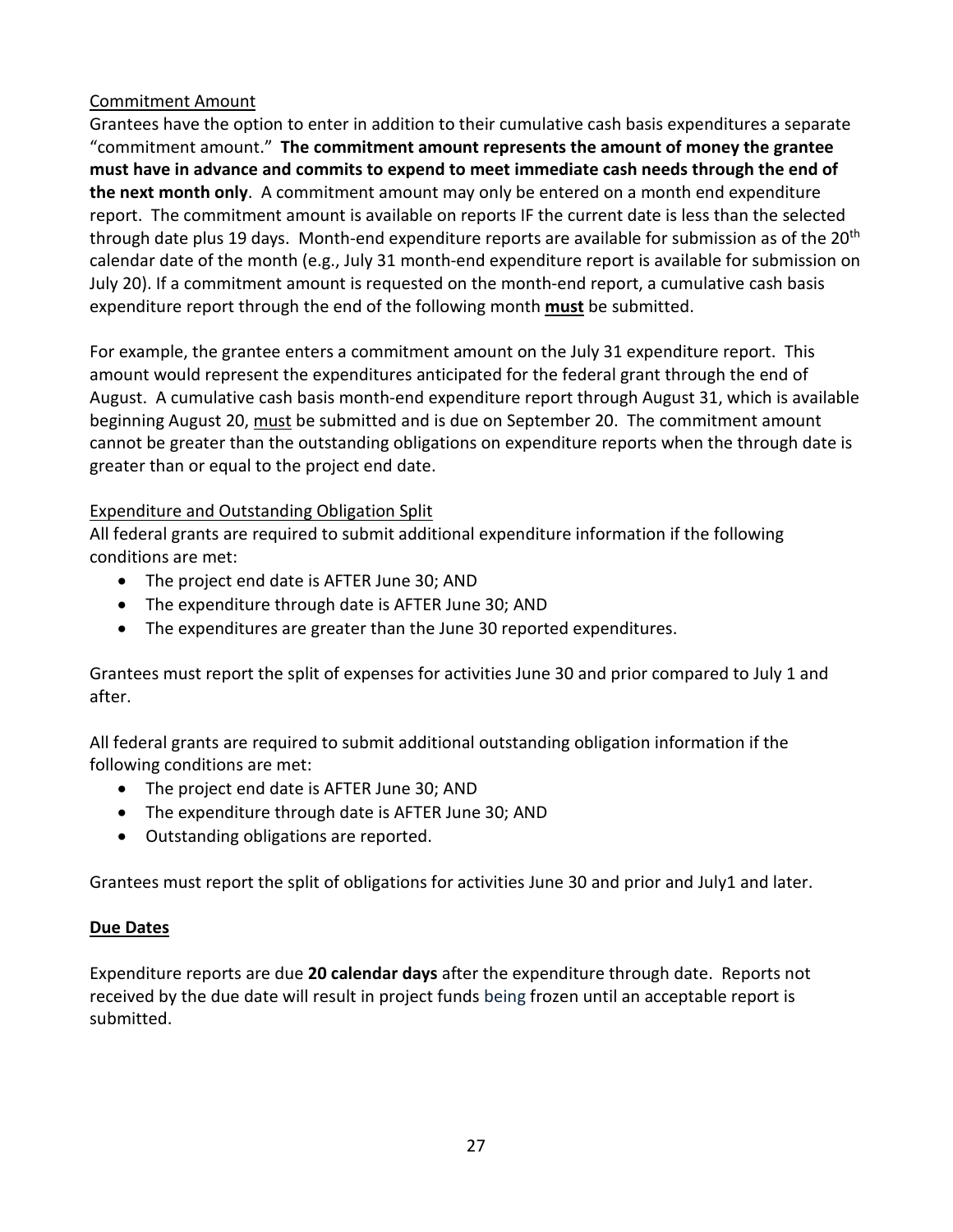| Quarter | <b>Reporting Period:</b>                | <b>Report Due Date</b> |
|---------|-----------------------------------------|------------------------|
|         | Project begin date through September 30 | October 20             |
|         | Project begin date through December 31  | January 20             |
| 3       | Project begin date through March 31     | April 20               |
|         | Project begin date through June 30      | July 20                |

If the project end date is extended after June 30, the expenditure report is due 20 days after the new end date.

#### **Project Completion Reports – State**

All grant funds must be expended and/or obligated and all activities must be completed on or before the project end date. A completion report must be submitted that reflects ALL expenditures and obligations for the project no later than **20 calendar days** after the project end date. If a completion report is submitted through the project end date and there are no outstanding obligations entered, then the completion report will be considered the grantee's final expenditure report. Failure to submit this completion/final expenditure report in a timely manner will result in project funding being withheld for the current and subsequent year until the report is received.

#### **Project Completion Reports – Federal**

All grant funds must be expended and/or obligated and all activities must be completed prior to the project end date. A completion report must be submitted showing ALL expenditures and obligations for the project no later than **20 calendar days** after the project ending date. If a completion report is submitted through the project ending date and indicates no outstanding obligations, then the completion report will be the grantee's final expenditure report. Failure to submit this completion/final expenditure report in a timely manner will result in project funding being withheld for the current and subsequent year until the report is received. The outstanding obligation amount should be the amount expected to be paid within the next 90 days. The commitment amount (for the expended cash needs for the next month ONLY) should be included in the outstanding obligation amount. Completion reports can be submitted until all obligations are liquidated.

#### **Final Expenditure Reports**

A final expenditure report is defined as:

- The project end date equals the cumulative expenditure through date, and;
- There are no outstanding obligations reported.

If a completion report is submitted with outstanding obligations, then a final expenditure report that reflects total project expenditures (with all prior obligations liquidated) must be submitted no later than 90 calendar days after the project end date. Failure to submit this final expenditure report in a timely manner will result in project funding being withheld for the current and subsequent year until the report is received.

**A revision of a final expenditure report will not be accepted unless extenuating circumstances warrant a revision**. A request to revise a final expenditure report must be submitted in writing or via email to the Division of Funding and Disbursement Services staff for approval.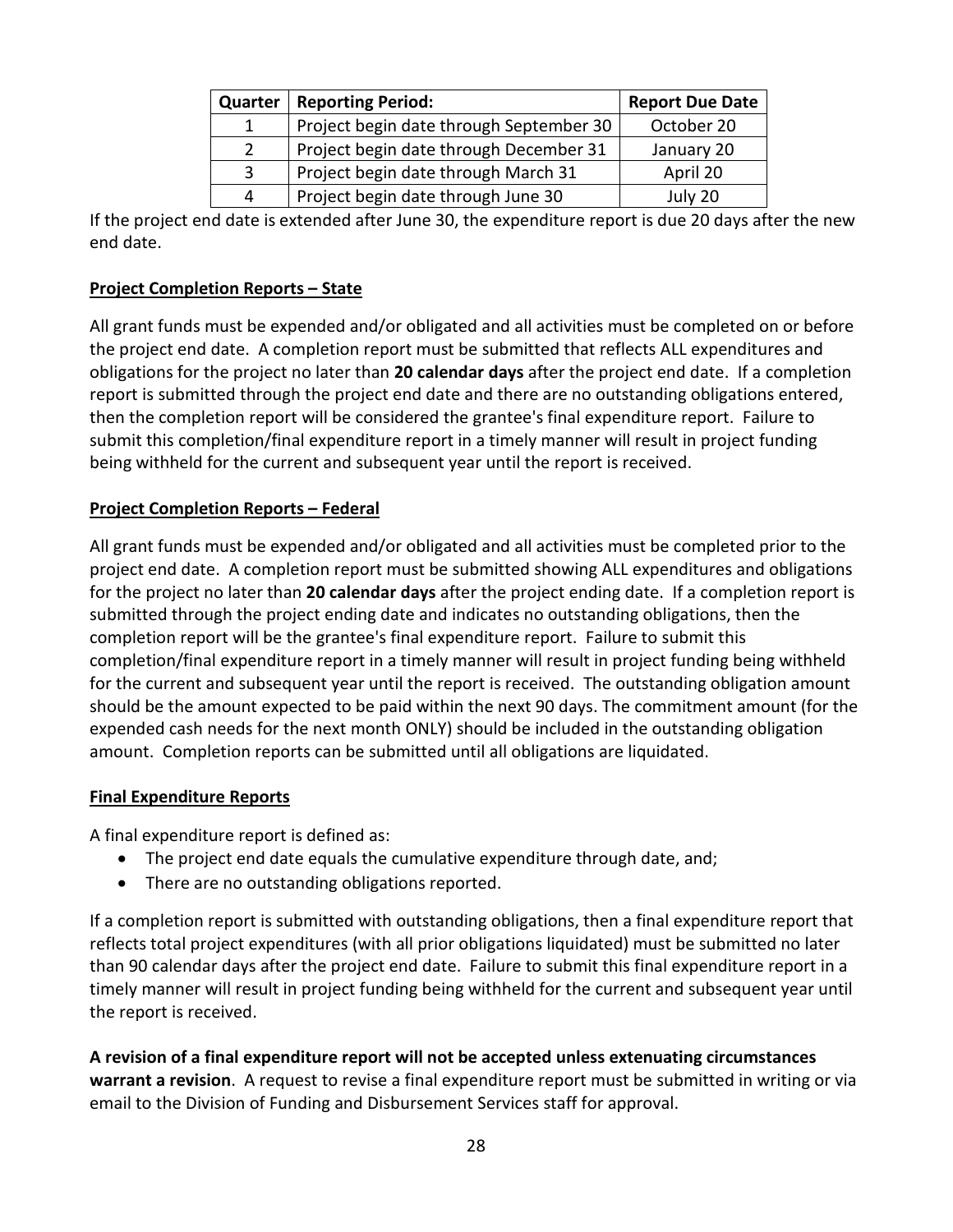#### **GRANTEE COMPLIANCE ENFORCEMENT SYSTEM (Effective 03/05/2018)**

Grantees and applicants are subject to Section 25(6)(G) through (I) of The Grant Accountability and Transparency Act (GATA; PA 98-0706), which restricts issuing grants, subgrants and Cooperative Agreements to parties that are debarred, suspended or otherwise deemed ineligible for participation in State grant programs or activities. GATA is utilizing a statewide Grantee Compliance Enforcement System (GCES) to drive compliance with grant requirements.

The GCES applies to all grants that are subject to Uniform Guidance and GATA. (All grants are assumed subject to Uniform Guidance and GATA unless an exception or exemption was authorized by the Grant Accountability and Transparency Unit (GATU) on behalf of the Governor's Compliance Office.) State agencies have discretion to apply the System to other grants not subject to federal Uniform Guidance or GATA.

GATA requires that GOMB maintain a list "that contains the names of those individuals and entities that are ineligible, either temporarily or permanently, to receive an award of grant funds from the State." The list, termed the Illinois Stop Payment List, is a component of the GCES. The Illinois Stop Payment List is based on the federal Do Not Pay System and 2 CFR 180 - OMB Guidelines to Agencies on Government-wide Debarment and Suspension (Nonprocurement). 2 CFR 200.338(a) also provides federal guidance on enforcement of the stop pay framework.

The Illinois Stop Payment List, initially introduced in December 2015, established an internal central repository for cross-agency information sharing to improve risk assessment processes and enhance fiscal management transparency. The Illinois Stop Payment List documents all grantees on Stop Payment Status. A Stop Payment Status can be temporary or permanent. The GCES is the statewide, uniform framework for administering the Illinois Stop Payment List. 2018 enhancements to the GCES include electronic notices to state agencies when the agency has initiated payment through the Illinois Comptroller to an entity on Stop Payment Status.

The Illinois Stop Payment List is dynamic and provides a snapshot of grantees currently out of compliance with select grant management requirements. The centralized list elevates instances of non-compliance to promote timely resolution and safeguard the State's resources.

The GCES policy is presented below in a question / answer format.

# **I. What is the Grantee Compliance Enforcement System (GCES)?**

The Grantee Compliance Enforcement System (GCES) outlines a statewide framework for state agencies to manage occurrences of non-compliance with grant requirements. Under this System, occurrences of grantee non-compliance will be consistently processed among state agencies. Under the terms of the System, the severity of the non-compliance issue dictates the enforcement action required by the state agency.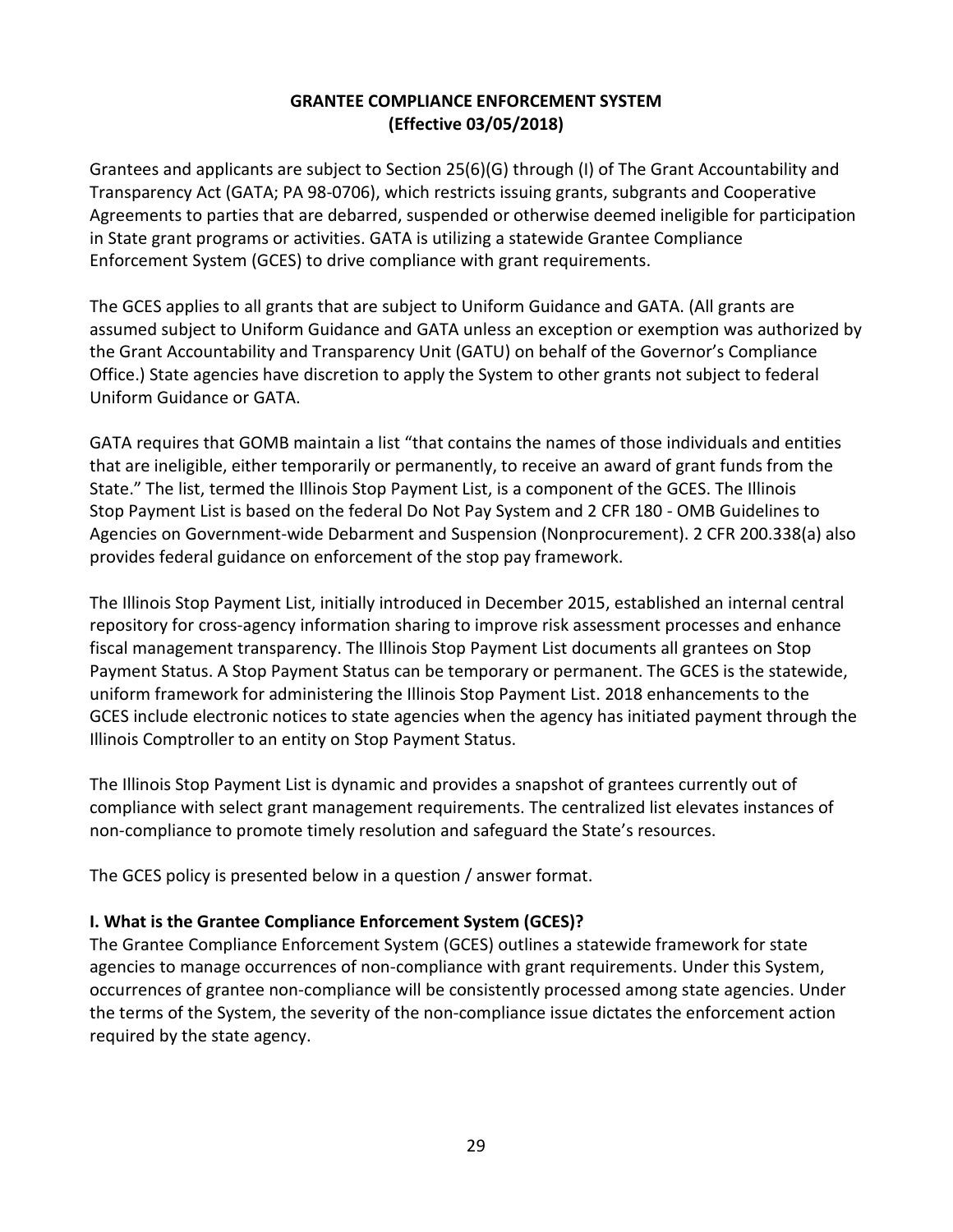# **II. Are all non-compliance issues equal?**

No. The severity of the non-compliance issue determines if the entity is placed on temporary or permanent Stop Payment Status. GATA legislation at 30 ILCS 708/60(a)(8) establishes the temporary and permanent classifications. A temporary Stop Payment Status can be remediated.

There is no remediation for a permanent Stop Payment Status. Non-compliance issues are classified as follows:

- A. Temporary Stop Payment Status:
	- 1. Late performance or expense reporting;
	- 2. Failure to clear fiscal/administrative monitoring issue(s);
	- 3. Failure to submit a timely audit report;
	- 4. Failure to respond to audit report or monitoring review corrective action for deficiencies and material weaknesses;
	- 5. Failure to submit a required refund payment or a payment missing from the payment plan; or
	- 6. Factually based discretionary issue documented by the leadership within the awarding agency.
- B. Permanent Stop Payment Status
	- 1. Facts documented by the applicable state agency including but not limited to:
		- a. Conviction of or civil judgment for commission of fraud or a criminal offense, violation of federal or state antitrust statutes, commission of embezzlement, theft, forgery, bribery, falsification or destruction of records, tax evasion, or commission of any other offense indicating a lack of business integrity or business honesty that seriously and directly affects present responsibility.
		- b. Violation of grant terms or a transaction so serious as to affect the integrity of the program such as a willful failure to perform in accordance with grant terms, a history of failure to perform or of unsatisfactory performance, or a willful violation of statutory or regulatory provisions or requirements application to a grant.
		- c. Any other cause so serious or compelling in nature that it affects present responsibilities.
	- 2. Fraud documented by the Office of the Executive Inspector General and/or other Governmental entity's investigation.

#### **III. Is there a process before placing a grantee on the Illinois Stop Payment List?**

Yes, procedures at the state agency level are required before Stop Pay Status will be invoked. The state agency must notify the grantee in writing of the non-compliance issue. (Refer to Section II for non-compliance issues associated with Stop Payment Status.) The communication should state that the grantee and its parent organization, if applicable, will be placed on the Illinois Stop Payment List if adequate action by the grantee, including raising any objections, is not taken within 15 calendar days.

The following protocol will apply under a parent / child relationship:

A. If the parent is placed on temporary or permanent Stop Payment Status, all children will be placed on the same Stop Payment Status.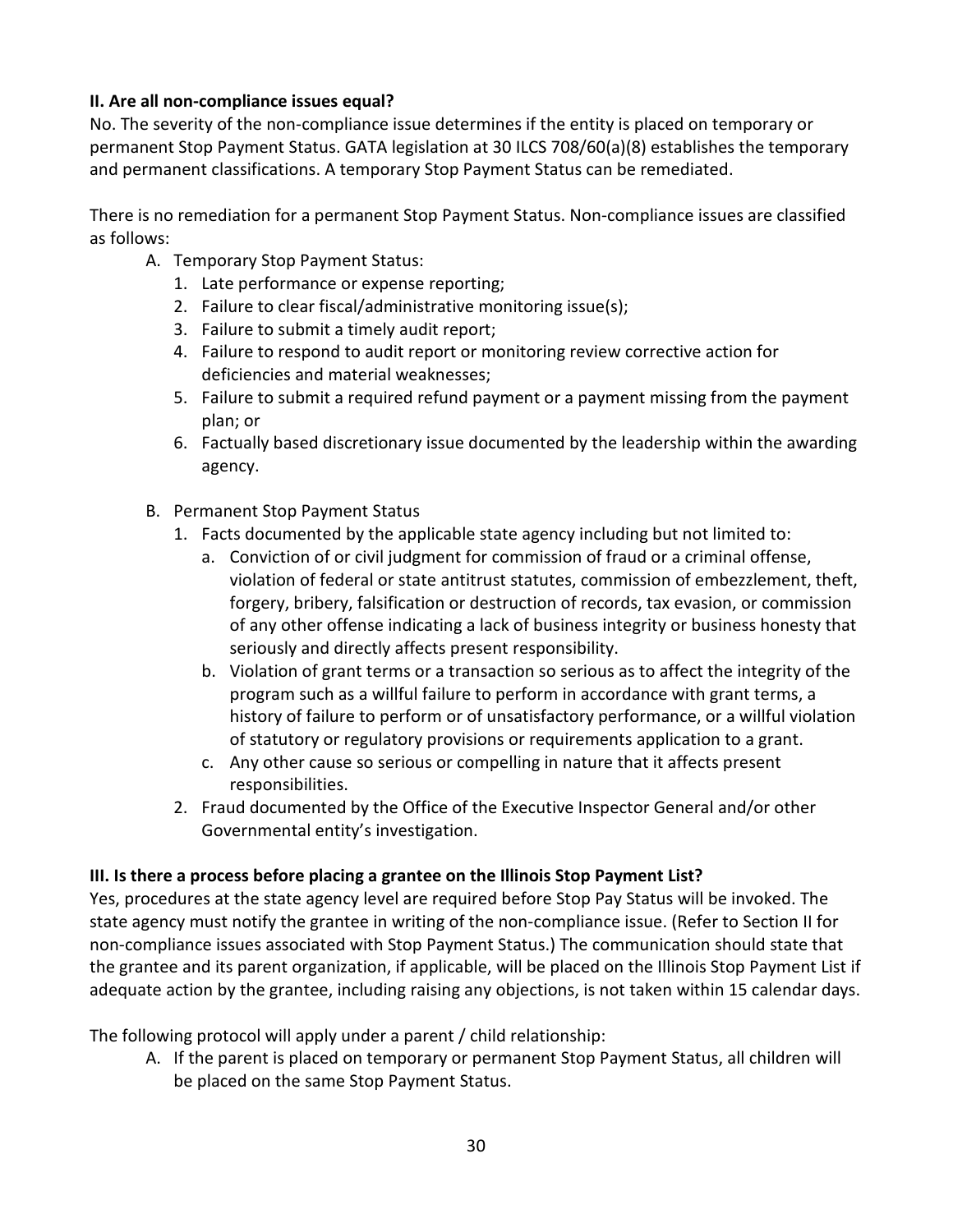- B. If the child is placed on temporary Stop Payment Status, the parent will be placed on temporary Stop Payment Status as well because the parent is accountable for compliance oversight of the child.
- C. If the child is placed on permanent Stop Payment Status, the parent will be notified, but will not be placed on permanent Stop Payment Status unless the parent is determined to be a party to the non-compliance issue leading to permanent Stop Payment Status of the child.
- D. All children will be treated independently. A child placed on Stop Payment Status (Child A) has no impact on other children unless the other child (Child B) is determined to be a party to the non-compliance issue leading to the Stop Payment Status of Child A.
	- If applicable, the parent of the entity shall be copied on the correspondence. The written correspondence must specify:
	- 1. Grantee name of record and FEIN;
	- 2. Applicable grant award name and number;
	- 3. Non-compliance issue(s) as cited in Section III with detailed facts to support the issue(s);
	- 4. How the grantee can correct the non-compliance issue, if applicable;
	- 5. An opportunity for dialog or written objections regarding the non-compliance issue;
	- 6. Contact information to inquire and/or coordinate corrective action; and
	- 7. That state agencies cannot execute or modify grants to entities on the Illinois Stop Payment List. Payments to entities on the Illinois Stop Payment List will be subject to additional authorization.

(State agencies shall have discretion to determine the medium of written correspondence including email distribution, certified mail or P.O. delivery.)

If no adequate action is taken by the grantee within 15 calendar days, the state agency shall place the grantee and the grantee's parent, if applicable, on the Illinois Stop Payment List. A written notice in the form of a Final Administrative Determination must be provided to the grantee and the grantee's parent, if applicable, alerting that the Stop Pay Status has been invoked effective (date).

If the state agency receives a timely written objection from the grantee, the agency shall endeavor to review the objection within 15 calendar days to determine whether the grantee has complied with the requirement(s) at issue. After the agency's review, it will notify the grantee stating either: (a) the grantee has complied and that it will not be placed on the Illinois Stop Payment List on the basis of the non-compliance issue, or (b) that the grantee is not in compliance and will be added to the Illinois Stop Payment List. If the non-compliance issue is for a delinquent report, following the resolution of an objection in favor of the state agency, the grantee will be added to the Illinois Stop Payment List 30 calendar days after the original report due date, the date specified by the State agency's JCAR Rules, or within ten (10) calendar days if more than 30 calendar days has passed since the original report due date.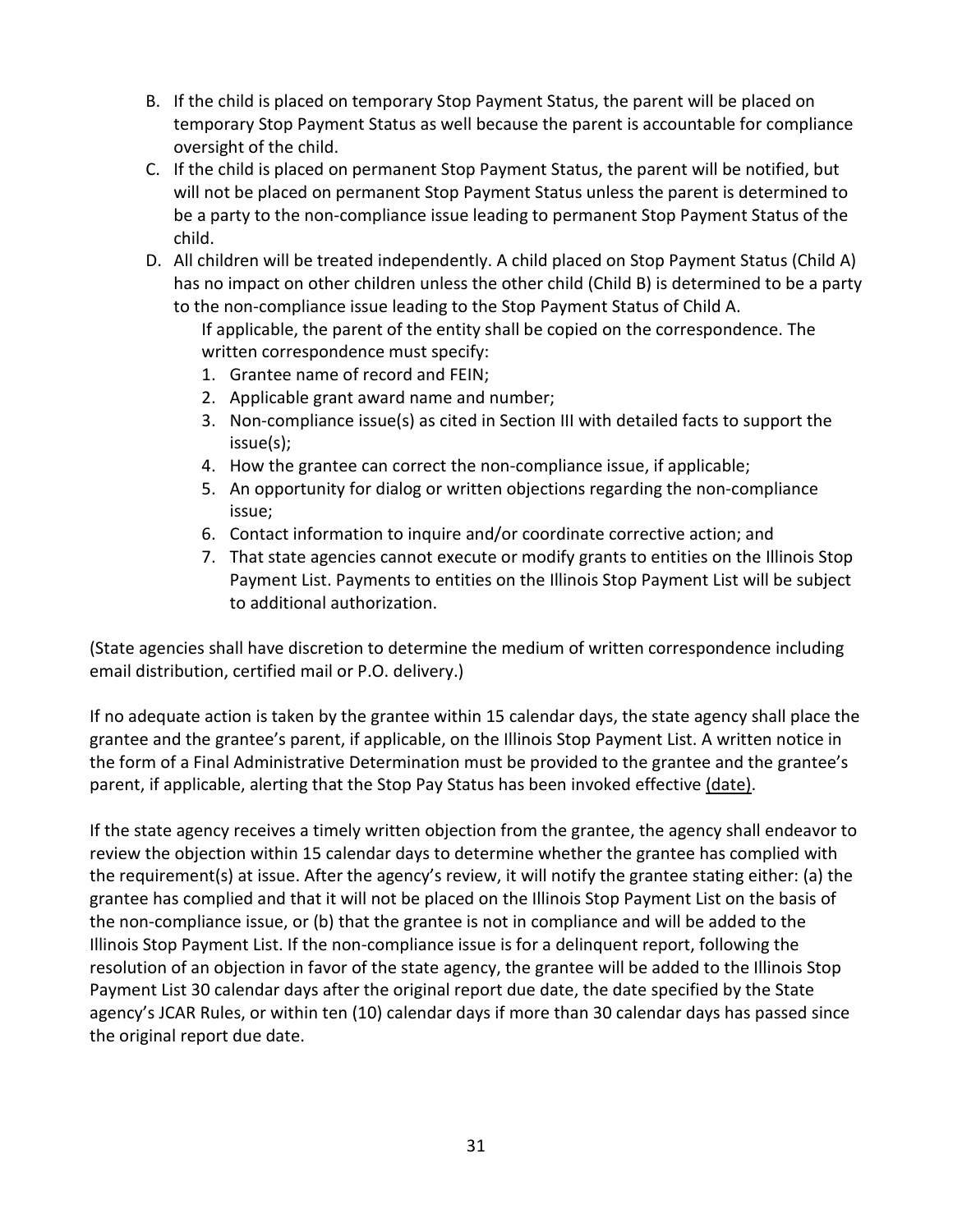#### **IV. What non-compliance issues will result in a Stop Payment Status?**

Effective 1/1/17, the following Stop Payment framework is implemented to establish uniformity to Stop Pay Status. Non-compliance in the following areas will result in an entity being placed on the Illinois Stop Payment List:

- A. Delinquent reporting, based on the terms of the Grant Agreement, will result in enforcement of the state agency protocol. The Grant Funds Recovery Act (30 ILCS 705/4.1) states: "Grantor agencies may withhold or suspend the distribution of grant funds for failure to file required reports." State agencies must have an internal protocol for managing grantee submittal of required financial and performance reports.
	- 1. Internal state agency protocol shall allow for reporting extensions by the awarding agency due to grantee specified extenuating circumstances.
		- a. Reporting extensions must be justified in writing by the awarding agency. Electronic communication is permitted.
		- b. A report due date may only be extended one time per reporting period.
	- 2. The awarding state agency shall withhold payments to the entity if a report is more than 15 calendar days past the due date or the date specified by the state agency's JCAR Rules (including approved extension). The grantee notification (required in Section II) shall state that the agency's payments to the entity will be withheld until the report is received, or any written objection is satisfactorily resolved, and that, if the report is more than 30 calendar days delinquent, without any reasonable written objection by the grantee, the entity will be placed on the Illinois Stop Payment List.
	- 3. If the report is not submitted within 30 calendar days of the due date or the date specified by the state agency's JCAR Rules (including approved extension), and the agency has not received a written objection from the grantee, the awarding state agency shall report the grantee on the temporary Illinois Stop Payment List.
- B. The following additional non-compliance incidents can be resolved and will result in the grantee being placed on the temporary Illinois Stop Payment List:
	- 1. Failure to clear fiscal / administrative monitoring issues;
	- 2. Failure to submit an audit report;
	- 3. Failure to respond to an outstanding audit report or monitoring review correction action for deficiencies and material weaknesses including payment of questioned costs; or
	- 4. Failure to submit a required refund payment (as required by the Grant Funds Recovery Act) or missing a payment in the payment plan;
	- 5. Factually-based discretionary issues documented by the Agency Director, General Counsel, Agency's Office of the Inspector General, Chief Financial Officer, Chief of Staff or Chief Operating Officer.
- C. An entity will be permanently placed on the Stop Payment List pursuant to Section II. B. A permanent Stop Payment Status requires a preponderance of the evidence as defined by 2 CFR 180.990.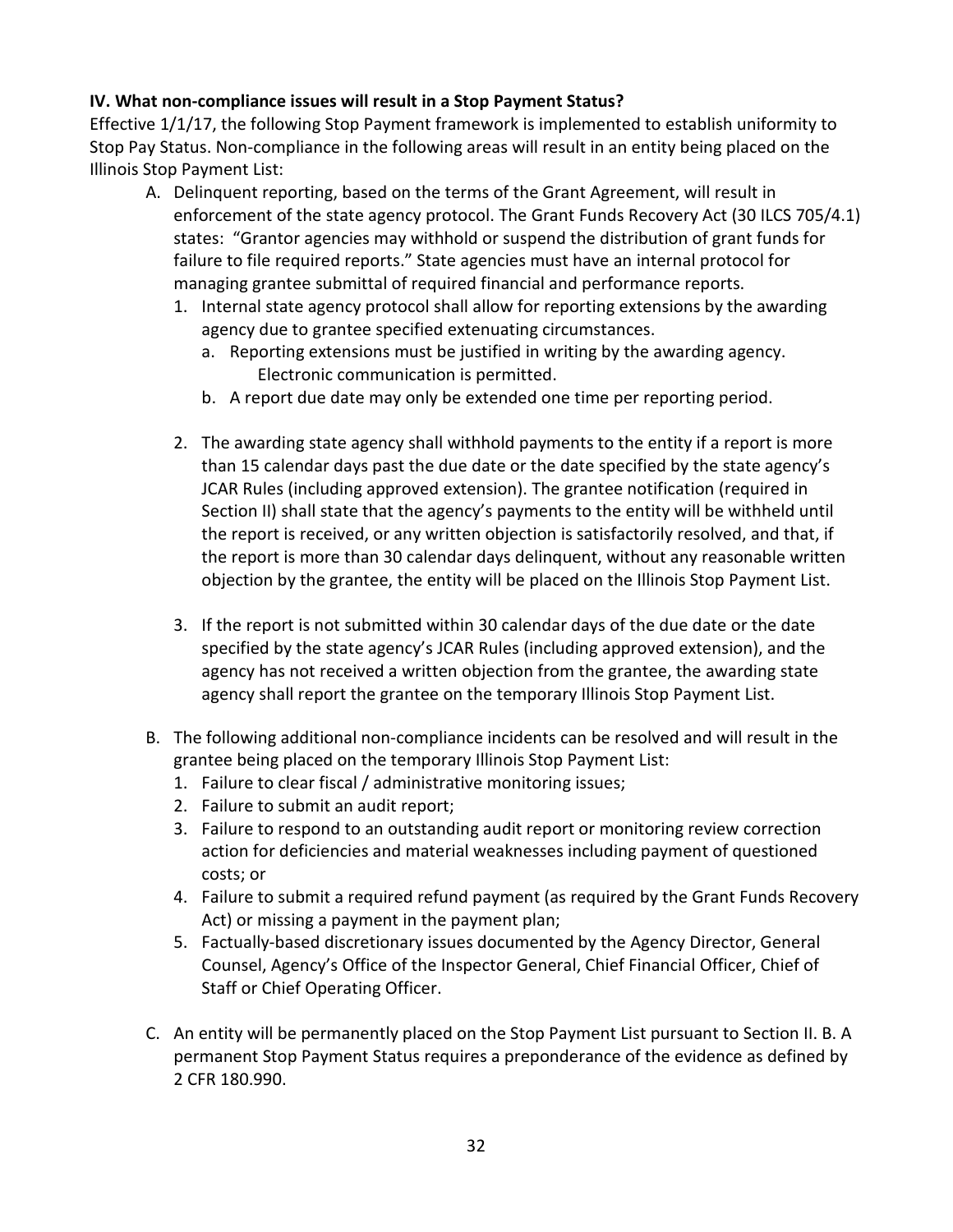Entities on permanent Stop Payment Status are not "qualified" to do business in Illinois. State agencies cannot do business with entities on the SAM.gov Exclusion List or with entities on permanent Stop Payment Status.

D. As allowed under the Grant Funds Recovery Act (30 ILCS 705) and in accordance with the Illinois State Collection Act of 1986 (30 ILCS 2010/5) and Accounting Bulletin 181, all debts pursuant to Section IV, Scenario B.4. that exceed \$250 and are more than 90 days past due (including approved extensions) may be referred for inclusion in the Comptroller's Offset System, subject to any permitted exceptions or required exemptions pursuant to Federal or State law. All requirements of 30 ILCS 2010/5 shall be applied and all required processes for inclusion onto the Comptroller Offset System shall be followed. State agencies also may offset payments initiated to its own debtors without referral to the Comptroller Offset System (30 ILCS 210/5(d)).

# **V. How do agencies report Stop Payment Status?**

All state agencies are required to report grantee non-compliance through the Illinois Stop Payment System. When a non-compliance infraction occurs, the State agency must update the Illinois Stop Payment List. This can be done by establishing an automated data transfer to GOMB or by direct data entry into the GATA Implementation website. Automated data transfers are strongly recommended to maintain data integrity. The following information is required for the Illinois Stop Payment List:

- 1. Grantee's FEIN 9 digit Federal Employer Identification Number, or Federal Tax ID Number;
- 2. Grantee's DUNS Dun and Bradstreet Number;
- 3. Grantee's Name;
- 4. Stop Pay Date date the stop payment was initiated;
- 5. Permanent Status (Y/N) as defined in Section II.;
- 6. Stop Pay Reason cite the applicable infraction; and
- 7. Agency Contact contact name, phone number and email address of agency personnel with knowledge of the non-compliance issue

#### **VI. What impact does the Illinois Stop Payment List have on grant agreements?**

State agencies cannot do business with entities on the SAM.gov Exclusion List or entities on permanent Stop Payment Status. Refer to Section IV.C.

State agencies cannot execute or modify a grant to increase funding if an entity is temporarily on the Illinois Stop Payment List unless extenuating circumstances (e.g., court order or consent decree) dictate or the grant modification is approved by the agency and would allow the grantee to become compliant.

The Illinois Stop Payment List will be dynamic. It is incumbent for State agencies to verify that a grantee is not on the Illinois Stop Payment List before entering into or modifying grant agreements. This can be done by verifying the GATA Implementation website or through an electronic verification service available upon request.

#### **VII. How will payments be impacted by the Illinois Stop Payment List?**

Grantees on Stop Payment Status are not eligible for interest they might be due through the Prompt Payment Act. Prompt pay interest will not accrue while an entity is in Stop Payment Status.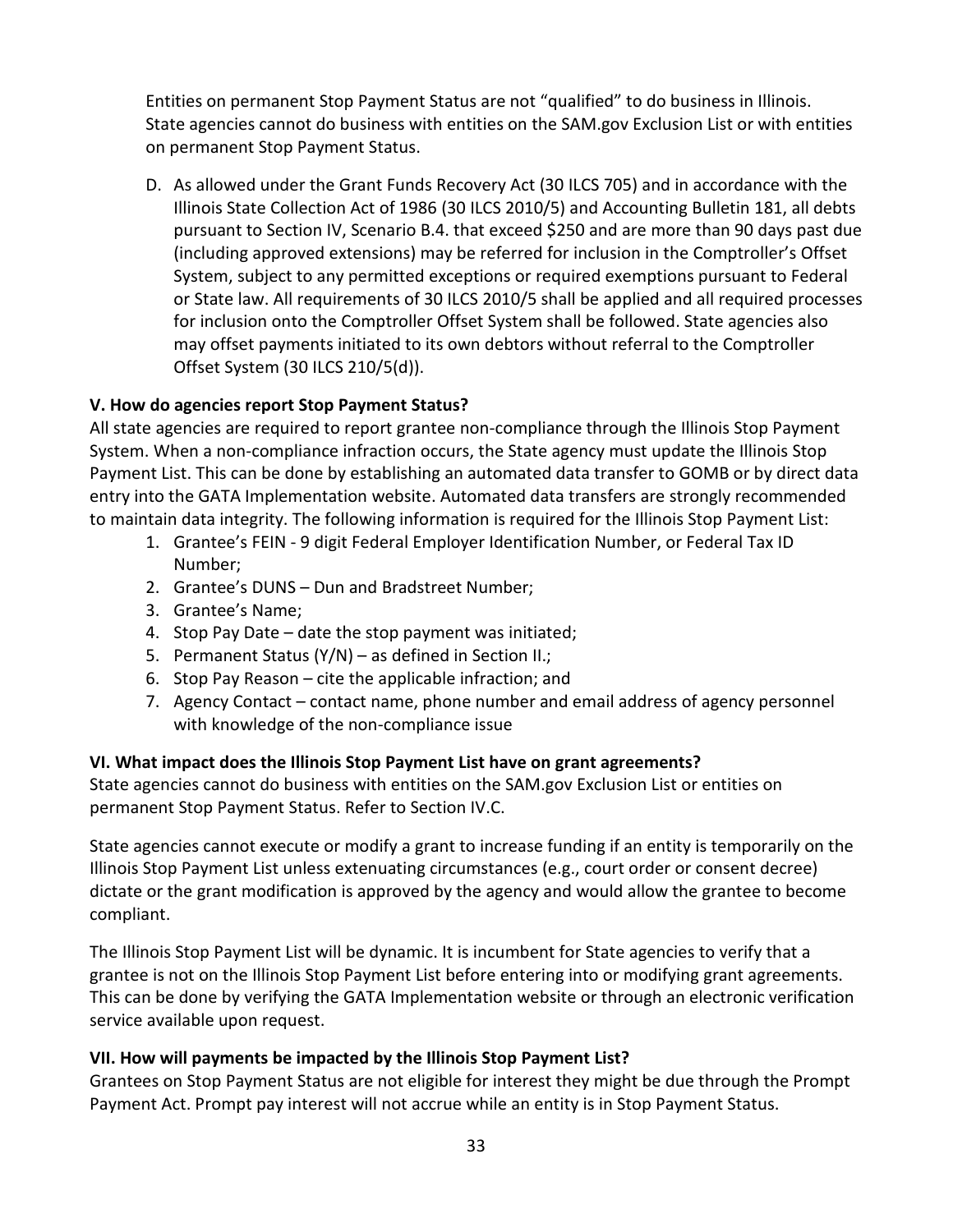Automated notices alert state agencies when a payment transaction has been initiated with the IOC after a Stop Payment Status has been assigned. The Stop Pay Status should be enforced by state agencies; however, mandated payment terms (e.g., court order, consent decree and federally mandated funding) may necessitate the payment to an entity on temporary Stop Payment Status. State agencies will be required to report payment justification within the Stop Payment System if payment will be made to an entity on Stop Pay Status.

A nightly data feed will compare grantee's FEIN number on the Illinois Stop Payment List to the Illinois Comptroller's Data Warehouse to determine if a payment transaction to a GATA registered entity has occurred after the stop pay date. If so, the agency that initiated the transaction will be notified via email of the Stop Pay status. The email will include a link to the Stop Payment List record.

Based on the notice, the state agency must decide how to proceed with a pending payment to an entity on temporary Stop Payment Status:

- If the state agency will withhold the flagged payment, the agency will follow applicable internal procedures with the IOC to cancel the payment.
- If the state agency must allow the payment, the agency will complete the Payment Justification field of the Illinois Stop Payment System to document why the Stop Payment Status is being over-ridden.

The Stop Payment over-ride can be valid for one payment or a period of time. If the grant mandates periodic funding and payment cannot be withheld, the longer-term over-ride would be appropriate. A Stop Payment over-ride cannot exceed the duration of the fiscal year (including the lapse period) in which the entity was placed on Stop Payment status. The awarding agency may renew a Stop Payment over-ride in the following fiscal year if grant funding continues and circumstances require a payment.

# **VIII. Can an entity on Stop Payment Status resolve their compliance issue?**

Entities on permanent Stop Payment Status cannot remediate. State agencies cannot do business with these entities. Placement on permanent Stop Payment Status is indefinite. Refer to Section IV.C.

All temporary non-compliance issues can be resolved through the applicable state agency. Refer to Section II A. Without exception, outstanding debt must be repaid or a timely payment under a repayment plan must be received to remove a temporary Stop Payment Status. When the compliance issue is resolved, the grantee is removed from the Illinois Stop Payment List. Please note:

- Only the agency that assigned the temporary Stop Pay Status can remove Stop Pay Status.
- The entity on Stop Payment status must contact the state agency that issued the temporary Stop Pay Status to resolve the non-compliance.

When the non-compliance issue is resolved, the state agency should remove the entity from the Illinois Stop Payment List using the automated data transfer or by manually removing the temporary Stop Pay Status from the entity's stop payment record.

# **IX. How long does the Stop Payment Status last?**

Placement on permanent Stop Payment Status is indefinite. Refer to Section IV.C. The entity will stay on temporary Stop Pay Status and on the Illinois Stop Payment List until the cited non-compliance issue is resolved. (Per Section VIII, when the entity becomes compliant, the entity is removed from the temporary Stop Payment Status.)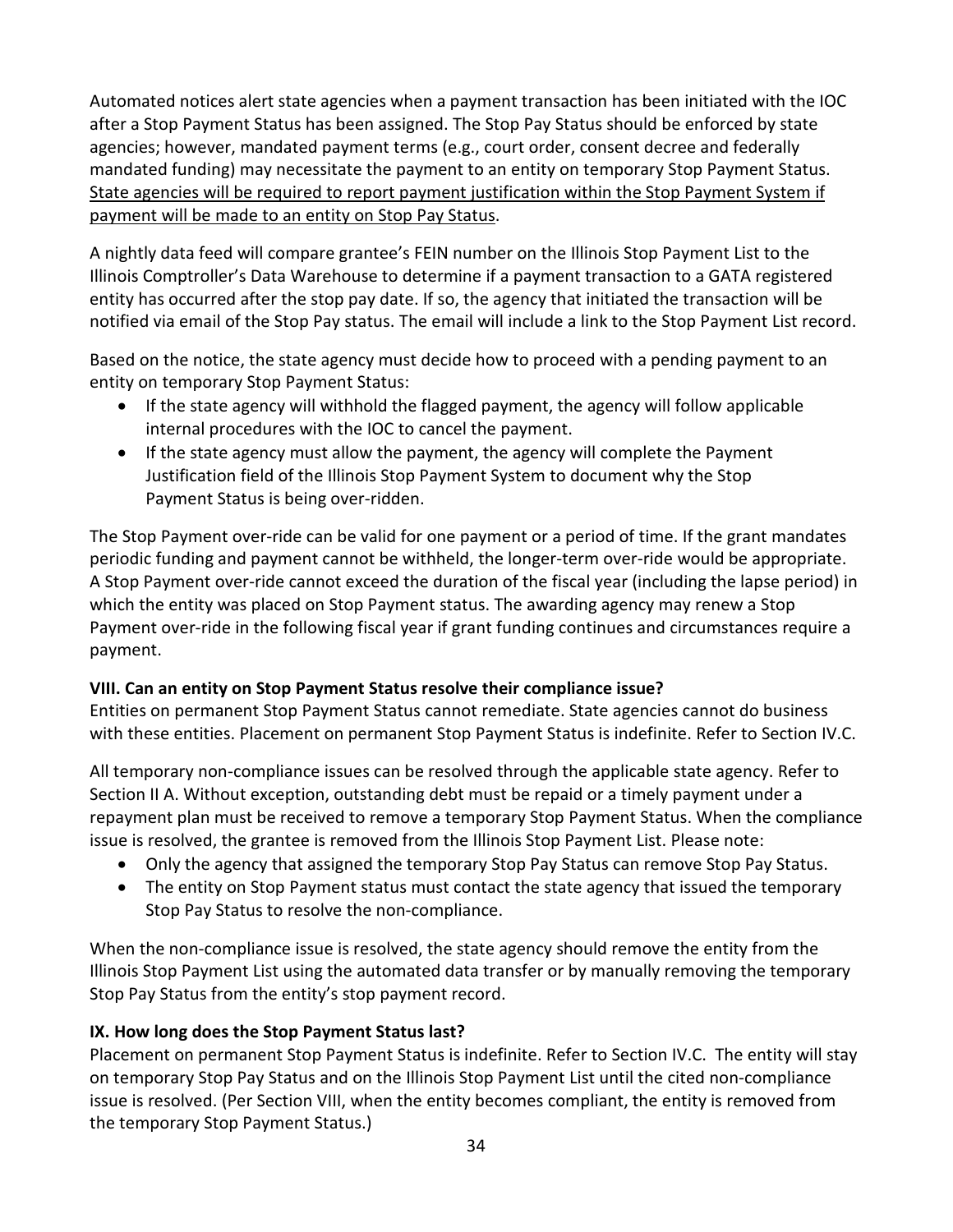#### **CARRYOVER**

Carryover funds are unbudgeted and/or unexpended funds from the previous fiscal year calculated from the grantee's final expenditure report.

Carryover is **not allowed** for state-funded programs.

# **Federal Funds**

Most federal programs are subject to the Tydings Amendment (see Terms section) and have a carryover provision that allows a grantee to obligate funds for one additional year, with a total useful life for obligation of 27 months (12 months of current year + 12 months of carryover + 3 months of lapse = 27 months). If the federal funds have not been obligated within that time, the unbudgeted funds will lapse and any unexpended funds must be returned to ISBE.

Entitlement programs usually require the funds to be carried over to the grantee holding entitlement. Discretionary/competitive programs funds that are unexpended may not carryover to the grantee. Please check individual programs guidelines and the applicable ISBE program consultant for further clarification. Depending on the program guidelines, carryover may be included in the total funds available in the subsequent project year. **To utilize carryover funds, the grantee must submit a budget amendment that includes the carryover and current year funds made available**.

Some federal programs have a restriction on the amount of carryover funds that may be transferred into the subsequent project year and may require a waiver if the amount exceeds the maximum threshold. Please check individual federal program guidelines and your ISBE program consultant regarding potential carryover restrictions.

# **Federal Entitlement Program Carryover Example**

| Carryover from Previous Year:                                 | \$ | 15,000    |
|---------------------------------------------------------------|----|-----------|
| <b>Current Year Allotment:</b>                                | \$ | 100,000   |
| Total Funds Available to Budget:                              | \$ | 115,000   |
| <b>Total Current Year Budget:</b>                             |    | (105,000) |
| Tentative Carryover from <b>Unbudgeted</b> Funds (Allotment): | \$ | 10,000    |
| <b>Total Current Year Budget:</b>                             | Ś  | 105,000   |
| Total Expenditures (Final Report):                            |    | (101,000) |
|                                                               |    |           |
| Total Carryover from <b>Unexpended</b> funds (Prepayment):    | \$ | 4,000     |
| Total Carryover from <b>Unbudgeted</b> Funds (Allotment):     | \$ | 10,000    |
| Total Carryover from <b>Unexpended</b> Funds (Prepayment):    | \$ | 4,000     |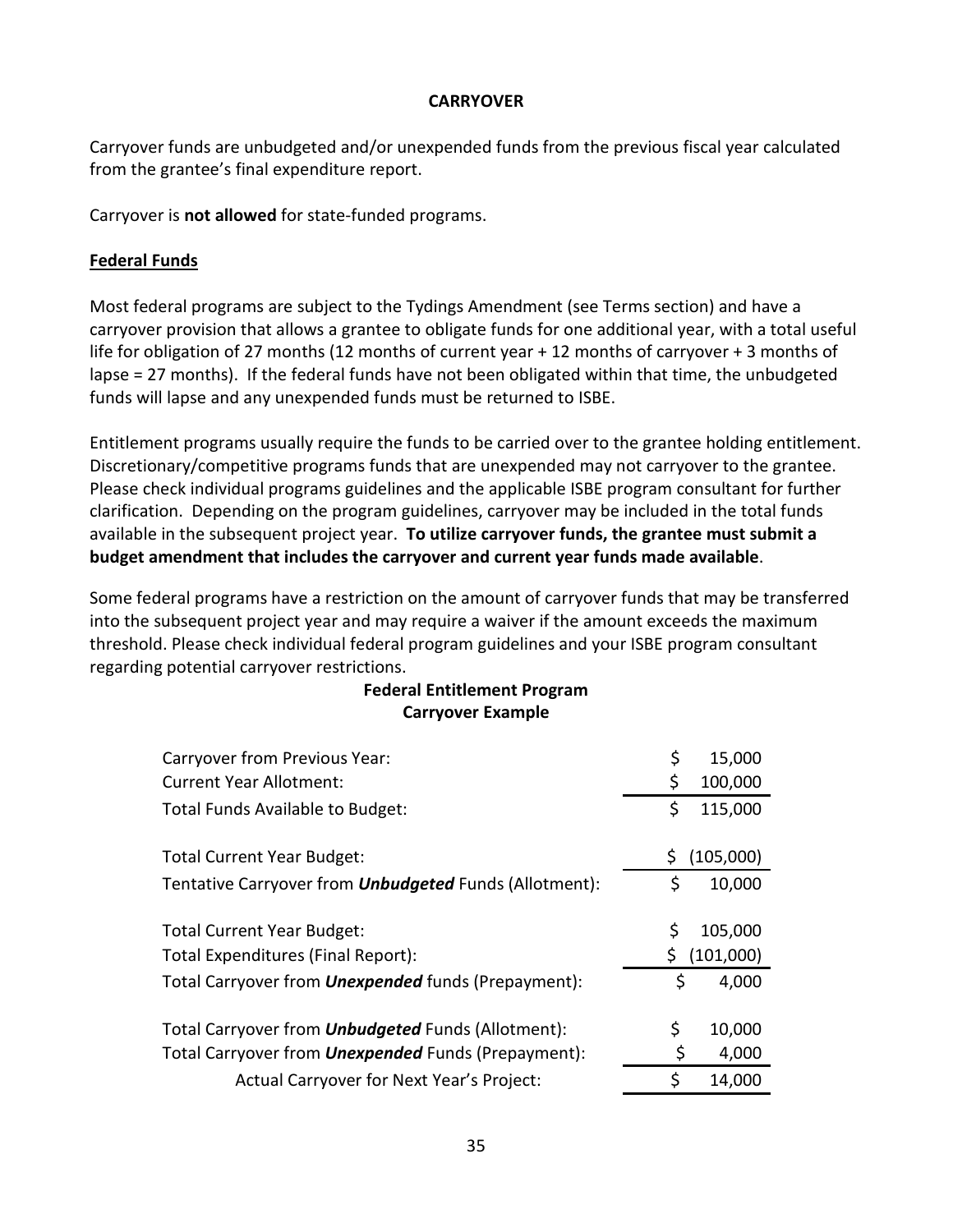## **Federal Discretionary/Competitive Program Prepayment Example**

| <b>Total Current Year Budget and Total Disbursed</b>                                                             |   | 100,000 |
|------------------------------------------------------------------------------------------------------------------|---|---------|
| Total Expenditures (Final Report)                                                                                | S | 90,000  |
| Total <b>Unexpended</b> Funds (Prepayment)                                                                       |   | 10,000  |
| Prepayment into next year's project (replaces funds on the<br>payment schedule - NOT additional funds available) |   | 10,000  |

## **EXCESS CASH ON HAND**

Excess cash is the amount of money disbursed by ISBE, not necessarily received, that is greater than the expenditures reported by a grantee through a specified period of time.

## **Excess Cash – State Programs**

Excess cash on hand is determined by comparing the amount disbursed by ISBE to date, not necessarily received, indicated on the grantee's expenditure report minus the total amount expended and obligated on a cumulative basis for the reporting period. A positive balance indicates excess cash on hand. This amount will be withheld from the next scheduled payment(s). The amount of excess cash is placed in reserve and will be released when a subsequent cumulative expenditure report is submitted with a zero or negative cash fund balance.

For State funds, if payments are delayed for release by the Illinois State Comptroller's office, notification for refund will be will be suspended until the Comptroller releases the outstanding payments.

The payment schedule should be submitted based on the actual cash needs of the district. Lump sum, semiannual, or quarterly payments are not appropriate unless a unique expenditure obligation warrants such disbursement. If the payment schedule has been prepared in a reasonable manner, excess cash on hand should not occur.

## **Excess Cash – Federal Programs**

Excess cash is determined by comparing the amount disbursed by ISBE and received by the grantee minus the total amount expended on a cumulative cash basis for the reporting period. A positive balance indicates excess cash on hand. This amount will be withheld from any future payment that may be requested by the grantee.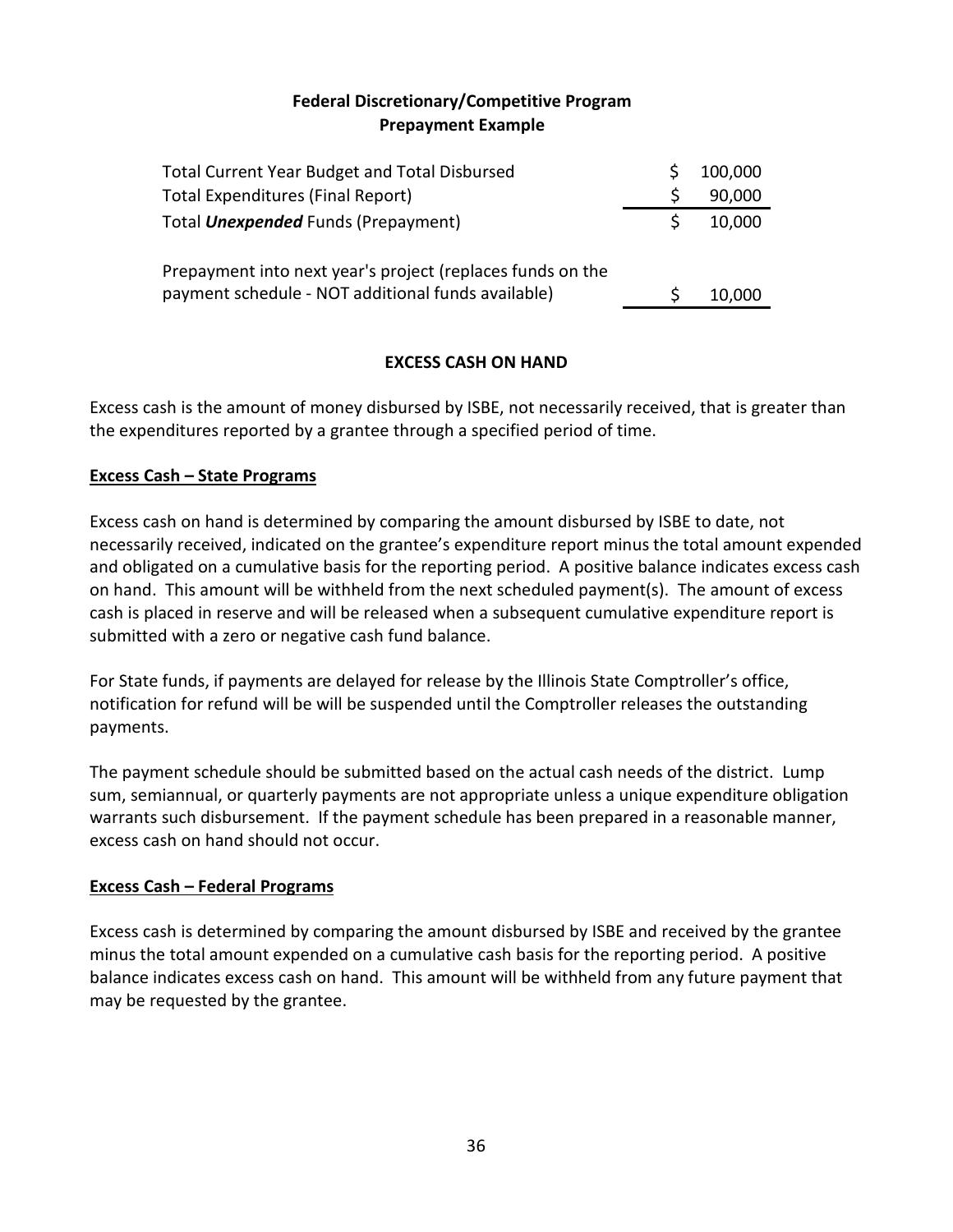## **OBLIGATIONS**

An outstanding obligation is any liability for which funds are committed prior to the end of the reporting period for property and services, contracts, and subawards made and similar transactions during a given period that require payment that is expected to be paid within 90 days.

Payroll expenditures must be supported by time and effort or equivalent records for individual employees. Salaries and wages of employees chargeable to more than one grant program or other cost objective must be supported by appropriate time distribution records.

Items bought in one year and used in the next:

- It is strongly recommended to purchase supplies and equipment early in the grant period so that students and teachers can benefit from those supplies and equipment for as long as possible in the year the funds were awarded.
- Subscriptions purchased in one grant year to cover multiple years are acceptable (e.g., subscription for a professional magazine that cover multiple years).
- When a staff development conference registration fee is paid in the current year, but the actual conference is held in the next project year: A staff development conference registration fee could be budgeted/obligated/expended in the current year to take advantage of a discounted rate for a conference occurring in the next project year with prior approval from the state agency. The conference travel costs (air fare, mileage, hotel, per diem) must be budgeted/obligated/expended when the travel has occurred (in the next project year).

Per federal rule at 34 CFR 76.707, the following table reflects when an obligation exists:

|    | If the obligation is for:       | The obligation is made:           |
|----|---------------------------------|-----------------------------------|
| a) | Acquisition of real or personal | -on the date on which a written   |
|    | property                        | commitment to acquire the         |
|    |                                 | property has been made.           |
| b) | Personal services by an         | -when the service has been        |
|    | employee                        | performed.                        |
| c) | Personal services by a          | -on the date on which a binding   |
|    | contractor (not an employee)    | written commitment to obtain the  |
|    |                                 | services has been made.           |
| d) | Performance of work other       | -on the date on which a binding   |
|    | than a personal service         | written commitment to obtain the  |
|    |                                 | work has been made.               |
| e) | Public utility service          | -when the service is received.    |
| f) | Travel                          | -when the travel is taken.        |
| g) | Rental of real or personal      | -when the property is used.       |
|    | property                        |                                   |
| h) | A preagreement cost that was    | -when the preagreement costs were |
|    | properly approved by the state  | approved by the state.            |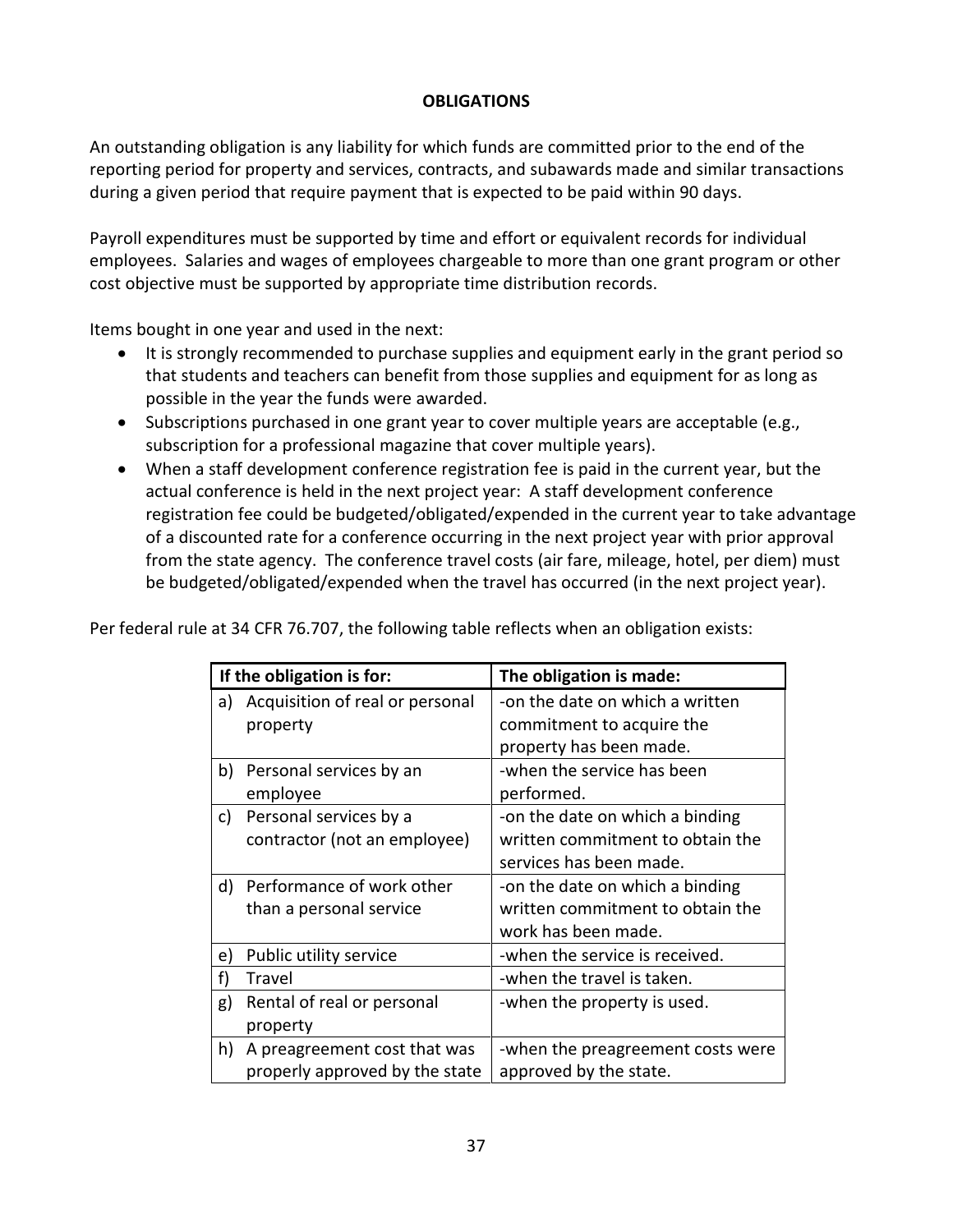**All activities for a project must be completed and all obligations encumbered within the project begin and end date**. Liquidation of all obligations, including the current year's audit fee, should be completed no later than 90 days after the project ending date. Salaries cannot be claimed as an outstanding obligation except on the June or later expenditure report (i.e., cumulative expenditure report submitted for the period equal to the project end date) when salaries are paid on a 12- month schedule. Costs budgeted in one year and used in the next (e.g., subscription costs or registration costs for a conference) are acceptable.

For programs that, by statute, require a final expenditure report to be submitted in order to receive a final payment, the total of the expenditures and outstanding obligations limit the amount for which the entity is eligible. Final liquidation reports received prior to the payment being calculated will be honored.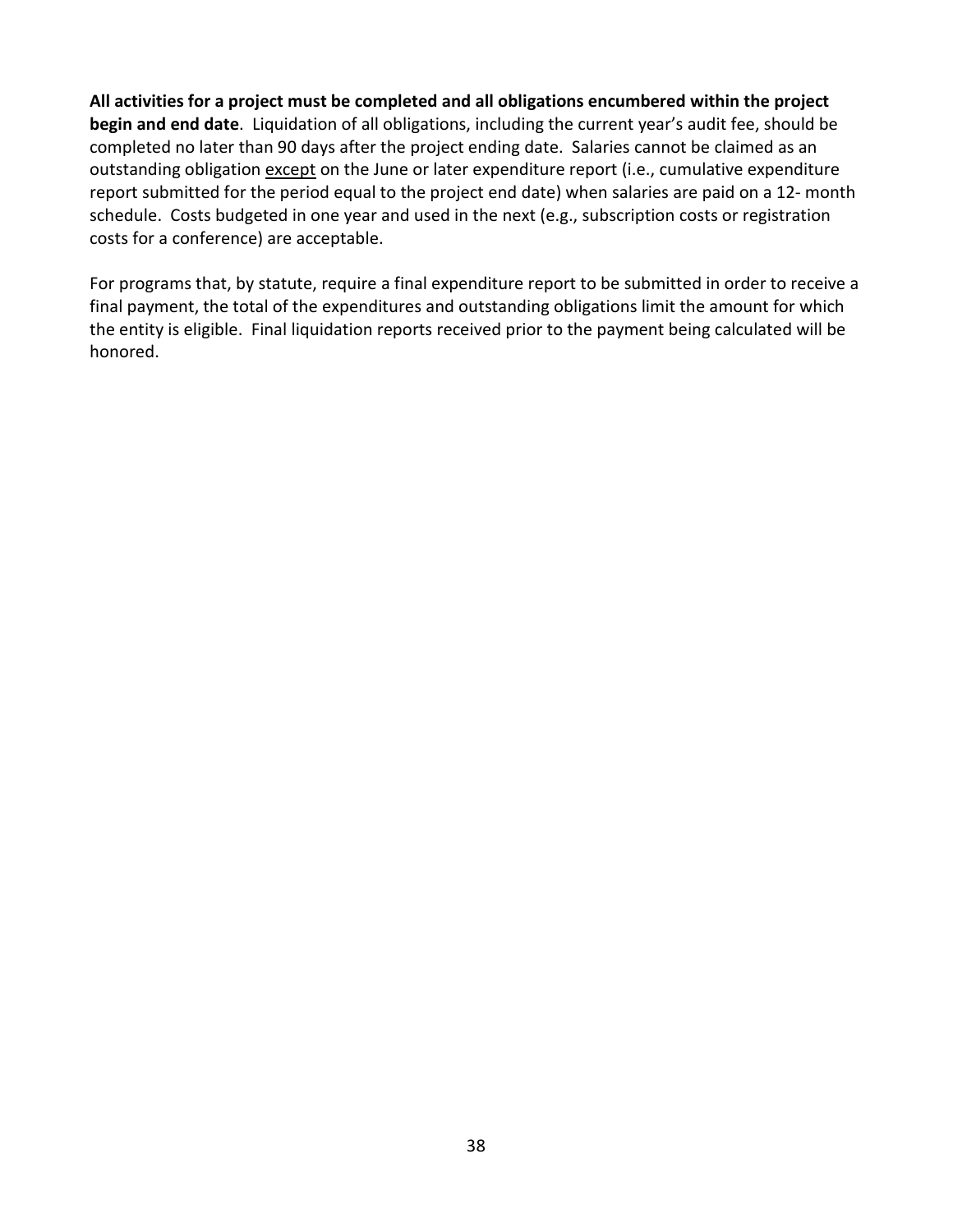## **UNEMPLOYMENT COMPENSATION/WORKERS' COMPENSATION/ TEACHERS' RETIREMENT SYSTEM (TRS)/ILLINOIS MUNICIPAL RETIREMENT FUND (IMRF)/ SOCIAL SECURITY/RETIREMENT/TERMINATION/SEVERANCE COSTS**

#### **Unemployment Compensation <http://www.ides.illinois.gov/>**

Program rules and regulations guide the use of unemployment compensation on program budgets. For more specific information, please contact the Illinois Department of Employment Security. Unemployment compensation is commonly considered a purchased service because this is an employer's insurance and **not a fringe benefit**.

#### **Workers' Compensation <http://www.ides.illinois.gov/>**

Program rules and regulations guide the use of workers' compensation on program budgets. For more specific information, please contact the Illinois Industrial Commission. Workers' compensation is commonly considered a purchased service because this is an employer's insurance and **not a fringe benefit**.

## **Teachers' Retirement System (TRS) <https://www.trsil.org/>**

Program rules and regulations guide the use of TRS on program budgets. For more specific information, please contact the Teachers' Retirement System.

#### **Illinois Municipal Retirement Fund (IMRF) <http://www.imrf.org/>**

Program rules and regulations guide the use of IMRF on program budgets. For more specific information, please contact the Illinois Municipal Retirement Fund.

#### **Social Security <http://www.socialsecurity.gov/>**

Program rules and regulations guide the use of Social Security on program budgets. For more specific information, please contact the Social Security Administration.

#### **Retirement, Termination and Severance Pay Cost**

The U.S. Department of Education (ED) sent a letter to ISBE in February 2009 regarding the proper treatment of retirement incentive payments that may be charged to federal grant programs. In general, if the payment confers a benefit to the affected program, then it may be included as a direct cost of the program. When the payment confers no direct benefit to the program, abnormal, lump sum severance payments, accelerated early retirement expenditures, or other costs in addition to normal, annual salaries and related benefits are not allowed to be charged solely as a direct cost on any federal grants and may be charged as an indirect cost or a combination of direct and indirect costs only if prior approval has been obtained.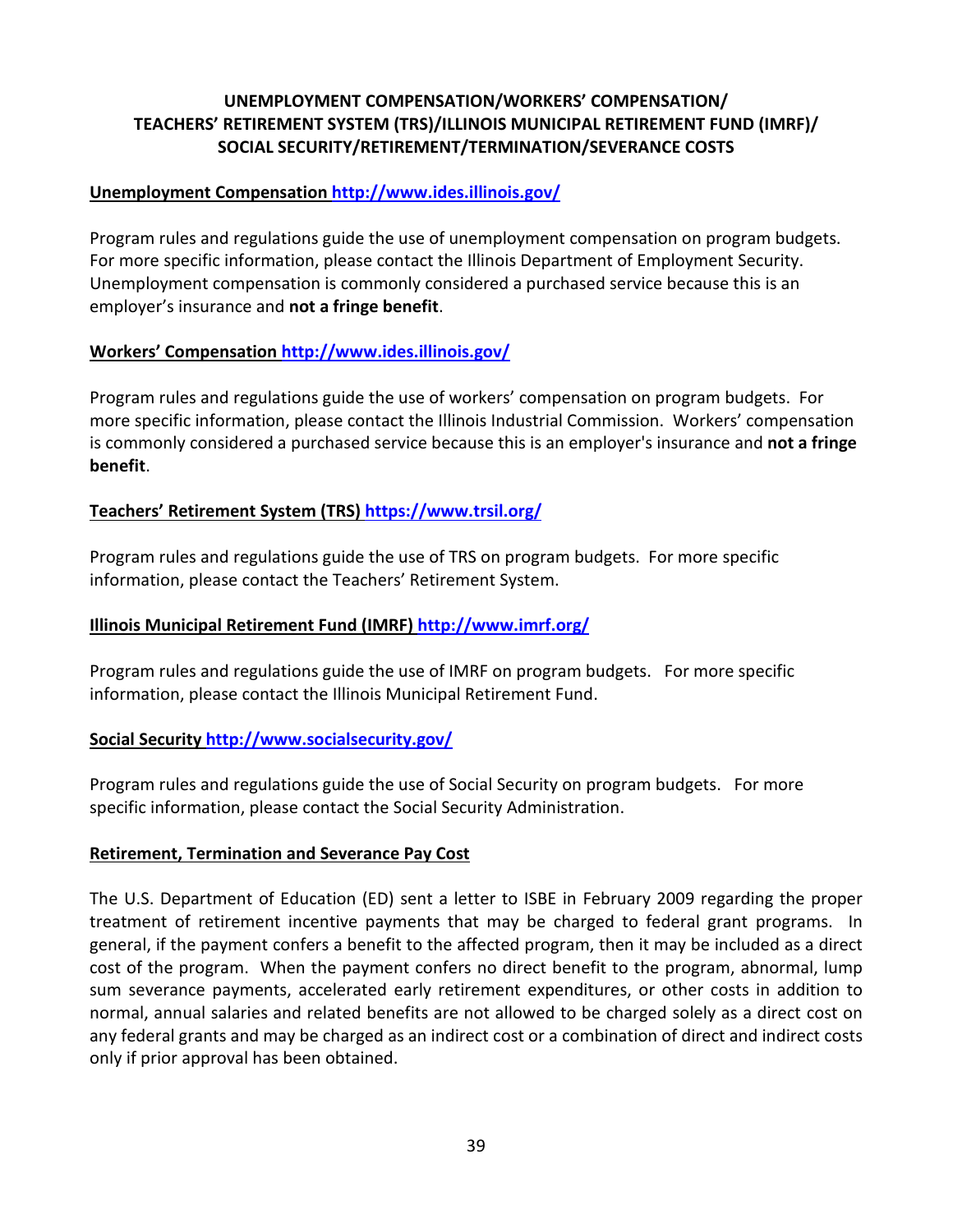Grantees will need to contact ISBE for approval of abnormal or mass severance expenditures. ISBE will work with ED for final approval. Requests for prior approval, at a minimum, must demonstrate the reasonableness and how such costs are allocated to federal programs.

**-Retirement (Allowable Direct Costs)** – When an employee has chosen to end their employment, the costs associated in the current fiscal year of this action may be included as a direct cost to the grant. This may include compensation for unused sick and/or vacation days paid as part of the individual's current annual salary.

**-Termination and Mass Severance** – Any disbursement/expenditure made in addition to regular salaries and wages for workers whose employment was terminated in the current school year may be charged as an indirect cost or a combination of direct and indirect costs *only if prior approval has been obtained*. Examples of one-time abnormal or mass severance include expenses associated with events that are offered to employees as an incentive to leave employment, such as:

- Buyouts
- Lump sum payments linked to years of service, including prior year benefit accruals (e.g., unused vacation or sick days)
- Increased pension benefits, such as granting additional years or eliminating penalties for early retirement

To facilitate accountability for these expenditures, ISBE's Part 100 Requirements of Accounting, [Budgeting, Financial Reporting and Auditing](https://www.isbe.net/Documents/100ARK.pdf) provides that Object Code 800 be used for such costs. Table F, Expenditure Object Accounts, provides "800 Termination Benefits" for all "payments made to a terminated or retiring employees as compensation for unused sick or vacation days." Object Code 800 is not available for use on grant budgets. Therefore, if prior approval has not been obtained to claim these costs directly, termination and severance expenditures can only be requested as an indirect cost. Grantees identifying abnormal or mass severance expenses in the Annual Financial Report will not be provided an indirect cost rate by ISBE without prior approval of such costs.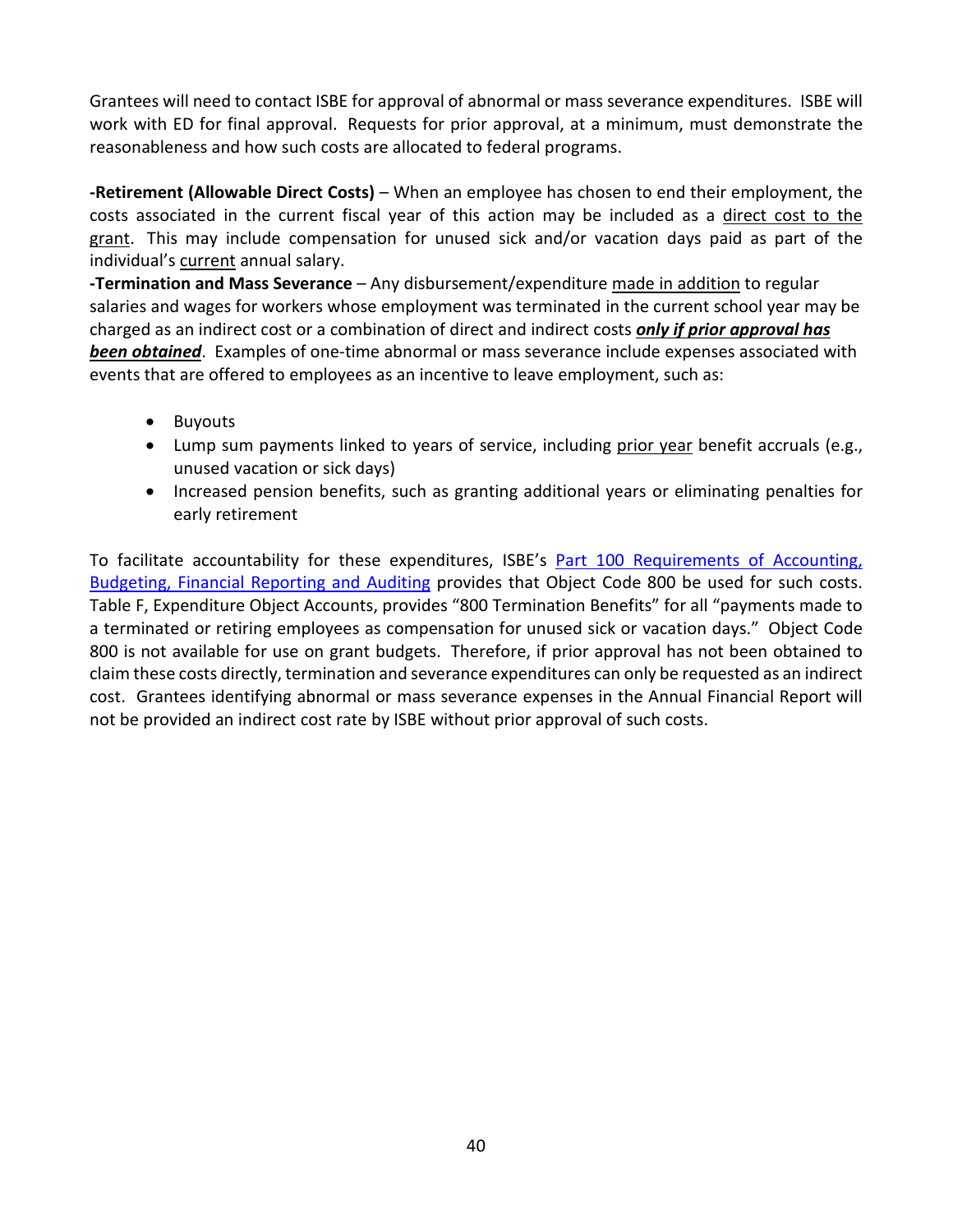#### **INDIRECT COSTS AND COST ALLOCATION PLANS**

#### **Introduction**

Indirect costs are costs a grantee incurs for common or joint objectives that cannot be readily and specifically identified with a particular grant project or other institutional activity. These are typically widespread costs for support service activities, such as purchasing, budgeting, payroll, accounting, data processing, and staff services. Indirect costs are usually charged to the grant as a percentage of some or all of the direct cost items in the grantee's budget. This percentage is called the indirect cost rate.

In accordance with a Delegation Agreement between ED and ISBE, and pursuant to its authority under GATA and administrative rules, the Governor's Office of Management and Budget has granted ISBE an exception to the federal Uniform Guidance and GATA regarding the determination of indirect cost rates that may be utilized by all grantees that receive a state award or federal pass-through award for grant programs administered by ISBE. Modified total direct cost (MTDC) is the basis on which the indirect cost rate is applied to determine the amount of indirect cost allowable. ISBE has an agreement with the federal government to calculate the rates for all Illinois based on MTDC.

LEAs may utilize either the restricted indirect cost rate the LEA negotiates annually with ISBE (school districts) or the statewide average indirect cost rate calculated by ISBE (Regional Offices of Education, Intermediate Service Centers, special education cooperatives, area vocational centers, charter schools, and university laboratory schools approved by ISBE). These LEAs will also utilize the ISBE-established restricted indirect cost rates for state and federally funded grant programs administered by other state agencies. Therefore, LEAs do not need to take any further action in order to establish or utilize an indirect cost rate for any state or federally funded grant program administered by any state agency.

Not-for-profit agencies, community/faith-based organizations, and for-profit entities may utilize the statewide average indirect cost rate calculated by ISBE for all state and federal grant programs administered by ISBE. Colleges and universities will be restricted to a maximum indirect cost rate of 8 percent or other indirect cost rate calculated by their cognizant federal agency, whichever is less, for state and federal grants administered by ISBE. However, these entities may negotiate a separate indirect cost rate or select another indirect cost rate option through the [State of Illinois Centralized](https://www2.illinois.gov/sites/GATA/Grantee/CentralizedIndirectCostSystem/Pages/default.aspx)  [Indirect Cost Rate System](https://www2.illinois.gov/sites/GATA/Grantee/CentralizedIndirectCostSystem/Pages/default.aspx) in order to claim an indirect cost reimbursement for state and federally funded grant programs administered by other state agencies.

The following expenditure functions are usually considered as indirect costs:

Function 2510 - Direction of Business Support Services Function 2520 - Fiscal Services Function 2570 - Internal Services Function 2640 - Staff Services Function 2660 - Data Processing Services

If expenditures are shown as direct costs in any of the above-mentioned functions on the program budget, the indirect cost rate cannot be used.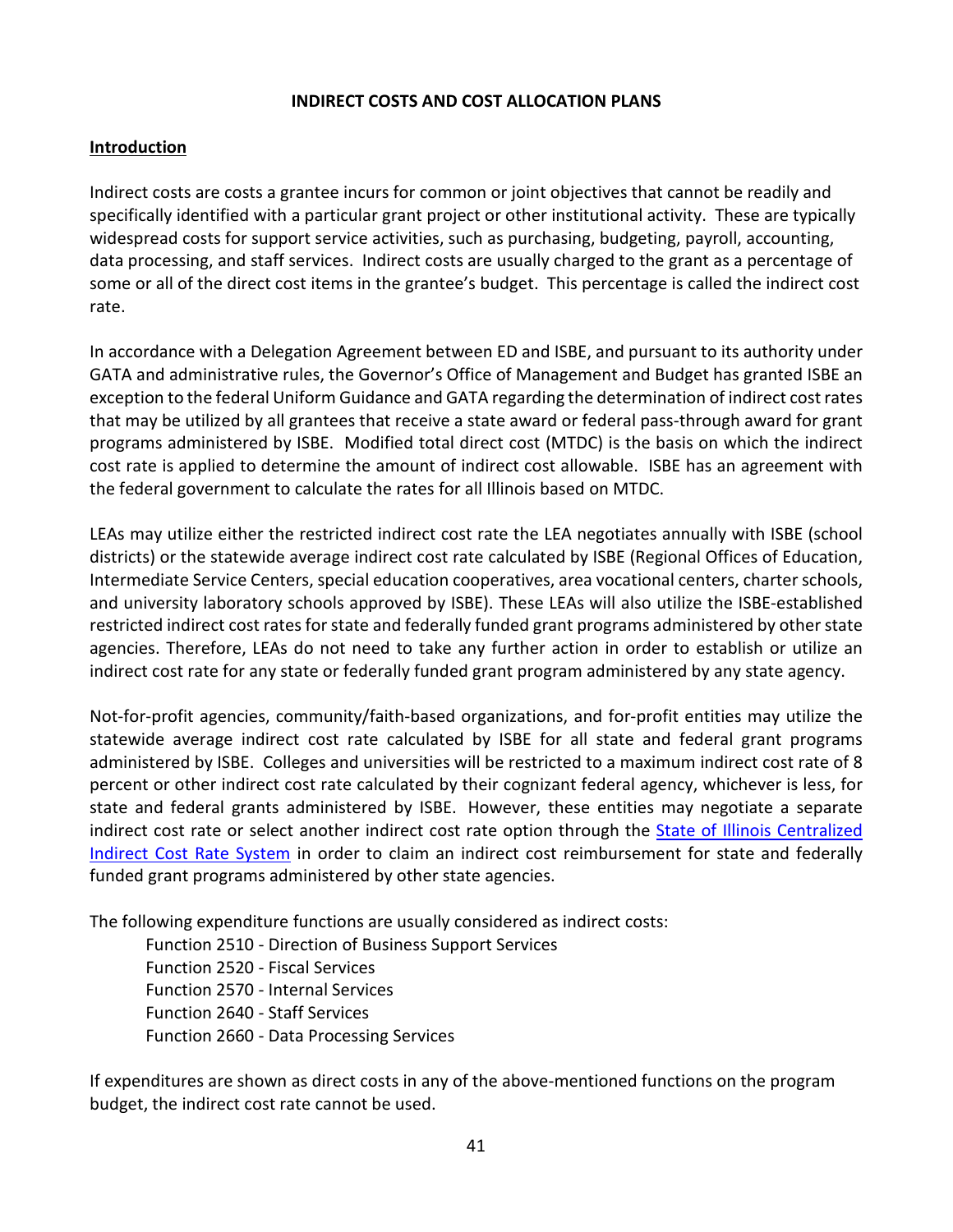# **Restricted and Unrestricted Plans**

The Restricted Indirect Cost Allocation Plan is to be used with programs that restrict expenditures to those that "supplement but do not supplant" state or local effort. The Unrestricted Indirect Cost Allocation Plan applies to grant programs that allow state or federal funds to supplement and/or supplant local funds.

The principle of cost allocation for restricted programs applies to Title I, IDEA, and any other program that requires assurance that grant funds will be used to supplement but not supplant local funds. The principle of cost allocation for unrestricted programs applies to programs such as the Child Nutrition Program.

Use of the restricted and unrestricted rate is made by applying the appropriate rate to the direct costs for the state or federal program. The use of the restricted rate does not increase the amount of the grant, but reallocates funds among expenditure classifications.

# **Calculation of the Rate**

The Division of School Business Services annually computes a new indirect cost rate for each school district and joint agreement. The rate is computed from the *Financial Data to Assist Indirect Cost Determination*, a supplementary schedule in the *Illinois Local Education Agency Annual Financial Report* (Form ISBE 50-35). Each year these computed indirect cost rates are made available electronically to the respective LEAs. A statewide average indirect cost rate is also determined at this time.

## **Indirect Cost Rates for Grantees**

Depending on the type of grantee approved for grant funds, the following should be used as a guide if the grantee decides to apply the appropriate indirect cost rate as determined by ISBE:

- School districts must use their restricted indirect cost rates.
- Newly organized entities and governmental entities formed by a joint agreement must utilize the statewide average restricted indirect rate.
- School districts that jointly administer a state or federal program must utilize the approved restricted indirect cost rate for the administrative district of the joint program.
- Regional Offices of Education, Intermediate Service Centers, not-for-profit agencies, community/faith-based organizations and other subgrantees must use the statewide average if they wish to include indirect costs on state or federal grants.
- Per 34 CFR 76.564(c)(2), colleges and universities will be limited to a maximum indirect cost rate of 8 percent or other indirect cost rate calculated by their cognizant federal agency, whichever is less, for all state and federal grants administered by the Illinois State Board of Education.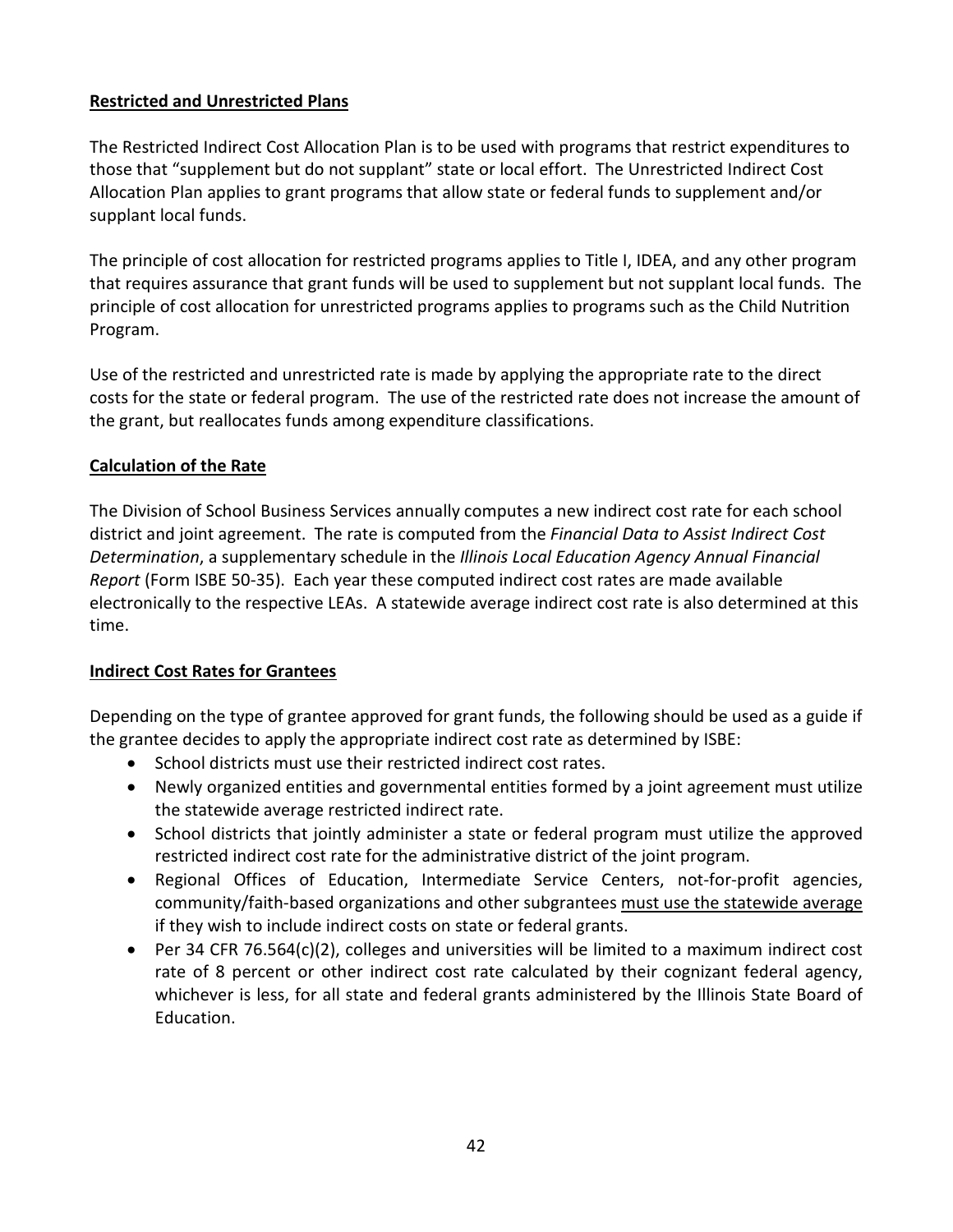# **Limitations of Recovery of Indirect Costs**

Recovery of indirect costs on grants is subject to the availability of funds. Most restricted grants are allocated to the state educational agency as a block grant in which each district is entitled to a maximum grant amount. The total direct costs plus the indirect costs cannot, therefore, exceed the maximum entitlement.

Indirect costs may be recovered only to the extent that direct costs are incurred. The indirect cost rate is applied to the amount expended, not to the total grant award, to determine the amount of the indirect costs.

A grantee may not recover more costs in any program than they incur. If all costs are allocated directly to a program, NO indirect cost may be applied to the program.

# **Rate Application and Capital Outlay**

Special consideration is necessary when a grantee's budget contains facilities acquisition and construction costs (function 2530), capital outlay and non-capitalized equipment expenditures (object 500 and 700). The amount of facilities acquisition and construction costs (function 2530), capital outlay and non-capitalized equipment (object 500 and 700) is **excluded** from the total direct costs when the indirect cost rate is applied to determine the dollar amount of indirect costs to be allowed for the project (i.e., indirect cost rate multiplied by (direct expenditures minus facilities acquisition and construction costs [function 2530], capital outlay and non-capitalized equipment expenditures [object 500 and 700]).

# **Direct vs. Other "Administrative Overhead Types" of Costs**

There are other "administrative overhead types" of indirect costs (e.g., telephone, copying, and postage) that are incurred within a central district office that are normally charged in Function 2300 General Administration and/or Function 2400 School Administration. In addition, there may be specific program administrative salaries (e.g., grants coordinator) that may be direct costs (e.g., benefits and supplies charged in General Administration Sub-Function 2330 Special Area Administrative Services and/or School Administration Sub-Function 2490 Other Support Services).

# **Cost Allocation Plan (CAP)**

A Cost Allocation Plan (CAP) is a document that states how a grantee will identify, accumulate, and distribute certain allowable administrative costs in grants and identifies the allocation methods used for distributing the costs. A written plan for allocating joint costs is required to support the distribution of those costs to the grant program. When a grantee completes a grant application/amendment, it must determine to either utilize its restricted indirect cost rate as calculated by ISBE or utilize a CAP that must then be documented via personnel time and effort information as well as formal accounting records according to Generally Accepted Government Accounting Principles to substantiate the propriety of the eventual charges. All applicable documentation must be available for review upon request by a local auditor or ISBE compliance monitor.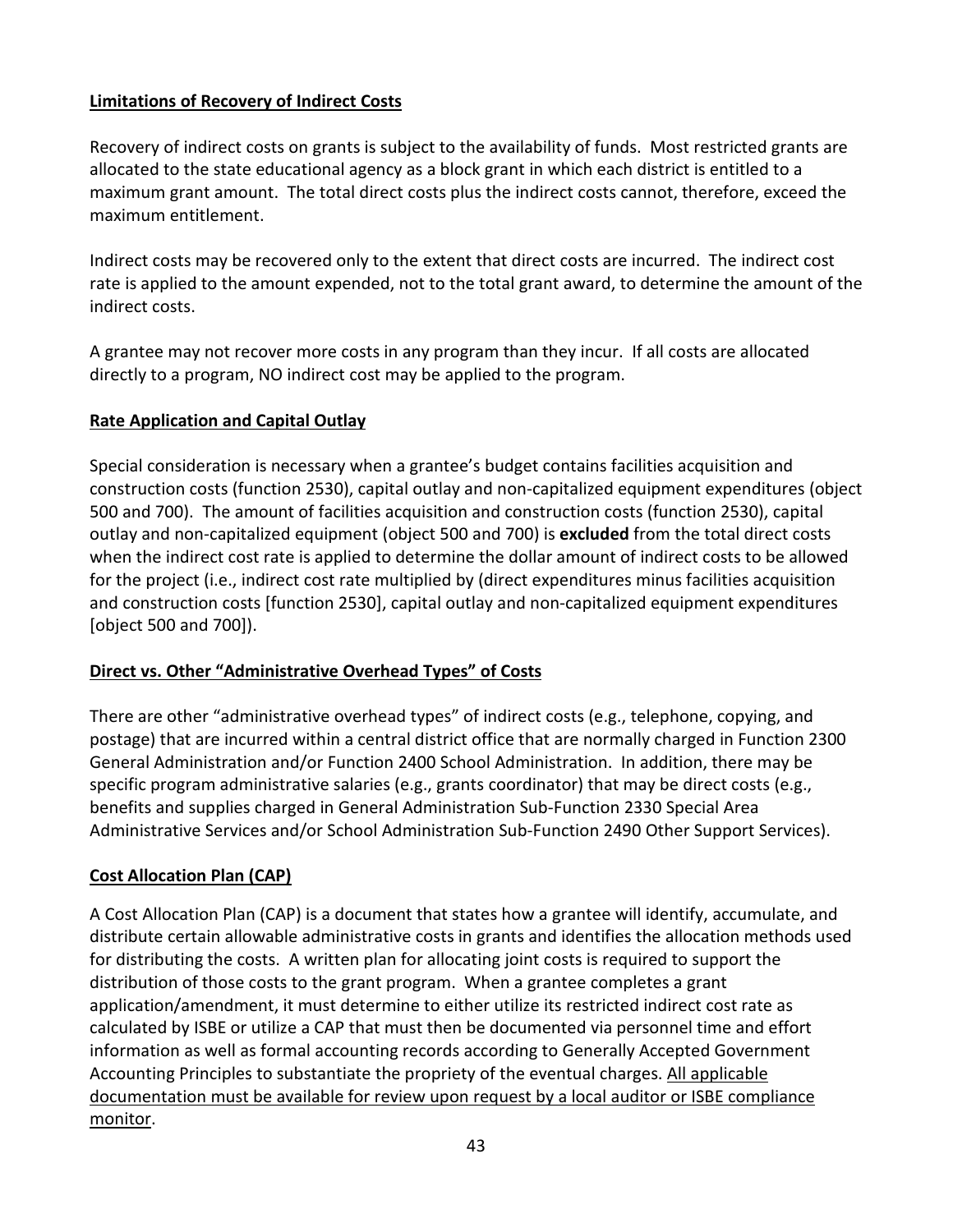**In most instances, the simultaneous use of direct cost allocation and the indirect cost rate application is prohibited**. However, there may be legitimate instances where a general administration cost is requested and approved as a direct cost in addition to other administrative overhead costs that are covered under an indirect cost rate.

## Example – Grants Coordinator in Central Office

A federal grants coordinator works in the central district office along with other staff that has oversight over other grant programs. The direct cost (e.g., salary and benefits) for the grants coordinator with respect to certain services (e.g., Special Area Administrative Services Sub-Function 2330) may be charged as a direct cost on a federal grant utilizing a CAP with supporting records and documentation that are maintained by the district in accordance with the applicable OMB Circular. The functions that may be utilized with a CAP may include, but are not necessarily limited to, supervisory responsibilities or other administrative services for the specific grant as the federal grants coordinator along with the recognition of appropriate supplanting rules. Ancillary administration costs within the central office (e.g., telephone, copying, postage, etc.) that may not be charged as direct cost would be allowed under the indirect cost rate.

Depending on the type of grantee approved for grant funding, all cost allocation plans must be in compliance with the appropriate circular from the Federal Office of Management and Budget.

# **Examples of acceptable Cost Allocation Plans are provided below:**

## Example 1 -Expense Amount = \$5,000

Costs that benefit two or more specific programs, but not all programs, are allocated to those programs based on the ratio of each program's personnel costs (salaries and applicable benefits) to the total of such personnel costs as follows:

| Grant | <b>Personnel Costs</b> | ℅    | <b>Amount</b><br><b>Allocated</b> |
|-------|------------------------|------|-----------------------------------|
| А     | \$20,000               | 20%  | \$1,000                           |
| C     | \$30,000               | 30%  | \$1,500                           |
| F     | \$50,000               | 50%  | \$2,500                           |
| Total | \$100,000              | 100% | \$5,000                           |

# Example 2 - Expense Amount = \$10,000

Costs that benefit **all** programs are allocated based on a ratio of each program's personnel costs (salaries and applicable benefits) to total personnel costs as follows:

|       |                        |      | <b>Amount</b>    |
|-------|------------------------|------|------------------|
| Grant | <b>Personnel Costs</b> | %    | <b>Allocated</b> |
| А     | \$20,000               | 13%  | \$1,300          |
| B     | \$10,000               | 7%   | \$700            |
| C     | \$30,000               | 20%  | \$2,000          |
| D     | \$40,000               | 27%  | \$2,700          |
| E     | \$50,000               | 33%  | \$3,300          |
| Total | \$150,000              | 100% | \$10,000         |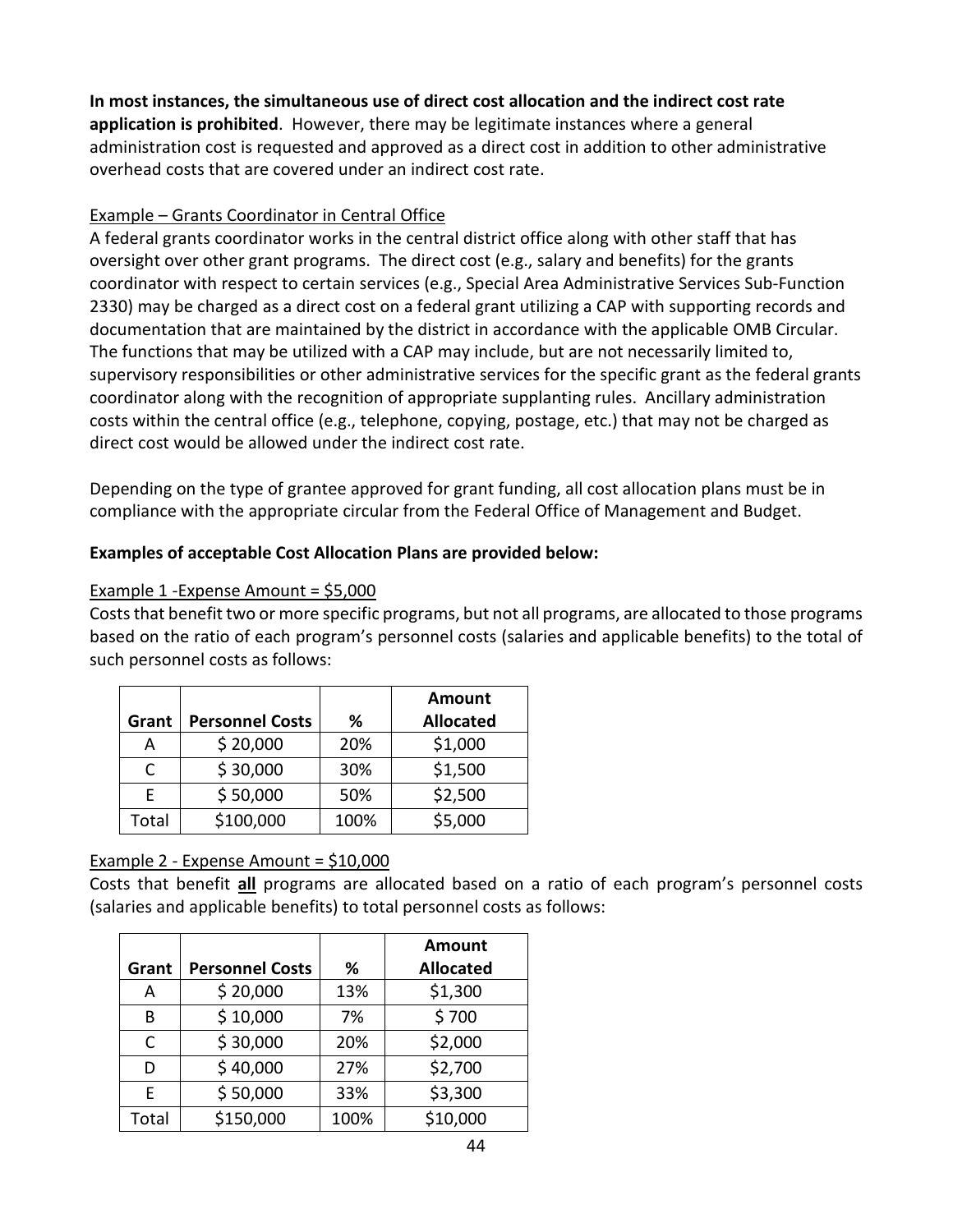## Example 3 - Expense Amount = \$4,000

Costs that benefit two or more specific programs, but not all programs, are allocated to those programs based on the ratio of each program's expenses (direct costs other than salaries and benefits) to the total of such expenses as follows:

| Grant | <b>Program Expenses</b> | %    | Amount<br><b>Allocated</b> |
|-------|-------------------------|------|----------------------------|
| А     | \$120,000               | 30%  | \$1,200                    |
| C     | \$130,000               | 33%  | \$1,320                    |
|       | \$150,000               | 37%  | \$1,480                    |
| Total | \$400,000               | 100% | \$4,000                    |

# Example 4 - Expense Amount = \$8,000

Costs that benefit **all** programs will be allocated based on a ratio of each program's expenses to total expenses as follows:

| Grant | <b>Program Expenses</b> | %    | <b>Amount</b><br><b>Allocated</b> |
|-------|-------------------------|------|-----------------------------------|
| А     | \$120,000               | 18%  | \$1,440                           |
| В     | \$110,000               | 17%  | \$1,360                           |
| C     | \$130,000               | 20%  | \$1,600                           |
| D     | \$140,000               | 22%  | \$1,760                           |
| E     | \$150,000               | 23%  | \$1,840                           |
| Total | \$650,000               | 100% | \$8,000                           |

## Example 5 - Facilities Expense Amount = \$10,000

Facilities costs are allocated based on square footage. Square footage for each program and general and administrative activity is considered in the analysis. General and administrative (G&A) facilities costs are further allocated to each program based on the square footage of each grant program to the total square footage of all grant programs.

|       |                       |      |                  |                  | <b>Total</b>     |
|-------|-----------------------|------|------------------|------------------|------------------|
|       |                       |      | Amount           | G&A              | Amount           |
| Grant | <b>Square Footage</b> | %    | <b>Allocated</b> | <b>Allocated</b> | <b>Allocated</b> |
| A     | 300                   | 30%  | \$3,000          | \$340            | \$3,340          |
| B     | 100                   | 10%  | \$1,000          | \$110            | \$1,110          |
| C     | 200                   | 20%  | \$2,000          | \$220            | \$2,220          |
| D     | 200                   | 20%  | \$2,000          | \$220            | \$2,220          |
| E     | 100                   | 10%  | \$1,000          | \$110            | \$1,110          |
| G&A   | 100                   | 10%  | \$1,000          | 0                | 0                |
| Total | 1,000                 | 100% | \$10,000         | \$1,000          | \$10,000         |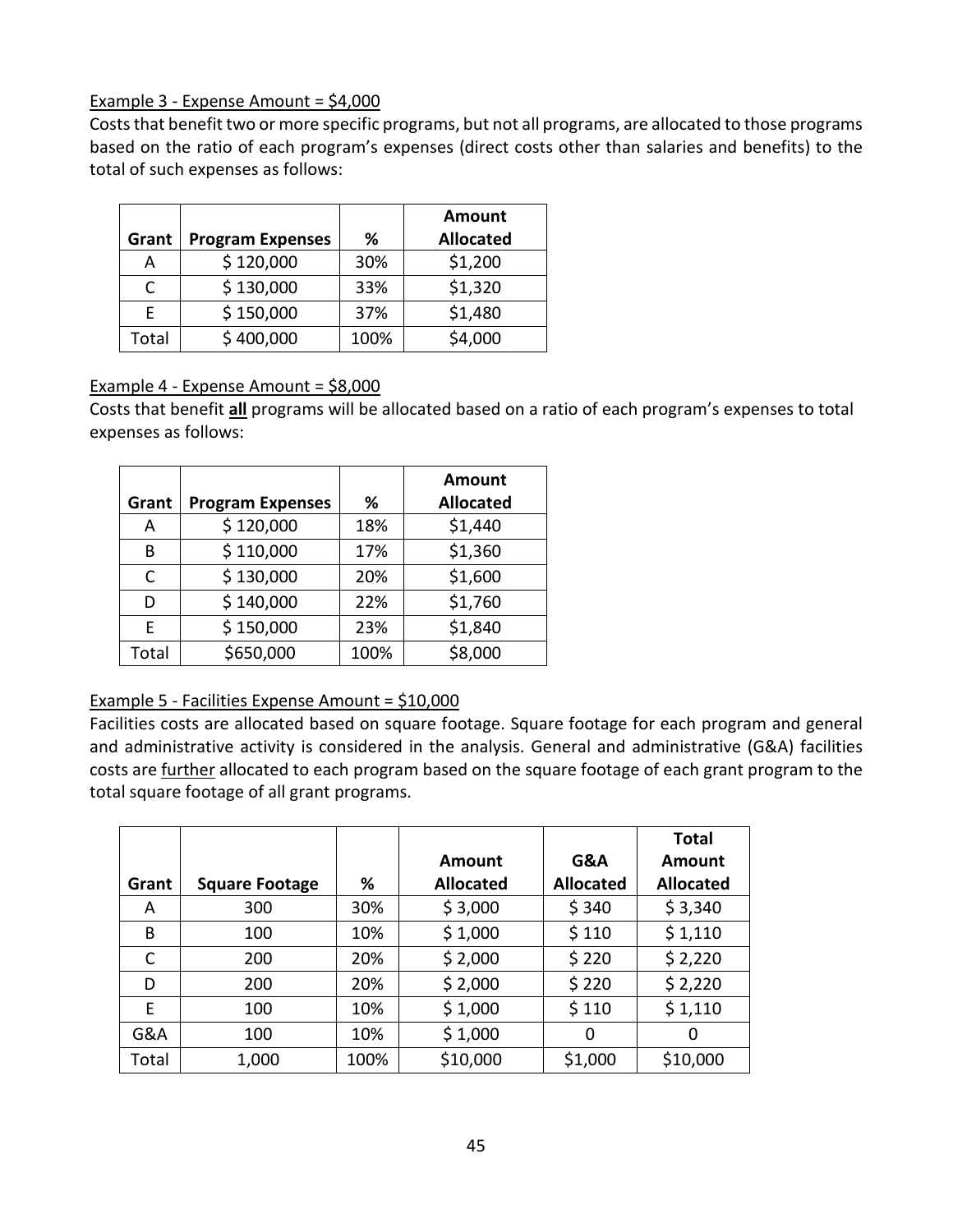#### **REQUIRED MONITORING**

#### **Compliance/Monitoring Review**

All activities are subject to an audit at the local, state, and federal level. Staff from ISBE may conduct a compliance review of your program to audit records and offer technical assistance. This review will ascertain on a sample basis whether or not such records are adequately and properly maintained on a current basis.

The purpose of this review is to determine if the project meets legal requirements and to verify the eligibility of expenditures by examining sample documentation for the following:

- 1. Funds disbursed to the grantee were received and properly recorded in separate accounts;
- 2. Payments reported by the grantee were actually made to vendors, contractors, and employees and that they conform to applicable laws and regulations, including procurement requirements and support the program intent;
- 3. Refunds, discounts, etc. were properly credited to specific expense classifications as reductions of the gross expenditure;
- 4. Payments are supported by adequate evidence of the delivery of goods or performance of services;
- 5. Obligations included in the report of expenditures were actually incurred during the budget period for which the expenditures were claimed and upon liquidation were properly adjusted;
- 6. The same item is not reported as an expenditure for two or more years (e.g., encumbrance is one year and payment in another); items are properly recorded in the program year;
- 7. All expenditures that were claimed were made for the approved project and are easily identifiable with this project;
- 8. A physical inventory of the property must be taken and the results reconciled with the property records at least once every two years to verify the existence, current utilization, and continued need for the property;
- 9. All inventory items have been allocated an inventory number and the number has been plainly affixed on each piece of equipment and plainly labeled;
- 10. An inventory register has been maintained of those items required to be inventoried which shows:
	- Description;
	- Serial number or other identification number;
	- Funding source for purchased property;
	- Who holds title;
	- Acquisition date and cost;
	- Location, use, and condition of property;
	- Disposition date.
- 11. Inventory items moved from one location to another have been duly authorized in writing and that the transfer has been recorded in the inventory register, and each item of equipment purchased was listed in the approved budget breakdown and is being used solely for authorized purposes;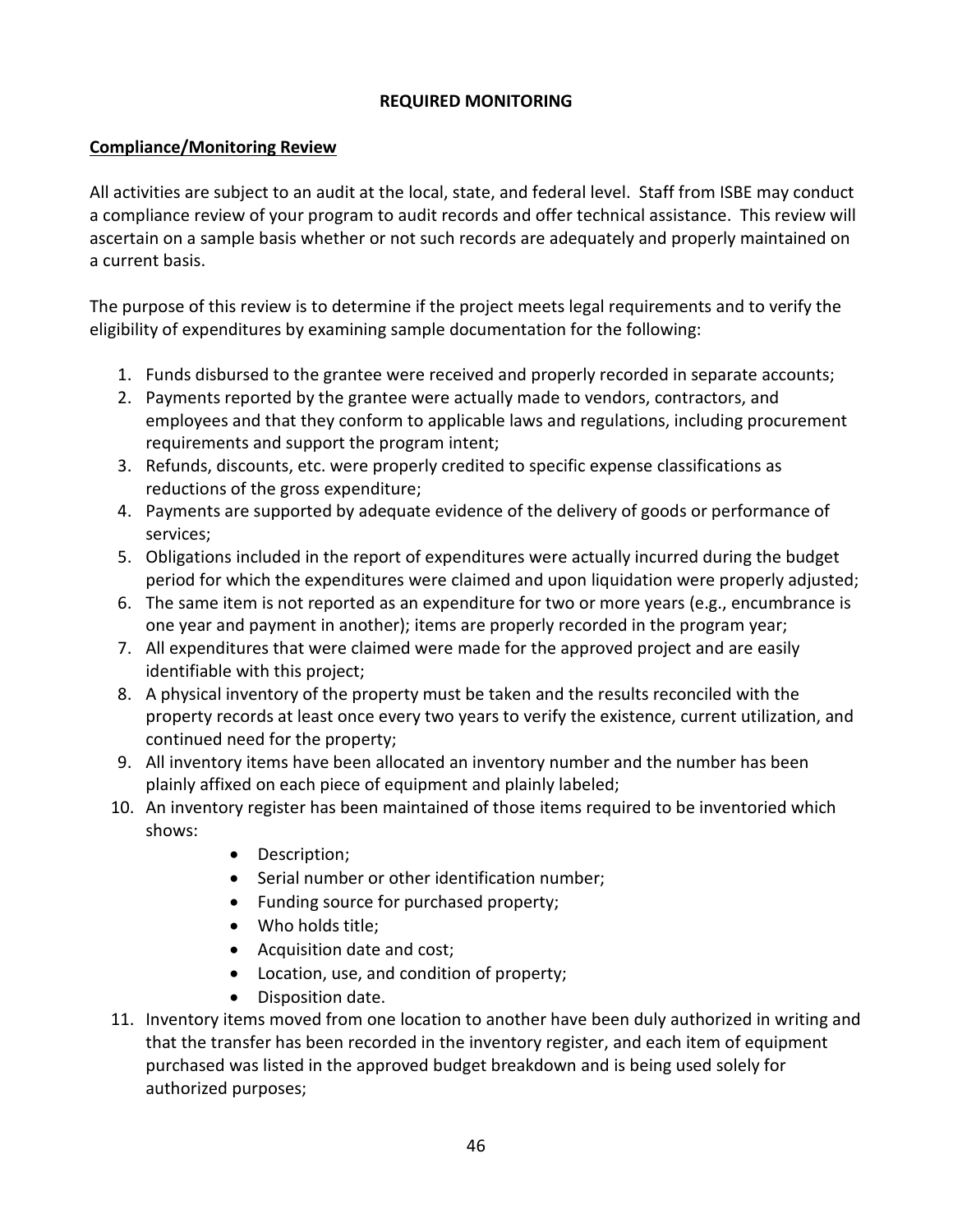- 12. Prorated expenditures, such as salaries (supported by time and effort documentation), travel, etc., are divided correctly between two or more accounts and that the basis of such division can be substantiated as reasonable and equitable (the auditor will compare actual expenditures with the approved budget and note variations);
- 13. Unexpended state funds advanced or overpaid were promptly returned to the Illinois State Board of Education;
- 14. Payments to an administrator who is employed by the Board of Education under the terms of the contract covering a 12-month period of service were not included in administrative expenses;
- 15. Obligations were liquidated within 90 days after the end of the budget period and adjusted to the amount finally paid; and,
- 16. Expenditures were incurred for activities in addition to those that have been provided previously for public and nonprofit private school students and teachers.
- 17. Costs split between multiple programs are substantiated by a CAP and plans were utilized based upon a reasonable cost allocation basis;
- 18. Adequate policies, procedures, and internal controls have been implemented and are being followed.
- 19. Per GATA, the conditions imposed based on the responses from the ICQ and the Program Risk Assessment have been addressed.

## Audit Adjustment Policy

## **State Grants**

All state audit adjustments assessed and finalized by the Federal and State Monitoring Division for all grant programs such as Early Childhood Education and Career and Technical Education Improvement will be applied to the source project year in which the audit was assessed. For example, an Early Childhood adjustment for \$250 assessed for a grantee back in fiscal year 2017 will be applied in that grantee's 2017 Early Childhood project. Refund due notices will be issued in the month following the application of the adjustment. Grantees have 45 calendar days to return the amount due.

## **Federal Grants**

Adjustments for federal programs will be assessed if amounts are determined as unallowable per Federal Uniform Guidance at 2 CFR 200. Specifically, per Section 410 Collection of Unallowable Costs, payments made for costs determined to be unallowable by either the Federal awarding agency, cognizant agency for indirect costs, or pass-through entity, either as direct or indirect costs, must be refunded (including interest) to the Federal Government in accordance with instructions from the Federal agency that determined the costs are unallowable unless Federal statute or regulation directs otherwise.

ISBE will recover unallowable costs and refund them to the appropriate Federal awarding agency as appropriate. Adjustments will be passed and applied to the source project year in which the audit was assessed on a monthly basis. Refund due notices will be issued in the month following the application of the adjustment. Grantees have 45 calendar days to return the amount due.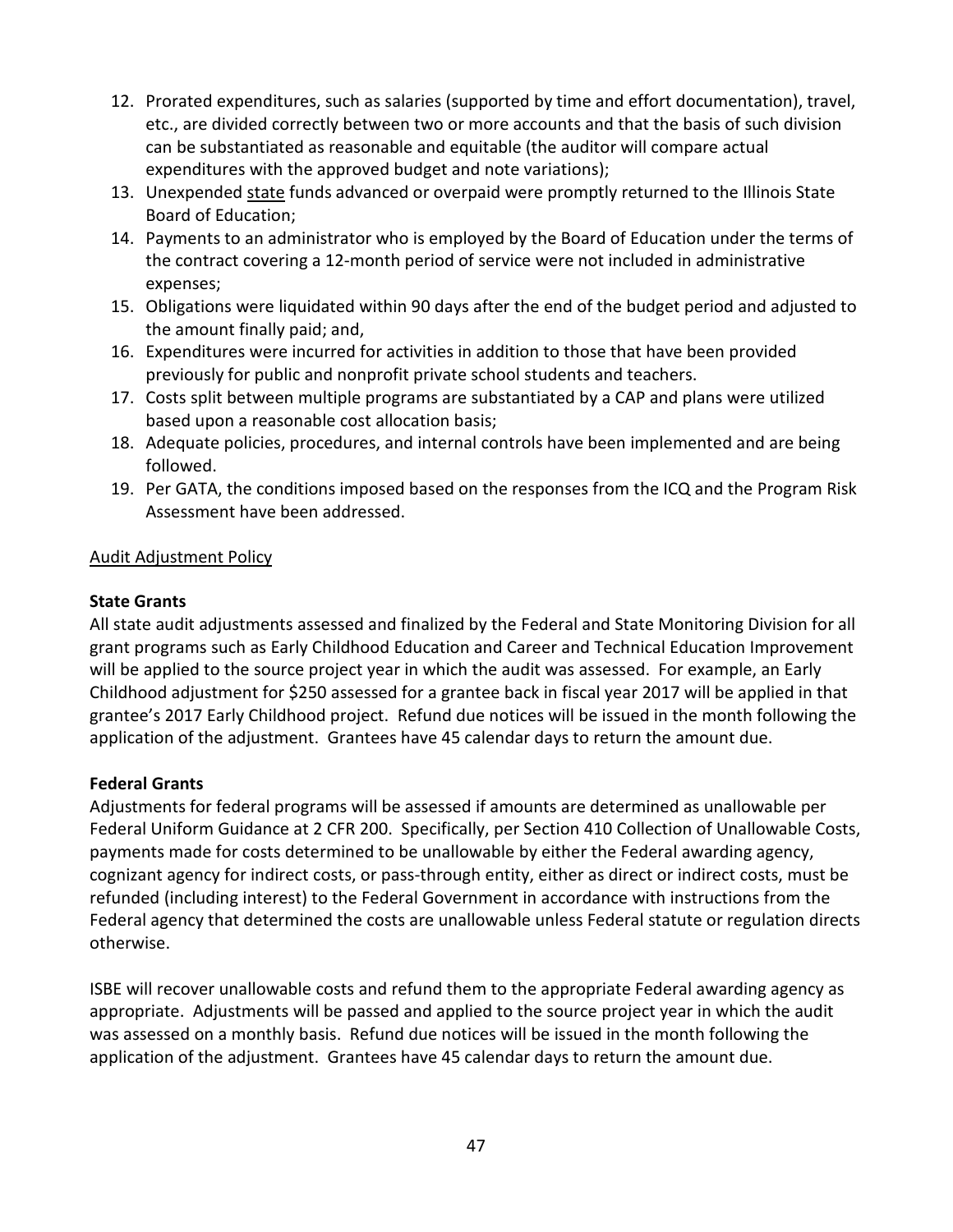## **State Claims – Mandated Categorical Cluster**

Adjustments assessed for claim based programs identified in the mandated categorical program cluster will be applied annually. Mandated categorical programs include: Regular Transportation, Special Education Transportation, Special Education Private Facility Tuition, Special Education Orphanage and Regular Education Orphanage. Adjustment amounts will be offset to the final claim computed for the respective program or recovered via refund due notice if there is no claim filed.

The schedule and timing of adjustments to the aforementioned programs is provided below.

| <b>Program Name</b>              | <b>Frequency</b>  | <b>Adjustment Applied</b> | <b>Refund Notice</b>  |
|----------------------------------|-------------------|---------------------------|-----------------------|
| <b>State Grants</b>              | Monthly           | Source Project            | Letter                |
| <b>Federal Grants</b>            | Monthly           | Source Project            | Letter                |
| <b>Regular and Special</b>       | Annually-Mid Sept | <b>Current Claim</b>      | Offset to Final Claim |
| <b>Education Transportation</b>  |                   |                           | Amount                |
| <b>Special Education Private</b> | Annually-Mid Sept | <b>Current Claim</b>      | Offset to Final Claim |
| Facility                         |                   |                           | Amount                |
| <b>Special Education</b>         | Annually-Mid Aug  | <b>Current Claim</b>      | Offset to Final Claim |
| Orphanage                        |                   |                           | Amount                |
| <b>Regular Education</b>         | Annually-Mid Aug  | <b>Current Claim</b>      | Offset to Final Claim |
| Orphanage                        |                   |                           | Amount                |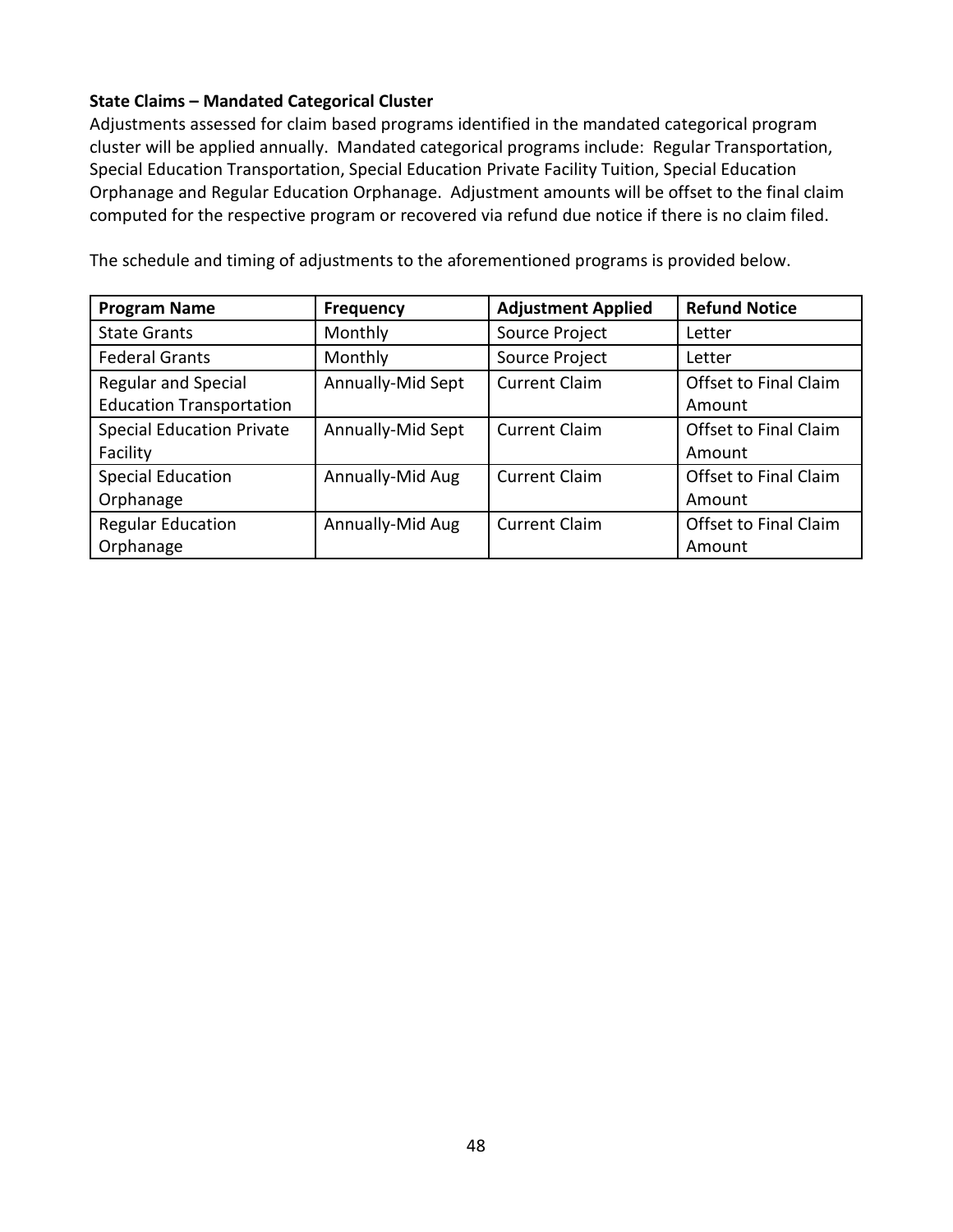#### **INTERNAL CONTROLS**

#### **Internal Controls (2 CFR 200.61, 200.62, 200.303)**

A process, implemented by a grantee, designed to provide reasonable assurance regarding the achievement of objectives in the following categories:

- a) Effectiveness and efficiency of operations;
- b) Reliability of reporting for internal and external use; and
- c) Compliance with applicable laws and regulations.

Examples of the process to ensure good internal controls include:

- a) Transactions are properly recorded and accounted for in order to:
	- 1. Permit the preparation of reliable financial statements and federal reports;
	- 2. Maintain accountability over assets; and
	- 3. Demonstrate compliance with federal statutes, regulations, and the terms and conditions of the federal award;
- b) Transactions are executed in compliance with:
	- 1. Federal statutes, regulations, and the terms and conditions of the federal award that could have a direct and material effect on a federal program; and
	- 2. Any other federal statutes and regulations that are identified in the Compliance Supplement; and
- c) Funds, property, and other assets are safeguarded against loss from unauthorized use or disposition.

To establish a strong internal control environment, grantees must:

- a) Design internal controls that are in compliance with guidance in "Standards for Internal Control in the Federal Government" issued by the comptroller general of the United States or the "Internal Control Integrated Framework" issued by the Committee of Sponsoring Organizations of the Treadway Commission;
- b) Evaluate and monitor compliance with applicable statutes, regulations, and the terms and conditions of the awards;
- c) Take prompt action when instances of noncompliance are identified, including noncompliance identified in audit findings; and
- d) Take reasonable measures to safeguard protected personally identifiable information and other sensitive information.

Strong internal controls create a transparent system of accountability for decision-making and should include, but are not limited to:

- a) Policies and procedures for individual functions;
- b) Adequate segregation of duties, or sufficient compensating controls, for all functions;
- c) Supervisory review of expenditures prior to submission;
- d) Grant/Fiscal staff review transactions to ensure proper posting of expenditures to grants;
- e) Procedures to ensure grant objectives are being met; and
- f) Adequate, sufficient supporting documentation for all transactions and activities.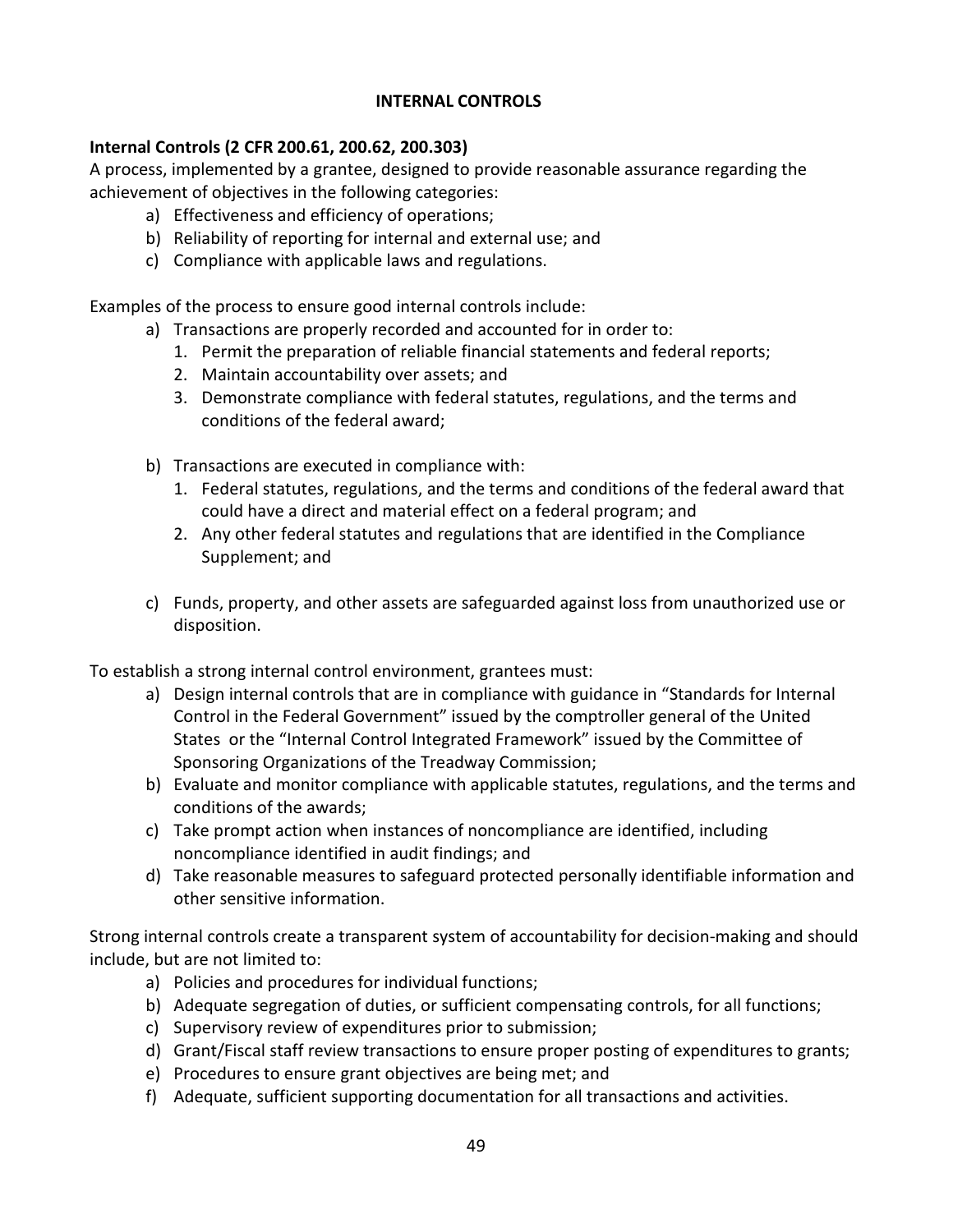Policies and procedures must be developed that are specific to the grantee. The policy must state what must be done and why. At a minimum, the procedures must state:

- a) What steps are required to be completed;
- b) Who (what position) will perform the steps;
- c) When the steps must be performed; and
- d) Who (what position) is responsible for reviewing what was done.

# **Fraud Policy (2 CFR 200.113)**

Grantees must disclose, in a timely manner, in writing to the Federal awarding agency or passthrough entity (e.g. ISBE) all violations of Federal criminal law involving fraud, bribery, or gratuity violations potentially affecting the award.

A fraud policy should include these key elements:

- An explicit definition of actions that are deemed to be fraudulent
- Allocation of responsibilities for the overall management of fraud
- A statement that all appropriate measures to deter fraud will be taken
- The formal procedures which employees should follow if a fraud is suspected
- Notification that all instances of suspected fraud will be investigated and reported to the appropriate authorities
- An unequivocal statement that all fraud offenders will be prosecuted and that the police will be assisted in any investigation that is required
- A statement that all efforts will be made to recover wrongfully obtained assets from fraudsters
- Encouragement to employees to report any suspicion of fraud
- The steps to be taken in the event a fraud is discovered and who is responsible for taking action including:
	- o procedures staff should follow
	- o assigning responsibility for an instant response to the occurrence recovering funds
	- $\circ$  dealing with the media
	- o preserving evidence and reporting to the police

The plan, once communicated to all staff and fully implemented, should be subject to a regular review at the board/administration level. All employees, including part-time and contract, should be aware of the organization's policy in respect of fraud and the need for vigilance to prevent fraud.

# **General Procurement Standards (2 CFR 200.318)**

The grantee must use its own documented procurement procedures which reflect applicable State, local, and regulations, provided that the procurements conform to applicable Federal law.

Grantees must maintain oversight to ensure that contractors perform in accordance with the terms, conditions, and specifications of their contracts or purchase orders.

Grantees must maintain written standards of conduct covering conflicts of interest and governing the actions of its employees engaged in the selection, award and administration of contracts. No employee, officer, or agent may participate in the selection, award, or administration of a contract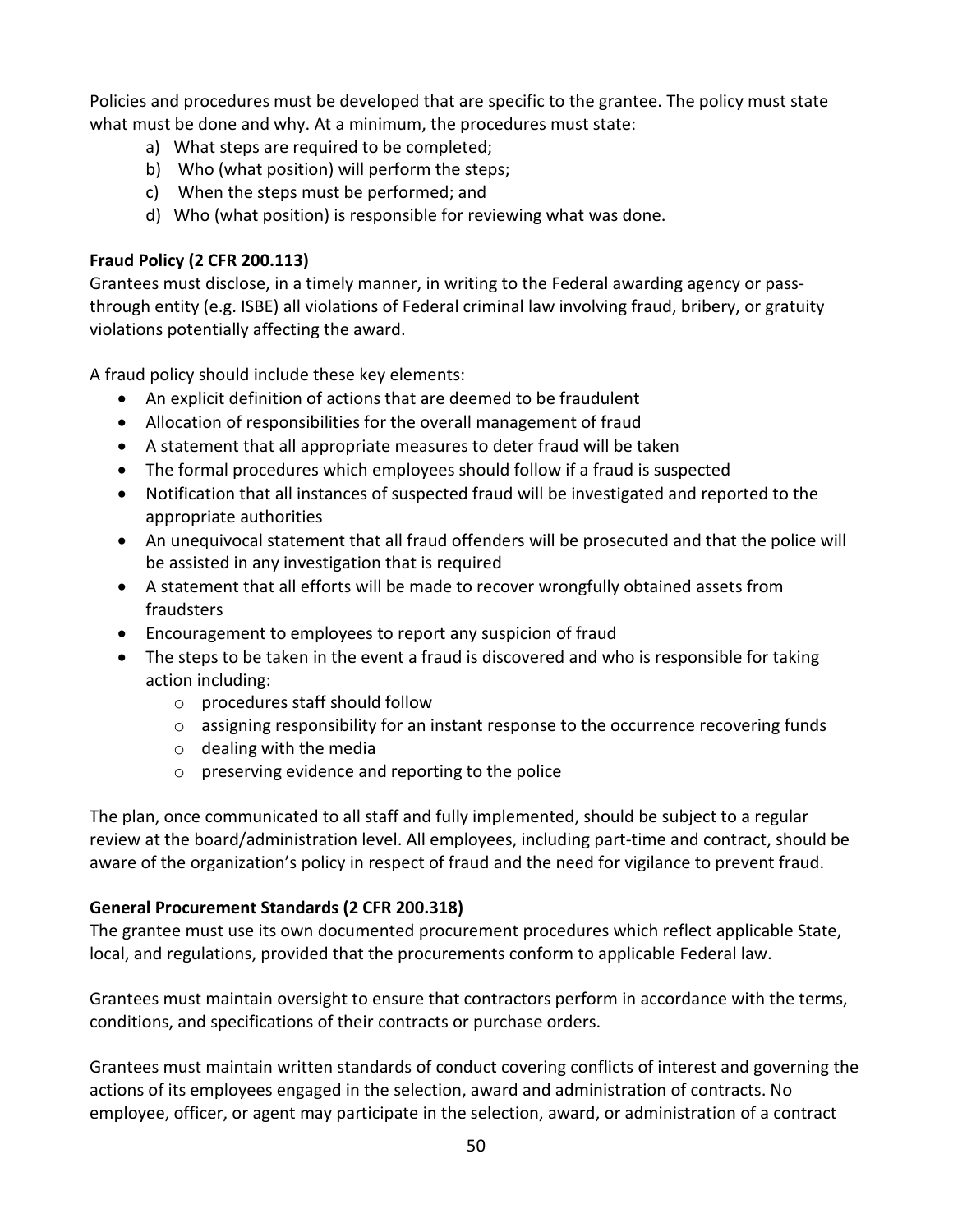supported by an award if he or she has a real or apparent conflict of interest. Such a conflict of interest would arise when the employee, officer, or agent, any member of his or her immediate family, his or her partner, or an organization which employs or is about to employ any of the parties indicated herein, has a financial or other interest in or a tangible personal benefit from a firm considered for a contract. The officers, employees, and agents of the grantee may neither solicit nor accept gratuities, favors, or anything of monetary value from contractors or parties to subcontracts. However, grantees may set standards for situations in which the financial interest is not substantial or the gift is an unsolicited item of nominal value. The standards of conduct must provide for disciplinary actions to be applied for violations of such standards by officers, employees, or agents of the grantee.

If the grantee has a parent, affiliate, or subsidiary organization that is not a state, local government, or Indian tribe, the grantee must also maintain written standards of conduct covering organizational conflicts of interest. Organizational conflicts of interest means that because of relationships with a parent company, affiliate, or subsidiary organization, the non-Federal entity is unable or appears to be unable to be impartial in conducting a procurement action involving a related organization.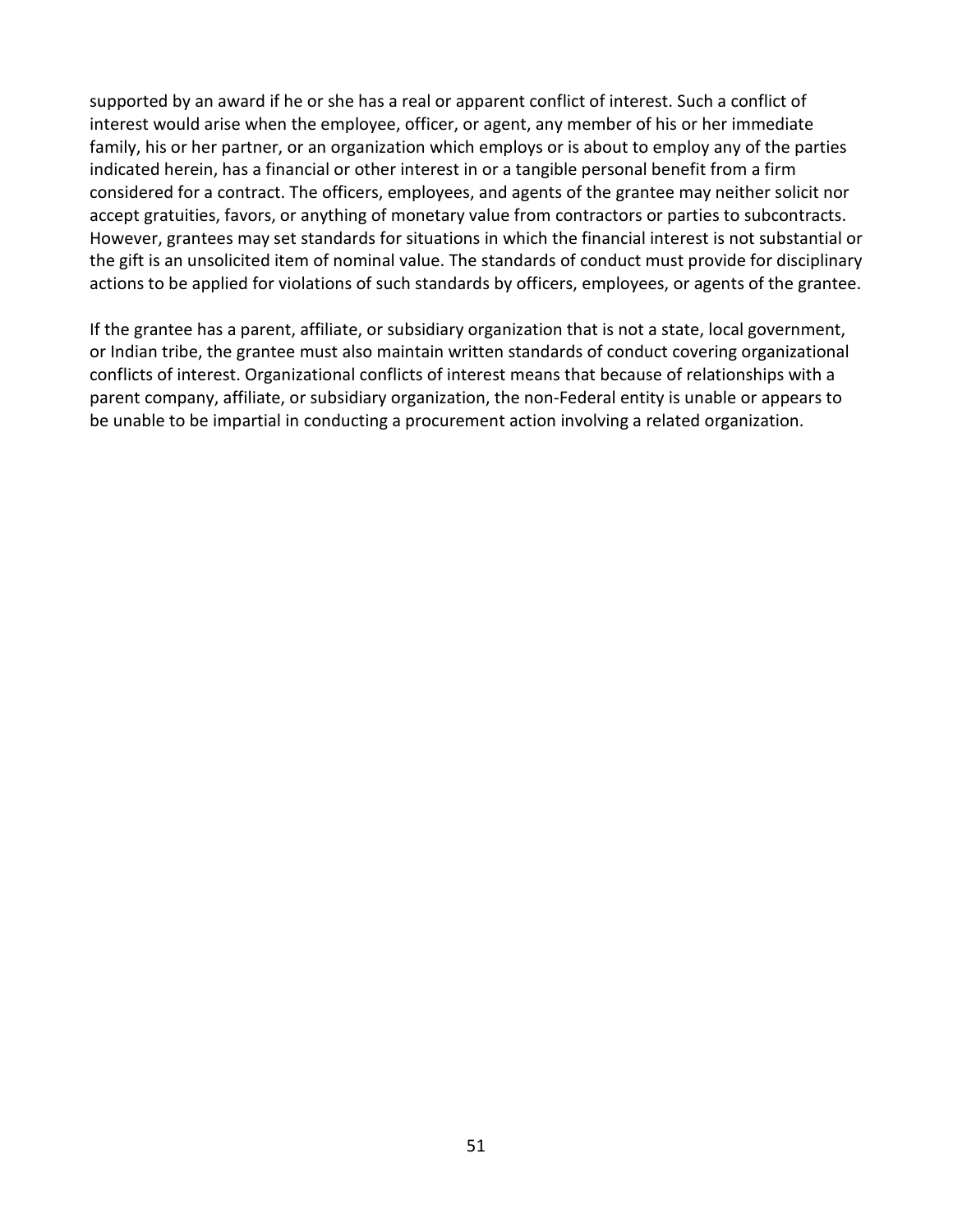#### **FEDERAL AND STATE COMPLIANCE REPORTING**

## Single Audit

*2 CFR 200 Subpart F Uniform Audit Requirements for Federal Awards effective 12/19/2014 has superseded OMB Circular A-133.* Entities that expend \$750,000 (2 CFR 200.501 (d)) or more a year in federal awards within their fiscal year must have a single or program-specific audit conducted. Information on the federal single audit can be obtained a[t https://www.isbe.net/Pages/Single-](https://www.isbe.net/Pages/Single-Audit.aspx)[Audit.aspx.](https://www.isbe.net/Pages/Single-Audit.aspx)

# Audit Costs

Costs associated with required audits may be charged to the grant. (This does not apply to Regional Offices of Education and Intermediate Service Centers.) Such audits must be completed annually for the period ending June 30. Audit costs must be prorated according to the grants being audited. The costs associated with the audit must be obligated prior to June 30 and paid from the grant year audited. Obligated costs for audits should be liquidated within 90 days from the ending date of the grants and reported on the final expenditure report.

## GATA Audit Requirements

The audit requirements adopted by GATA include the adoption of the federal audit requirements (2 CFR 200.501), audit requirements for grantees and subrecipients that do not meet the federal audit requirements and audit requirements for "For Profit" subrecipients.

# Audit Types

- 1. A non-federal entity (awardee) that expends \$750,000 or more during the non-federal entity's fiscal year in federal awards (federal pass-through and direct federal funds) from all sources must have a single audit conducted in accordance with 2 CFR 200.514. Awardee's meeting certain requirements may elect to have a program-specific audit conducted in accordance with 2 CFR 200.507 with the approval of their cognizant agency.
- 2. A non-federal entity that expends less than \$750,000 during the non-federal entity's fiscal year in federal awards (federal pass-through and/or direct federal funds) from all sources is exempt from federal audit requirements for that year. These non-federal entities are not subject to the single audit requirements.
- 3. Non-federal entities who expend less than \$750,000 in direct federal and federal pass-through funds from all sources are subject to the following audit requirements:
	- a. Non-federal entities who expend \$500,000 or more during the non-federal entity's fiscal year in State, direct federal and federal pass-through funds, singularly or in any combination, and are not subject to the single audit:
		- i. Must have a financial statement audit conducted in accordance with Generally Accepted Government Auditing Standards (GAGAS); and
		- ii. If deemed to be high risk based on their grantee risk profile (includes but not limited to: the Financial and Administrative Risk Assessment, the Merit-Based Review, the Programmatic Risk Assessment, prior history and experience in administering grants, and results of prior audits and/or other regulatory reviews and corrective action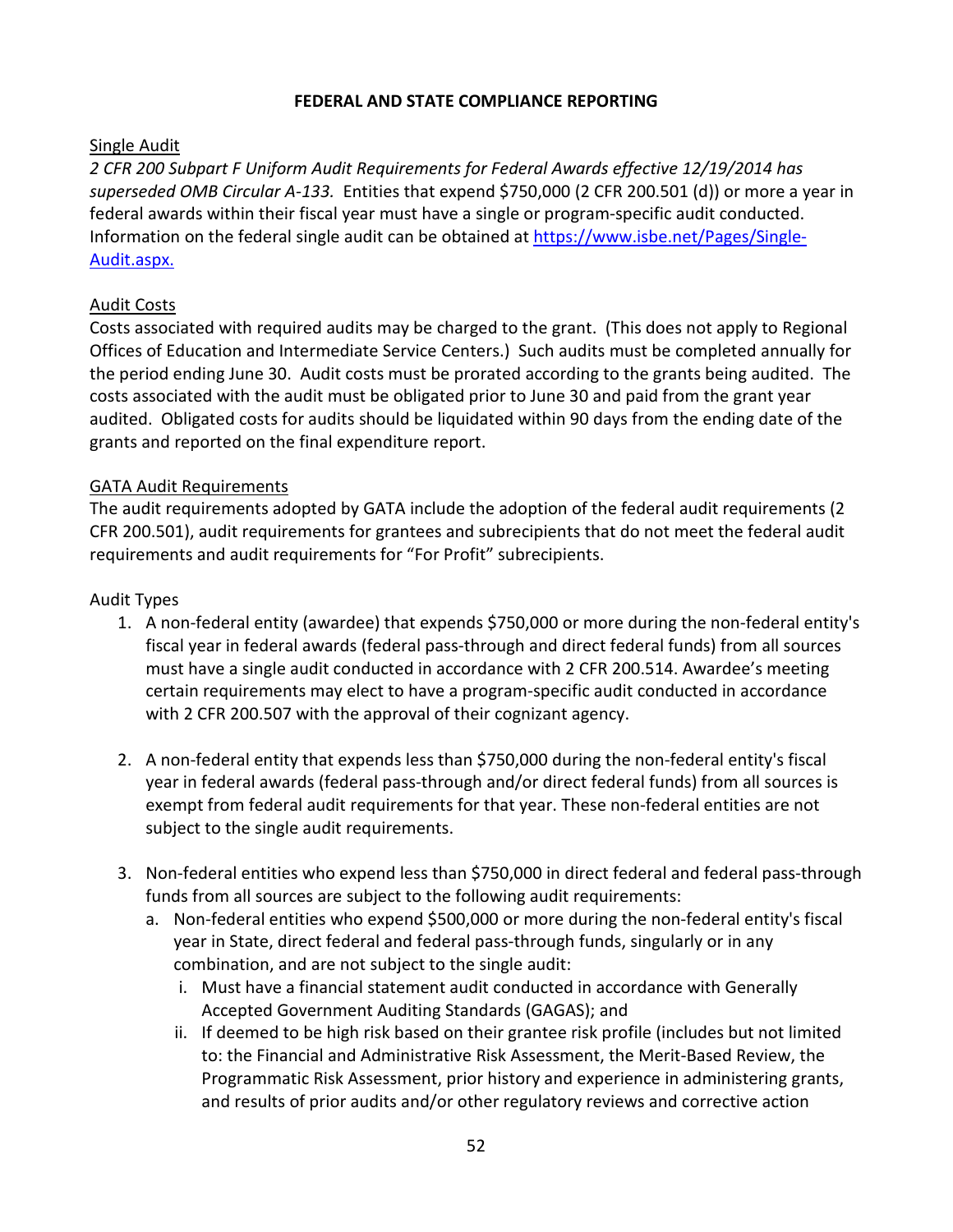status) are required to undergo either an on-site review conducted by the State cognizant agency or an agreed upon procedures engagement, paid for and arranged by the Pass-Through Entity(ies) (PTE(s)) in accordance with 2 CFR 200.425.

- b. Non-federal entities who do not meet the requirements in subsection (a) but expend \$300,000 or more during the non-federal entity's fiscal year in State, direct federal and federal pass-through funds, singularly or in any combination must have a financial statement audit conducted in accordance with Generally Accepted Auditing Standards (GAAS).
- c. Non-federal entities who do not meet the requirements in subsection (a) or (b) but have audits conducted based on other regulatory requirements must submit those audits for review.

For-profit Subrecipient. The PTE(s) is responsible for ensuring subrecipient compliance with established requirements. Methods to ensure compliance for State and federal awards to for-profit subrecipients may include pre-award audits, monitoring during the agreement period of performance, and post-award audits. See also 2 CFR 200.331 Requirements for Pass-through Entities.

- 1. For-profit Subrecipient Audit Requirements. For-profit subrecipients who expend \$750,000 or more in direct federal and federal pass-through funds (from all sources) during their fiscal year are required to have a program-specific audit conducted in accordance with Uniform Guidance section 200.507 (Program-specific Audits).
	- a. State grantmaking agencies must provide the recipient/subrecipient the program-specific audit guide, when available.
	- b. If a program-specific guide is not available, the auditor and auditee have the same responsibilities for the program as they would have for a major program in a single audit.
	- c. The auditor must audit Federal programs with Federal awards expended that, in aggregate, cover at least 50 percent (0.50) of total Federal awards expended.
- 2. For-profit subrecipients who expend less than \$750,000 in direct federal and federal passthrough funds (from all sources) during their fiscal year are subject to the following audit requirements:
	- a. For-profit subrecipients who expend \$500,000 or more in State, direct federal and federal pass-through funds, singularly or in any combination (from all sources) during their fiscal, and are not subject to a program audit:
		- i. Must have a financial statement audit conducted in accordance with Generally Accepted Government Auditing Standards (GAGAS); and
		- ii. If deemed to be high risk based on their grantee risk profile (includes by not limited to: the Financial and Administrative Risk Assessment, the Merit-Based Review, the Programmatic Risk Assessment, prior history and experience in administering grants, and results of prior audits or other regulatory reviews and corrective action status) are required to undergo either an on-site review conducted by the State cognizant agency or an agreed upon procedures engagement, paid for and arranged by the PTE(s) in accordance with 2 CFR 200.425.
	- b. For-profit subrecipients who do not meet the requirements in subsection (a) but expend \$300,000 or more during the non-federal entity's fiscal year in State, direct federal and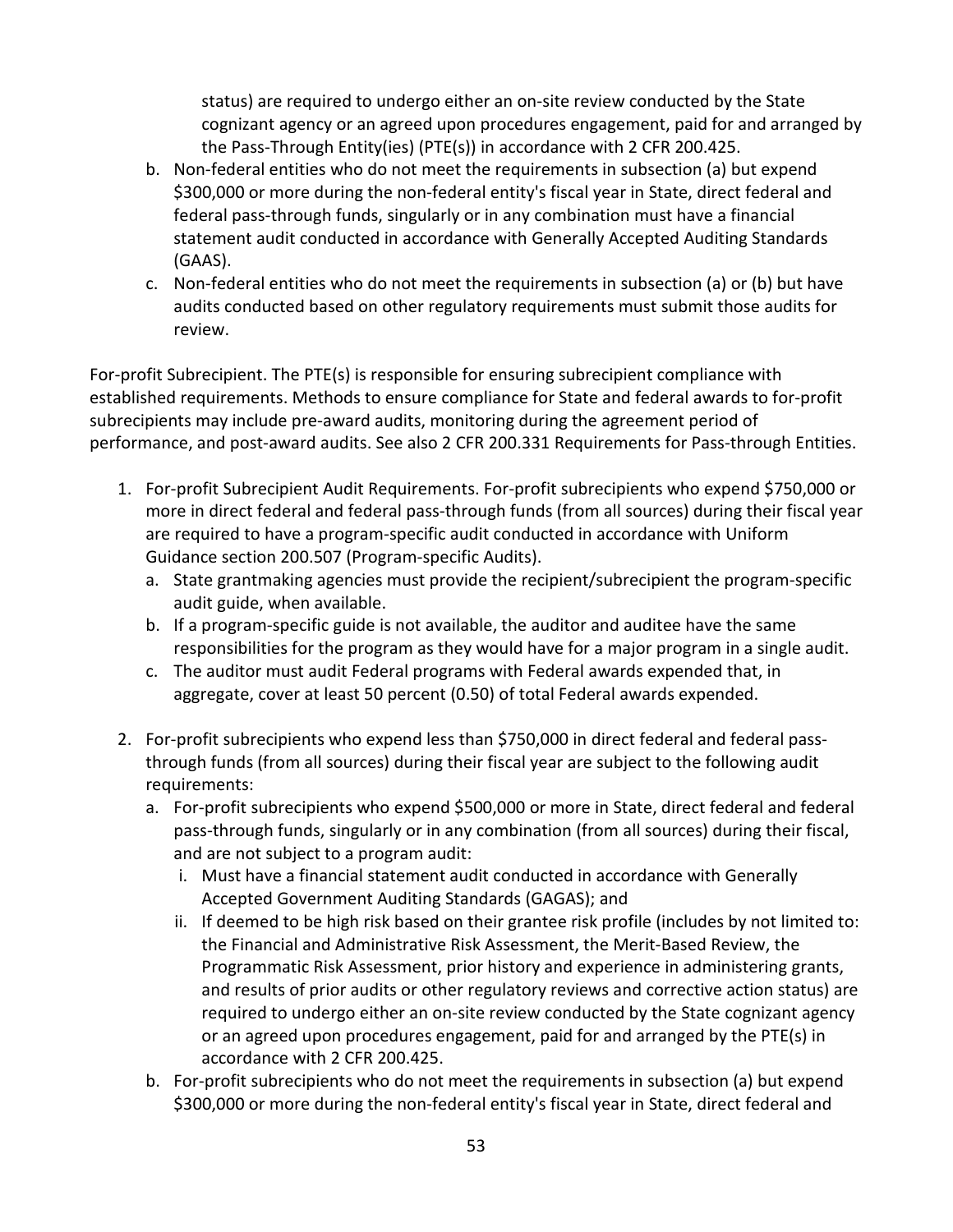federal pass-through funds, singularly or in any combination must have a financial statement audit conducted in accordance with Generally Accepted Auditing Standards (GAAS).

c. For-profit subrecipients that are publicly traded companies are not subject to the Single Audit requirements but are required to submit the annual audit conducted in accordance with their regulatory requirements.

#### Submission Requirements

- 1. Single Audit and Program Specific Audit Report Submission. Single audits conducted in accordance with this Section, including any program or regulatory audit requirements, must be completed and the reporting packet described in subsection (3) below, must be submitted by the non-federal entity (grantee/subrecipient) to the Federal Audit Clearing House, as required by UG section 200.512. The results of peer and external quality control reviews, management letters, AU325 communications and Consolidated Year-End Financial Report must be submitted to the GATA Grantee Portal. Due date of the submission is the earlier of 30 calendar days after receipt of the auditor's reports or 9 months after the end of the nonfederal entity's audit period. If the due date falls on a Saturday, Sunday or State/federal holiday, the reporting packet is due the next business day.
- 2. Financial Statement Audits conducted in accordance with this Section must be completed and the reporting packet described in subsection (4) below must be submitted by the non-federal entity to the GATA Grantee Portal within the earlier of 30 calendar days after receipt of the auditor's reports or 6 months after the end of the non-federal entity's audit period. If the due date falls on a Saturday, Sunday or State/federal holiday, the reporting packet is due the next business day.
- 3. For Single Audit and Program Specific Audit submissions, reporting packet submissions must include:
	- a) All items identified in UG section 200.512(c);
	- b) Financial statements and schedule of expenditures of Federal awards discussed in §200.510 Financial statements, paragraphs (a) and (b), respectively;
	- c) Summary schedule of prior audit findings discussed in §200.511 Audit findings follow-up, paragraph (b)
	- d) Auditor's report(s) discussed in §200.515 Audit reporting;
	- e) Corrective action plan discussed in §200.511 Audit findings follow-up, paragraph (c);
	- f) Management letters and AU 325 communication issued by the auditors, and their respective corrective action plans;
	- g) Consolidated Year-end Financial Report with an 'In Relation To' opinion (if applicable); and
	- h) A copy of the results of peer and external quality control reviews of the Audit Firm.
- 4. For Financial Statement Audit submissions, reporting packet submissions must include:
	- a) Financial Statements;
	- b) Summary schedule of Prior Audit Findings;
	- c) Auditor's report;
	- d) Corrective Action Plan;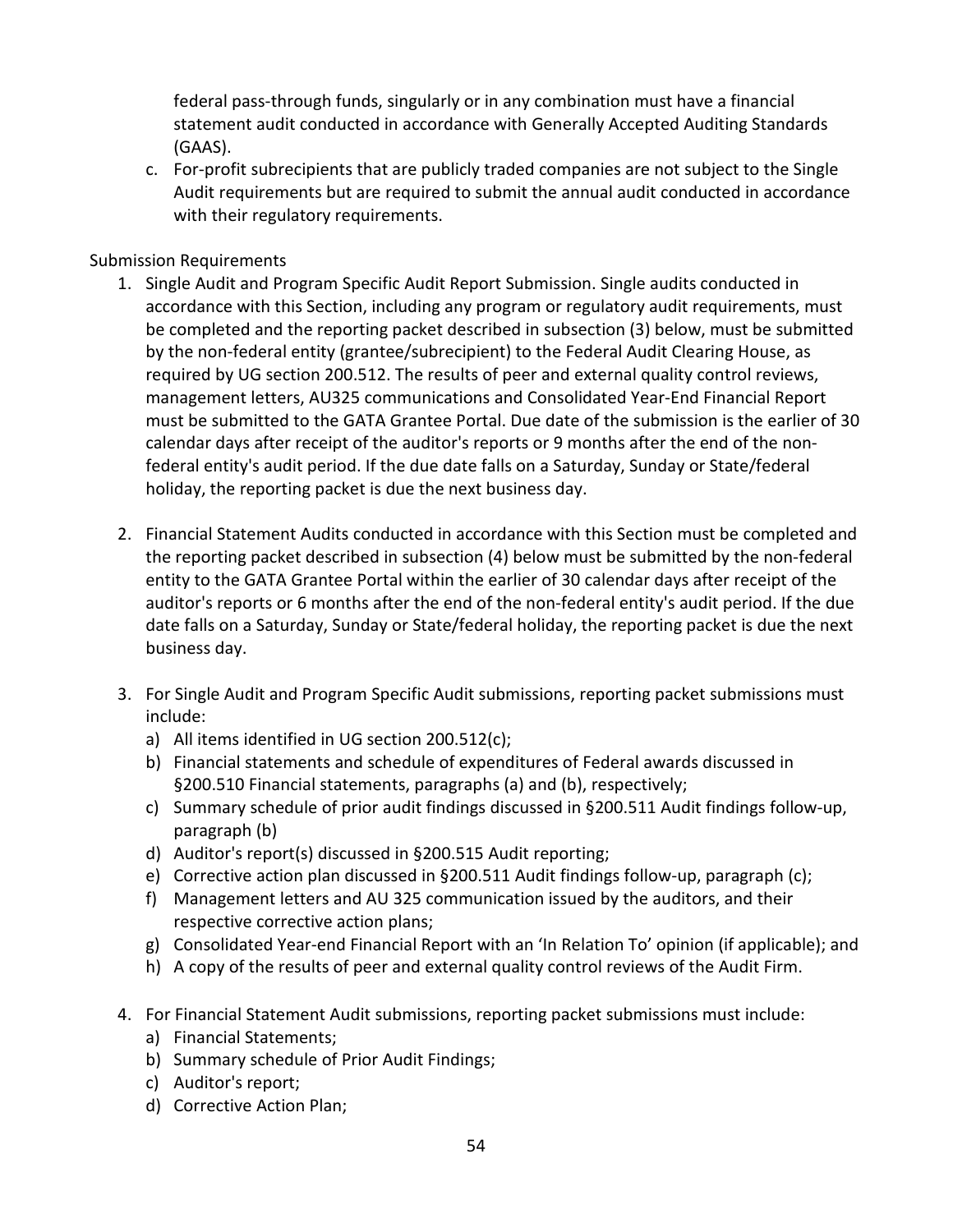- e) Management letters and AU 325 communications issued by the auditors, and their respective corrective action plans;
- f) Consolidated Year-end Financial Report with an 'In Relation To' opinion; and
- g) A copy of the results of peer and external quality control reviews of the Audit Firm.
- 5. Non-Federal Entities that are not required to have an audit conducted are required to submit a Consolidated Year-end Financial Report.

*PLEASE REFER TO THE FULL* [Audit Report Review Process Manual](https://www2.illinois.gov/sites/GATA/Documents/Resource%20Library/Audit%20Report%20Review%20Manual%206.1.18%20FINAL%20-%20revised.pdf) *FOR ADDITIONAL INFORMATION*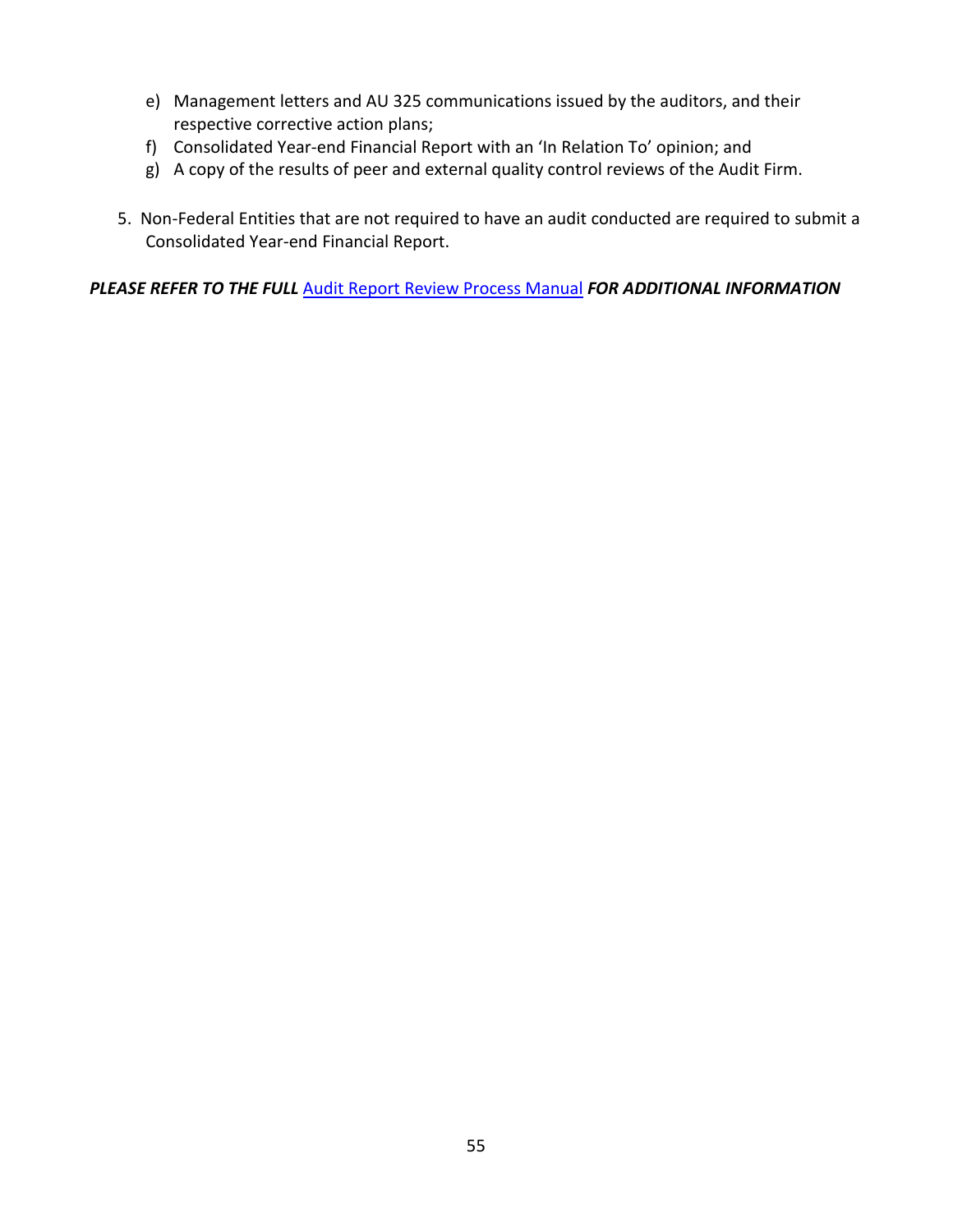#### **SUPPORTING DOCUMENTATION FOR SALARIES AND WAGES**

#### **Compensation for personal services from 2 CFR 200 Subpart E Uniform Cost Principles:**

These standards regarding time distribution are in addition to the standards for payroll documentation.

- 1. Charges to grants for salaries and wages, whether treated as direct or indirect costs, will be based on payrolls documented in accordance with generally accepted practice of the grantee and approved by a responsible official(s) of the grantee.
- 2. No further documentation is required for the salaries and wages of employees who work in a single indirect cost activity.
- 3. Where employees are expected to work solely on a single grant or cost objective, charges for their salaries and wages will be supported by periodic certifications that the employees worked solely on that program for the period covered by the certification. These certifications will be prepared at least semiannually and will be signed by the employee or supervisory official having firsthand knowledge of the work performed by the employee.
- 4. Where employees work on multiple activities or cost objectives, a distribution of their salaries or wages will be supported by personnel activity reports or equivalent documentation that meet the standards in subsection (5). Such documentary support will be required where employees work on:
	- a) More than one grant;
	- b) A grant and a nongrant;
	- c) An indirect cost activity and a direct cost activity;
	- d) Two or more indirect activities that are allocated using different allocation bases; or
	- e) An unallowable activity and a direct or indirect cost activity.
- 5. Personnel activity reports or equivalent documentation must meet the following standards:
	- a) They must reflect an after the fact distribution of the actual activity of each employee;
	- b) They must account for the total activity for which each employee is compensated;
	- c) They must be prepared at least monthly and must coincide with one or more pay periods; and
	- d) They must be signed by the employee.
	- e) Budget estimates or other distribution percentages determined before the services are performed do not qualify as support for charges to grants but may be used for interim accounting purposes, provided that:
		- i. The grantee's system for establishing the estimates produces reasonable approximations of the activity actually performed;
		- ii. At least quarterly, comparisons of actual costs to budgeted distributions based on the monthly activity reports are made. Costs charged to grants to reflect adjustments made as a result of the activity actually performed may be recorded annually if the quarterly comparisons show the differences between budgeted and actual costs are less than 10 percent; and
		- iii. The budget estimates or other distribution percentages are revised at least quarterly, if necessary, to reflect changed circumstances.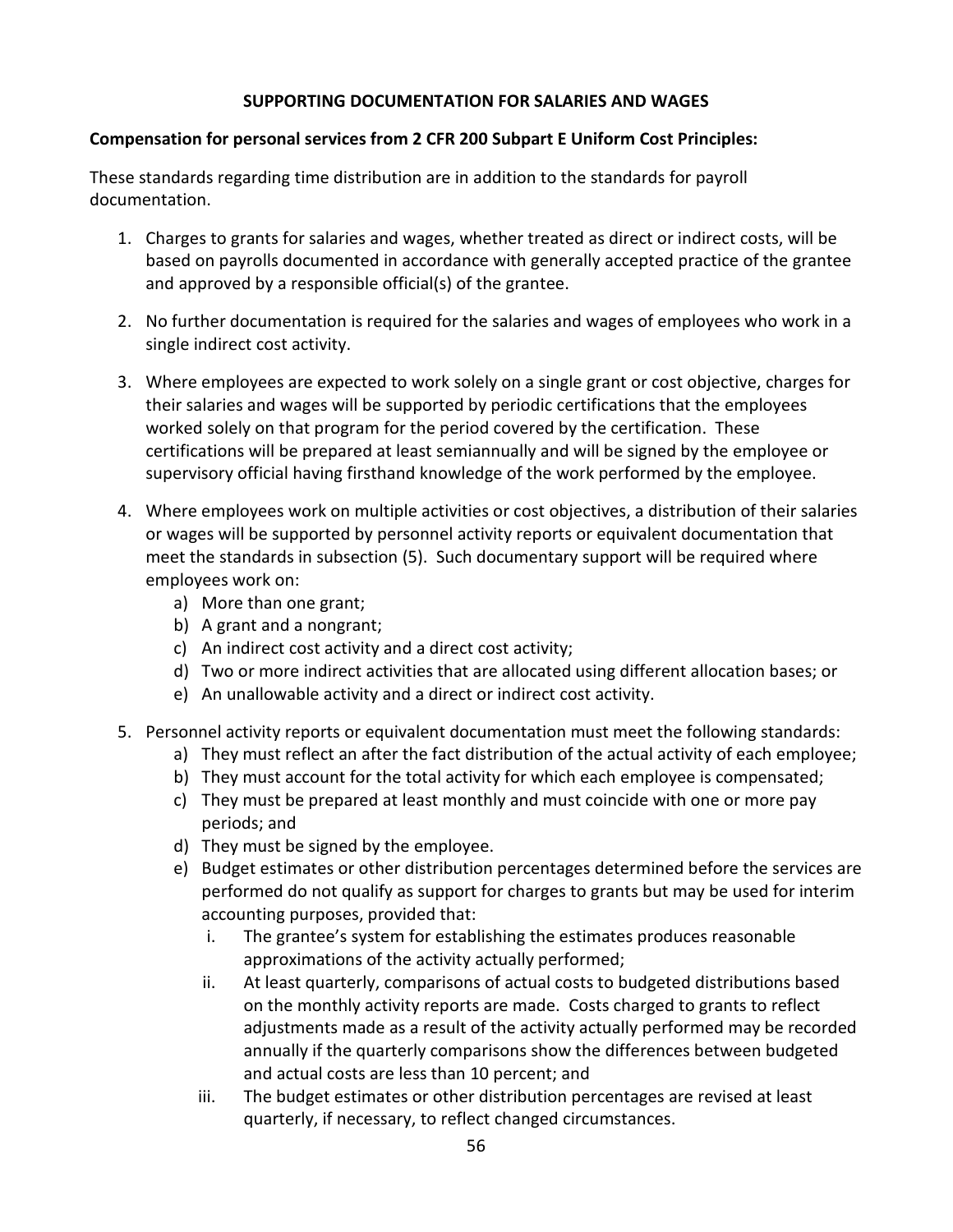#### **TIME AND EFFORT REPORTING**

Time and effort reporting guidelines are specified in the U.S. Office of Management and Budget Regulations at 2 CFR Part 200.430 Subpart E cost principles, compensation – personal services.

The federal government has not mandated a single approach to time and effort reporting under grants. Instead, the burden is placed on grantees to exercise judgment in developing the documentary support for time and effort reporting based on the cost principles and other federal guidance.

Several key principles are involved in preparing sound time and effort documentation. First, although it is called time and effort reporting, nothing is actually submitted as a report, except by the employee to the employing organization. Such a report is retained internally and not generally submitted to a sponsoring agency  $(\frac{5200.430(i)}{1)(ii)}$ . Copies of timesheets and other such documents are expected to remain available, should they become necessary to later resolve a matter in dispute or resolve any questions regarding costs associated with payments for personnel.

Second, time and effort reports may be prepared after the fact. Some slight variations exist among grantees as to this preparation. Some grantees may record activity daily, weekly, or monthly. On an interim basis, budget estimates can be used for charging purposes (§200.430(i)(1)(viii)). In any case, a confirmation process or reconciliation takes place at some point after the charges are incurred to record the true effort and not merely an estimate.

Third, there must be full disclosure of time and effort. It is necessary to know all of the work that each employee has performed to know the correct percentage of time and effort to attribute to each project (§200.430(i)(1)(iii)), totaling 100 percent among all projects or among federal and non-federal time and effort. This is particularly important for institutions of higher education (§200.430(1)(ix)).

Fourth, a credible endorsement of the hours worked is needed from persons knowledgeable about the activities performed. Whether timesheets are signed by employees, by supervisors or, in some cases, by both, credibility must be demonstrated from the bottom up. Grantees rely on individual employees to record what they did. They are the best source of such information, even if they are unaware of the particular funding source for the tasks they performed.

Under cost principles, the uniform grant guidance notes that recording of effort is a reasonable accounting of the total activity or work performed by an individual employee (§200.430(i)(1)).

Finally, timely completion and adjustments are required (§220.430(i)(1)(B)). The cost principles do not stipulate how often timesheets, time cards, or effort reports need to be prepared; however, actual amounts need to be reported, and if necessary, reconciled and adjusted in a timely manner. The uniform guidance requires that the time and effort reports comply with the non-federal entity's accounting policies and practices (§200.430(i)), which may enforce when time for supported work needs to be recorded in order to meet the non-federal entity's payroll. Yet if an employee waits to fill out a timesheet on the 30th of the month and tries to recall what he or she was doing on the 12th, the result strains credibility. Thus, many organizations ask their employees to prepare time and effort reports on a more frequent basis so that management need not rely so much on employee memory as to what was accomplished on a particular day.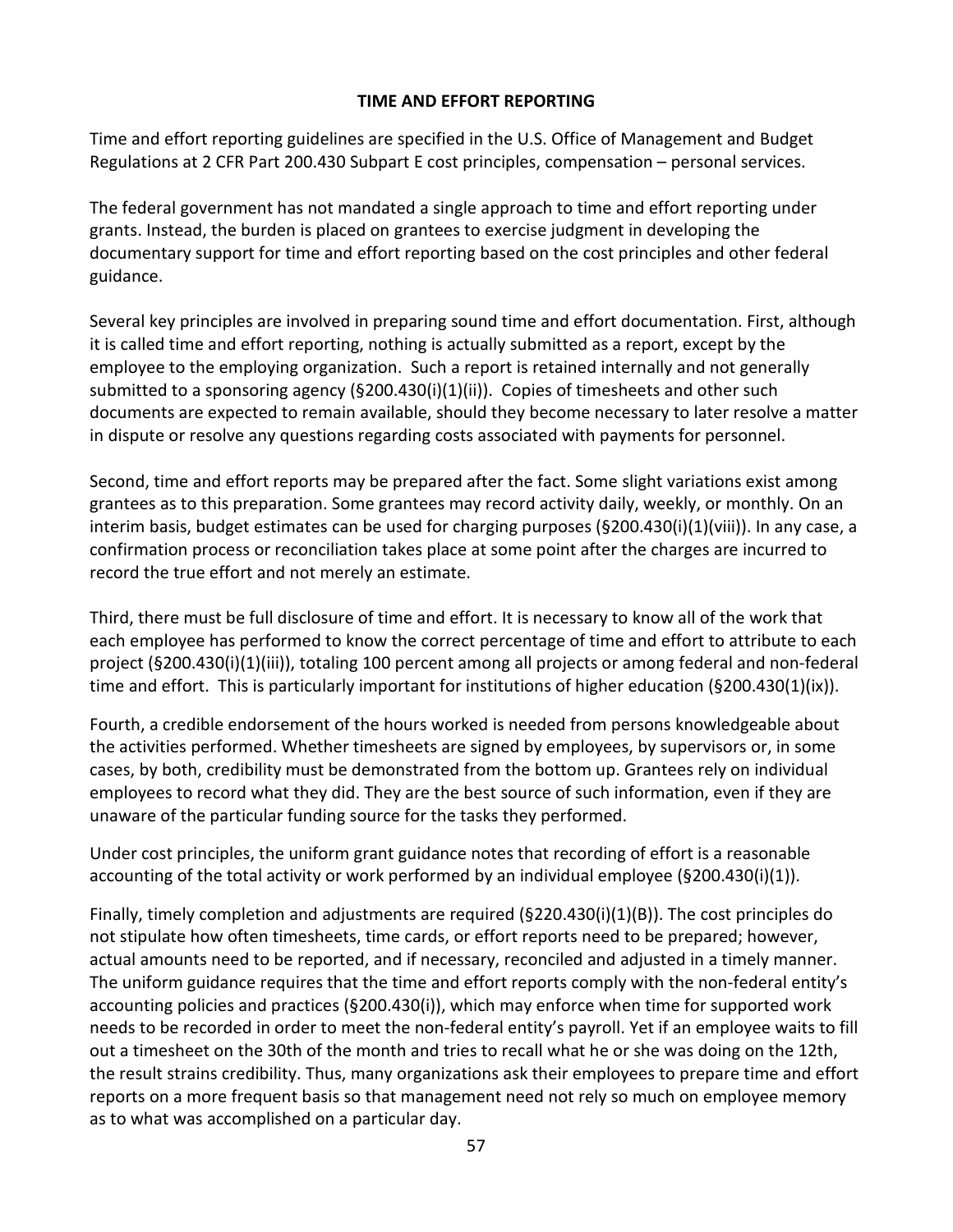Under the prior circulars, employees only were required to report time on the funded grant project. Now, time must be tracked for the work on the grant project AND for nongrant time, all totaling 100 percent, so generally, under the uniform guidance, payment between grant and nongrant time must equal 40 hours/week or 100 percent time. Therefore, if you are talking about a 12-month employee with an annual salary of \$100,000 that represents 100 percent of time, then the employee would receive \$90,000 institutional base salary or 90 percent and \$10,000 grant salary or 10 percent, totaling 100 percent of time. The employee cannot be double-paid by both the institution and the grant for the same time, exceeding 100 percent. If you are talking about a 10-month employee with an annual salary of \$100,000 for 10 months, and the grant work occurred during the 10 months, time would be treated similarly to the 12-month employee; however, if the grant work occurred over the summer months, outside and apart from the annual base salary, the time could exceed 100 percent.

Organizations may set requirements of their own to ensure that credible documents are prepared  $(S200.430(i)(1)(i))$ . Federal policy does not specify a format that a non-federal entity must use for its organizational documents. Many organizations prepare a matrix timesheet with the days of the month or the days of the pay period across the top and a series of cells down the left-hand side into which account codes, project names, or other identifiers can be entered. Other categories, such as annual leave, sick leave, leave without pay and other absences or uncompensated time, are also included. However, if the records of the non-federal entity do not meet the documentation standards in §200.430(i), the federal government may require that non-federal entities make personnel activity reports, supporting documentation, and certifications available for review (§200.430(i)(1)(x)(8)).

Web-based or electronic signature systems are acceptable to prepare timekeeping records and as long as such records are deemed reliable and competent, they should be acceptable to independent auditors (200.430(i)(1)(i)). Any system used, whether electronic or paper, for time and effort reporting needs to support an employee's salary that is distributed over all reported work activities. The report must cover the salary distribution, especially if an employee works on more than one federal award or on one or more indirect cost activities (e.g., administrative work and when different allocation bases are used (§200.430(i)(1)(vii))).

#### **Acceptable Documentation**

The focus in time and effort reporting is on documentary evidence. If such evidence is unavailable, however, it may be necessary to create alternative documentation using testimonial evidence, physical evidence, and analytical evidence to support the charges. This sort of alternative is used during resolution of audit findings related to unsupported costs that lack time and effort records.

The search for alternative evidence can be time-consuming and problematic, particularly when former personnel who have left the organization must be tracked down and consulted. Nonetheless, in many cases, organizations get sworn statements or affidavits from individual employees that indicate that they worked on the project in question at a particular time. Those types of statements have been accepted by grant and contracting officers, who are ultimately responsible for deciding whether to disallow costs because of the absence of support. Sometimes it becomes necessary to use the actual work products as evidence that the work was done. Such pieces of evidence can help support the fact that a project benefited from the effort of individual employees. But they cannot make a case alone. Progress reports that detail the project over a course of time may build additional support for particular charges. In sum, non-federal entities must prepare evidence that is sufficient, competent, and relevant to the charges involved.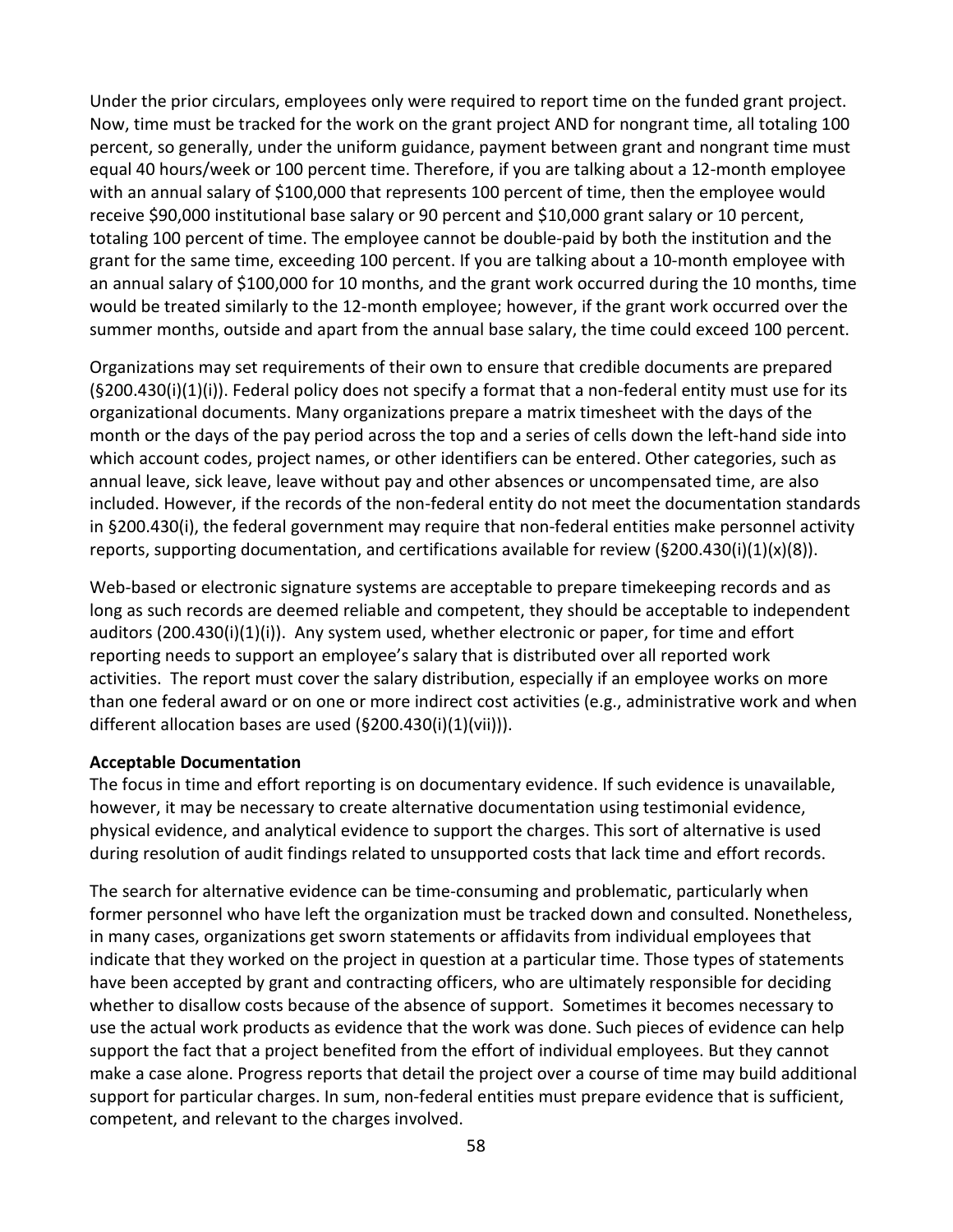#### **DETAILED FUNCTION DESCRIPTORS AND SUB-CATEGORIES**

Fro[m Title 23 Illinois Administrative Code-Part 100](https://www.isbe.net/Documents/100ARK.pdf)

**Function:** The action or purpose for which a person or thing is used or exists. This includes activities or actions that are performed to accomplish the objectives of the project.

| <b>FUNCTION</b> | <b>DESCRIPTORS AND SUB-CATEGORIES</b>                                                                                                                   |
|-----------------|---------------------------------------------------------------------------------------------------------------------------------------------------------|
| 1000            | Instruction: The teaching of pupils or the interaction between teacher and pupils. Included are                                                         |
|                 | activities of aides or assistants who assist in the instructional process. Teaching may occur in                                                        |
|                 | classrooms or other learning situations, such as those involving co-curricular activities, and may be                                                   |
|                 | conducted through a medium such as television, radio, telephone, or correspondence.                                                                     |
| 2110            | Attendance and Social Work Services: The activities for the improvement of pupils' attendance at                                                        |
|                 | school and the performance of school social work activities dealing with the problems of pupils                                                         |
|                 | that involve the home, school, and community.                                                                                                           |
| 2120            | Guidance Services: Counseling with pupils or parents, consulting with staff members on learning                                                         |
|                 | problems, evaluating abilities of pupils, assisting pupils in making educational and career plans and                                                   |
|                 | choices, assisting pupils in personal and social development, providing referral assistance and                                                         |
|                 | working with other staff members in planning and conducting guidance programs for pupils.                                                               |
| 2130            | Health Services: Physical and mental health services that do not constitute direct instruction.                                                         |
|                 | Included are activities that provide pupils with appropriate medical, dental, and nursing services.                                                     |
| 2140            | Psychological Services: Activities concerned with administering psychological tests and                                                                 |
|                 | interpreting the results; gathering and interpreting information about pupil behavior; working with                                                     |
|                 | other staff members in planning school programs to meet the special needs of pupils as indicated                                                        |
|                 | by psychological tests and behavioral evaluation; and planning and managing a program of                                                                |
|                 | psychological services, including psychological counseling for pupils, staff and parents.                                                               |
| 2150            | Speech Pathology and Audiology Services: Activities involving the identification, assessment, and                                                       |
| 2210            | treatment of children with impairments in speech, hearing, and language.                                                                                |
|                 | Improvement of Instruction Services: Activities for assisting instructional staff in planning,<br>developing, and evaluating the instructional process. |
| 2220            | Educational Media Services: Activities concerned with the use of all teaching and learning                                                              |
|                 | resources, including hardware and content material (e.g., services/items housed in a central                                                            |
|                 | location: library/lab/media center).                                                                                                                    |
| 2230            | Assessment and Testing: Activities for the purpose of measuring individual student achievement.                                                         |
| 2300            | General Administration: Activities concerned with establishing and administering policy in                                                              |
|                 | connection with operating the LEA.                                                                                                                      |
| 2400            | School Administration: Activities concerned with overall administrative responsibility for a single                                                     |
|                 | school or a group of schools.                                                                                                                           |
| 2510            | Direction of Business Support Services: Activities concerned with directing and managing the                                                            |
|                 | business services area, such as those usually performed by the office of the chief school business                                                      |
|                 | official or business manager.                                                                                                                           |
| 2520            | Fiscal Services: Activities concerned with the fiscal operations of the LEA. This function includes                                                     |
|                 | budgeting, receiving and disbursing, bookkeeping, financial accounting, payroll, inventory control,                                                     |
|                 | and internal auditing.                                                                                                                                  |
| 2530            | Facilities Acquisition and Construction Services: Activities concerned with acquisition of land and                                                     |
|                 | buildings, remodeling buildings, construction of buildings and additions to buildings, initial                                                          |
|                 | installation or extension of services systems, and other built-in equipment and site improvements.                                                      |
|                 |                                                                                                                                                         |
|                 |                                                                                                                                                         |
|                 |                                                                                                                                                         |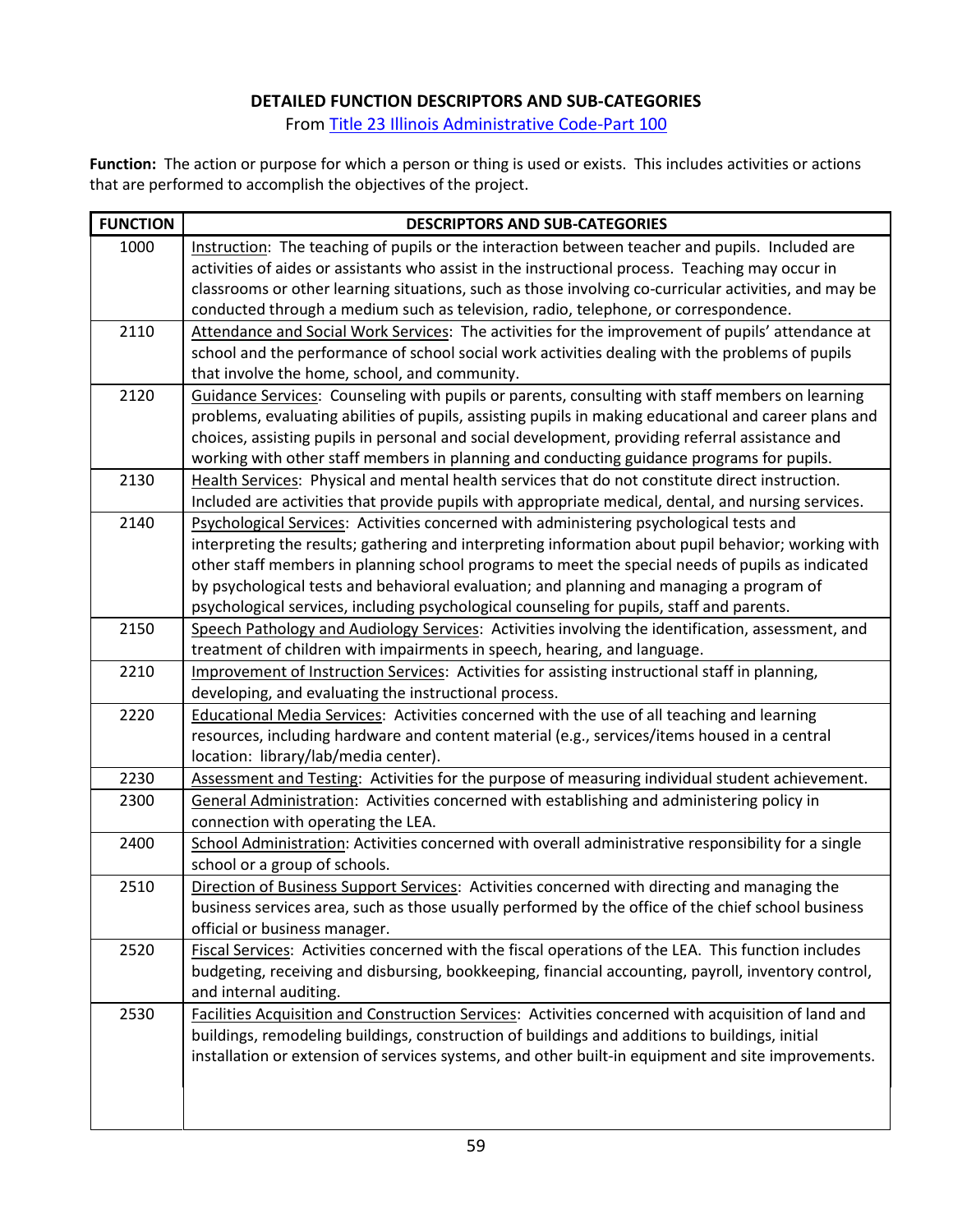| <b>FUNCTION</b> | <b>DESCRIPTORS AND SUB-CATEGORIES</b>                                                                                                                                                                                                                                                                                                                                                                                   |
|-----------------|-------------------------------------------------------------------------------------------------------------------------------------------------------------------------------------------------------------------------------------------------------------------------------------------------------------------------------------------------------------------------------------------------------------------------|
| 2540            | Operation and Maintenance of Plant Services: Activities concerned with keeping the physical plant<br>(i.e., grounds, buildings, and equipment) in an effective and safe working condition. This includes<br>activities of maintaining safety in building, on the grounds, and in the vicinity of the schools.                                                                                                           |
| 2550            | Pupil Transportation Services: Activities concerned with conveying pupils to and from school as<br>provided by Article 29 of the School Code [105 ILCS 5/Art. 29]. It includes trips between home and<br>school and trips to school activities.                                                                                                                                                                         |
| 2560            | Food Services: Activities concerned with providing food to pupils and staff in a school or LEA. This<br>services area includes the preparation and serving of regular and incidental meals, lunches, or<br>snacks in connection with school activities and the delivery of food.                                                                                                                                        |
| 2570            | Internal Services: Activities concerned with buying, storing, and distributing supplies, furniture,<br>and equipment; those activities concerned with internal duplicating and printing for the school<br>system; and the pickup and transporting of cash from schools facilities to the central<br>administrative office or bank for control and/or deposit.                                                           |
| 2610            | Direction of Central Support Services: Activities concerned with directing and managing the<br>central support services as a group.                                                                                                                                                                                                                                                                                     |
| 2620            | Planning, Research, Development and Evaluation Services: Activities associated with conducting<br>and managing programs of planning, research, development, and evaluation for a school system or<br>a system-wide basis.                                                                                                                                                                                               |
| 2630            | Information Services: Those activities concerned with writing, editing, and other preparation<br>necessary to disseminate education and administrative information to pupils, staff, managers, or<br>the general public through direct mailing, the various news media, or personal contact.                                                                                                                            |
| 2640            | Staff Services: Activities generally performed by the LEA's personnel office, such as recruiting and<br>placement, staff transfers, in-service training (e.g., non-instructional training), health services, and<br>staff accounting.                                                                                                                                                                                   |
| 2660            | Data Processing Services: Activities concerned with preparing data for storage, sorting data, and<br>retrieving them for reproduction as information for management and reporting.                                                                                                                                                                                                                                      |
| 2900            | Other Support Services: Activities of any support service or classification of services, general in<br>nature, which cannot be classified elsewhere in the 2000 series of accounts. (Describe and<br>itemize.)                                                                                                                                                                                                          |
| 3000            | Community Services: Services provided by the LEA for the community as a whole or some segment<br>of the community, such as community recreation programs, civic organization activities, public<br>libraries, programs of custody and child care, welfare services, services to nonpublic schools, and<br>home/school services.                                                                                         |
| 3700*           | Nonpublic School Pupils' Services: Services to pupils attending a school established by an agency<br>other than the state, a subdivision of the state, or the federal government that usually are<br>supported primarily by nonpublic funds. The services include providing instructional services,<br>attendance and social work services, health services, and transportation services for nonpublic<br>school pupils |
| 4000            | Payments to Other Districts and Governmental Units: Payments to other public LEAs, in-state, and<br>out-of-state public entities (e.g., payments to public universities/colleges, public community<br>colleges, Regional Offices of Education/Intermediate Service Centers, and Special Education<br>Cooperatives/Education for Employment Centers)                                                                     |
| 5000            | Debt Services: Servicing of the LEA's debts.                                                                                                                                                                                                                                                                                                                                                                            |

**\***Beginning in project year 2014.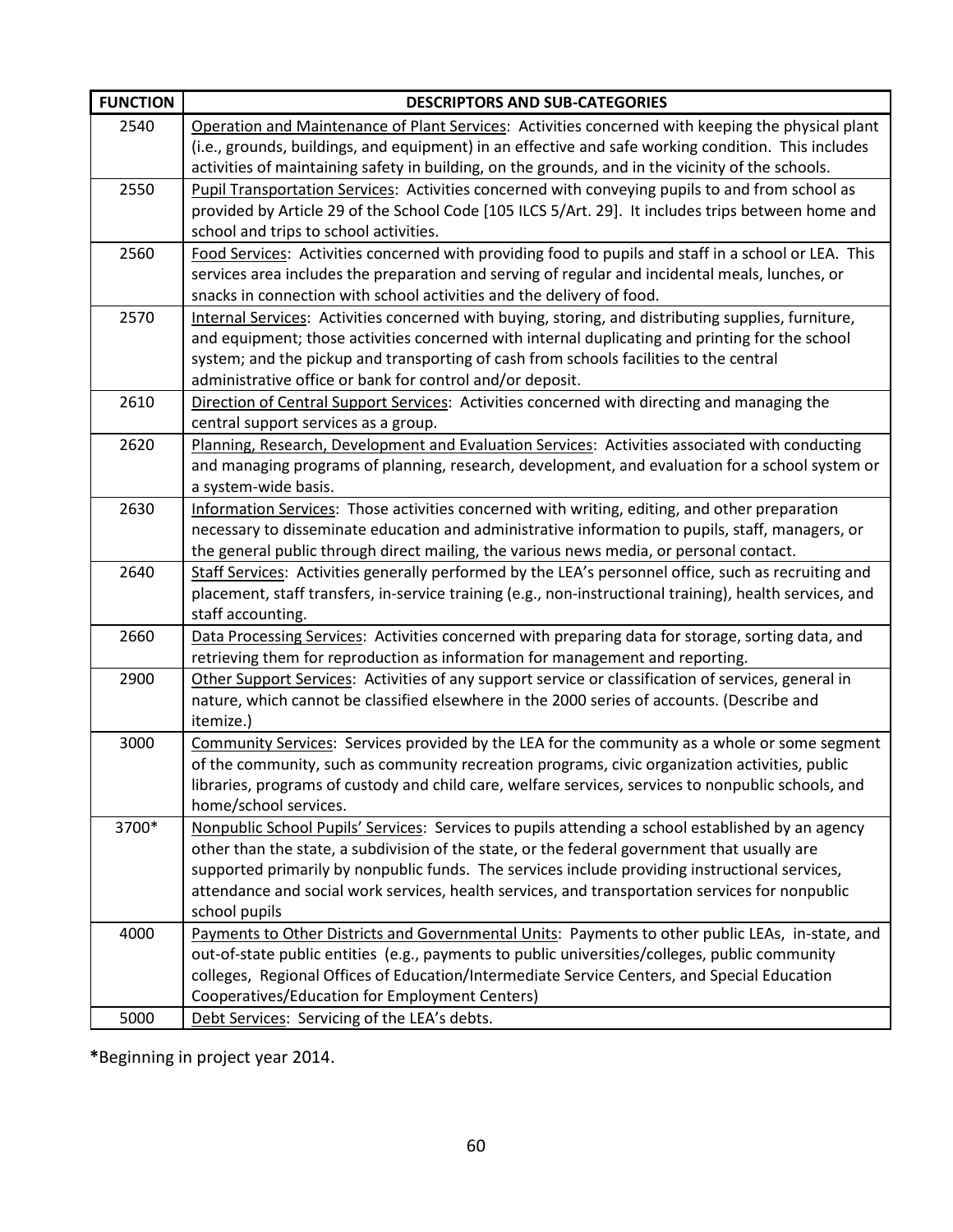#### **DETAILED OBJECT DESCRIPTORS AND SUB-CATEGORIES**

Fro[m Title 23 Illinois Administrative Code-Part 100](https://www.isbe.net/Documents/100ARK.pdf)

**Object:** Service or commodity obtained as a result of a specific purpose.

| <b>OBJECT</b> | <b>DESCRIPTORS AND SUB-CATEGORIES</b>                                                                                                                                    |  |  |  |  |
|---------------|--------------------------------------------------------------------------------------------------------------------------------------------------------------------------|--|--|--|--|
| 100           | Salaries: Amounts paid to permanent, temporary, or substitute employees on the LEA's payroll.                                                                            |  |  |  |  |
|               | This includes gross salary for personal services rendered while on the payroll of the LEA.                                                                               |  |  |  |  |
| 200           | Employee Benefits: Amounts paid by the LEA on behalf of employees; these amounts are not                                                                                 |  |  |  |  |
|               | included in the gross salary, but are over and above it. Payments such as fringe benefits, while not                                                                     |  |  |  |  |
|               | paid directly to the employees, nevertheless are a part of the cost (to the applicable functional                                                                        |  |  |  |  |
|               | areas). These types of costs are not considered a cost to the board of education function and                                                                            |  |  |  |  |
|               | should not all be charged to one area. These costs apply to the same function number as the cost                                                                         |  |  |  |  |
|               | of the applicable salary.                                                                                                                                                |  |  |  |  |
|               | -Retirement                                                                                                                                                              |  |  |  |  |
|               | -Teachers' Retirement (TRS)                                                                                                                                              |  |  |  |  |
|               | -Municipal Retirement (IMRF)                                                                                                                                             |  |  |  |  |
|               | -Federal Insurance Contributions Act (FICA) for Social Security                                                                                                          |  |  |  |  |
|               | -Insurance (e.g., health, life, medical, dental)                                                                                                                         |  |  |  |  |
|               | -Medicare only                                                                                                                                                           |  |  |  |  |
|               | -Tuition reimbursement                                                                                                                                                   |  |  |  |  |
|               | -"On-behalf" payments                                                                                                                                                    |  |  |  |  |
| 300           | Purchased Services: Amounts paid for personal services rendered by personnel who are not on the                                                                          |  |  |  |  |
|               | LEA's payroll and other services the LEA may purchase. A product may or may not result from the                                                                          |  |  |  |  |
|               | transaction; the primary reason for the purchase is the service provided in order to obtain the                                                                          |  |  |  |  |
|               | desired results.                                                                                                                                                         |  |  |  |  |
|               | -Professional and Technical Services                                                                                                                                     |  |  |  |  |
|               | -Audit/Financial Services                                                                                                                                                |  |  |  |  |
|               | -Legal services                                                                                                                                                          |  |  |  |  |
|               | -Professional Services-Administrative                                                                                                                                    |  |  |  |  |
|               | -Professional Services-Instructional                                                                                                                                     |  |  |  |  |
|               | -Professional Employee Training & Development Services                                                                                                                   |  |  |  |  |
|               | -Property Services (e.g., services to operate, repair, maintain, and rent property owned or used by                                                                      |  |  |  |  |
|               | the LEA)                                                                                                                                                                 |  |  |  |  |
|               | -Transportation Service                                                                                                                                                  |  |  |  |  |
|               | -Travel (e.g., transportation, meals, hotel, and other expenses associated with traveling or business                                                                    |  |  |  |  |
|               | for the LEA)                                                                                                                                                             |  |  |  |  |
|               | Employer Insurance (e.g., Workers' Compensation/Unemployment Compensation/Liability                                                                                      |  |  |  |  |
|               | Insurance) to protect the employer                                                                                                                                       |  |  |  |  |
|               | -Communication -Water/Sewer Services<br>-Software (e.g., license fee)                                                                                                    |  |  |  |  |
|               | -Printing/Binding Services<br>-Online Services                                                                                                                           |  |  |  |  |
| 400           | Supplies and Materials: Amounts paid for material items of an expendable nature that are                                                                                 |  |  |  |  |
|               |                                                                                                                                                                          |  |  |  |  |
|               | consumed, worn out, or deteriorated in use or items that lose their identity through fabrication or<br>incorporation into different or more complex units or substances. |  |  |  |  |
|               | -Consumable supplies<br>-Textbooks                                                                                                                                       |  |  |  |  |
|               | -Library books<br>-Periodicals (printed or electronic)                                                                                                                   |  |  |  |  |
|               | -Software package<br>-Equipment costing < \$500/unit or capitalization threshold                                                                                         |  |  |  |  |
|               |                                                                                                                                                                          |  |  |  |  |
|               | -Energy (e.g., bottled gas, oil, coal, gasoline, natural gas, electricity)                                                                                               |  |  |  |  |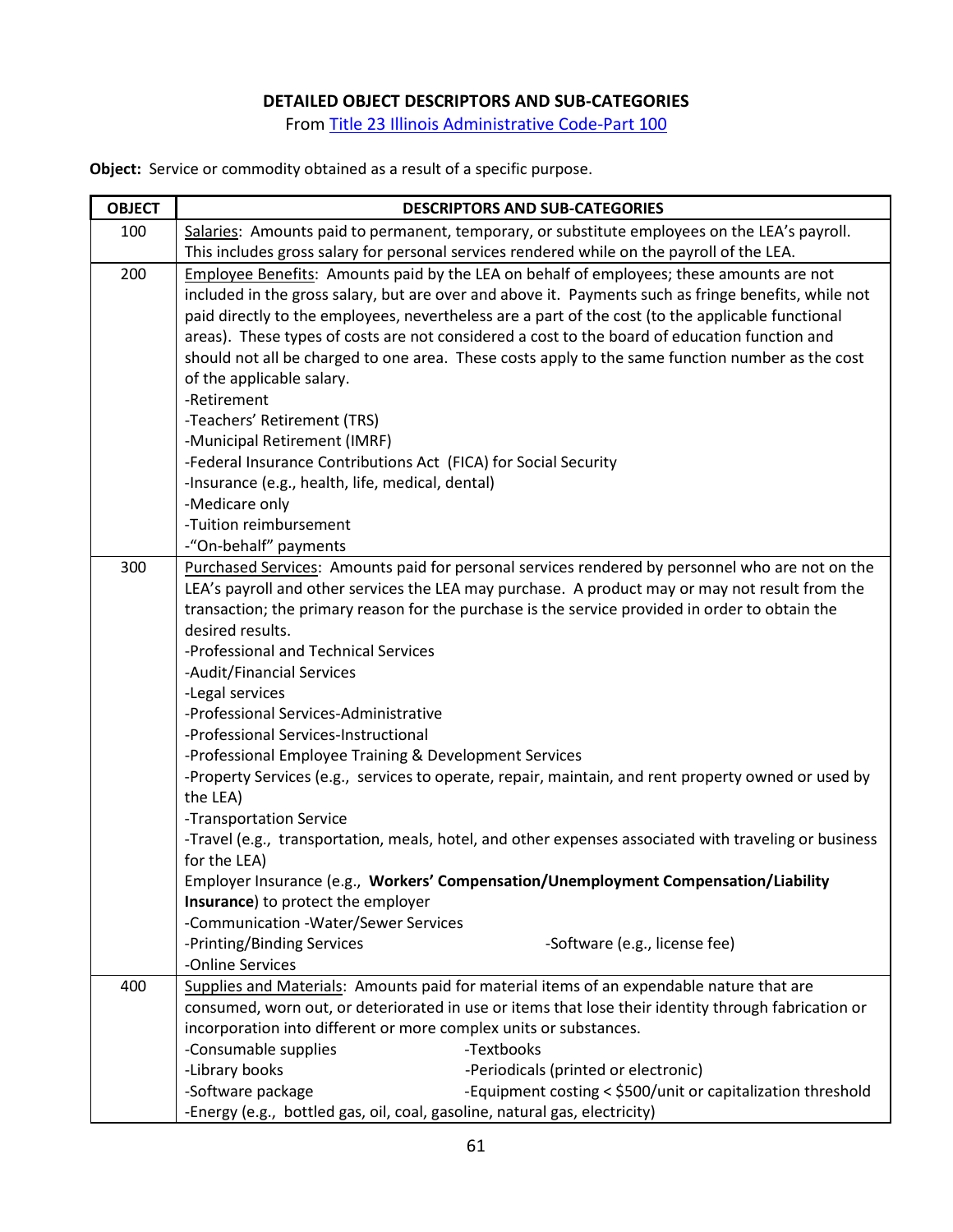| 500 | Capital Outlay: Expenditures for the acquisition of fixed assets or additions to fixed assets. These<br>are expenditures for land or existing buildings, improvements of grounds, construction of buildings,<br>additions to buildings, remodeling of buildings, initial equipment, additional equipment, and<br>replacement of equipment (e.g., any instrument, machine, apparatus, or set of articles that equals<br>or exceeds the LEA's capitalization threshold). |
|-----|------------------------------------------------------------------------------------------------------------------------------------------------------------------------------------------------------------------------------------------------------------------------------------------------------------------------------------------------------------------------------------------------------------------------------------------------------------------------|
| 600 | Other Objects: Amounts paid for goods and services not otherwise classified in the 300, 400, or 500                                                                                                                                                                                                                                                                                                                                                                    |
|     | series of accounts. Describe and itemize.                                                                                                                                                                                                                                                                                                                                                                                                                              |
|     | -Dues and fees (e.g., membership in professional or other organizations or associations)                                                                                                                                                                                                                                                                                                                                                                               |
|     | -Transfers (e.g., disbursements of flow-through funds)                                                                                                                                                                                                                                                                                                                                                                                                                 |
|     | -Student tuition                                                                                                                                                                                                                                                                                                                                                                                                                                                       |
| 700 | Non-Capitalized Equipment: Items that would be classified as capital assets except that they cost                                                                                                                                                                                                                                                                                                                                                                      |
|     | less than the capitalization threshold adopted by the school board but more than the \$500                                                                                                                                                                                                                                                                                                                                                                             |
|     | minimum value established for purposes of calculating per capita costs pursuant to Section 18-3 of                                                                                                                                                                                                                                                                                                                                                                     |
|     | the School Code [105 ILCS 5/18-3].                                                                                                                                                                                                                                                                                                                                                                                                                                     |
| 800 | Termination Benefits: Payments made to a terminated or retiring employees as compensation for                                                                                                                                                                                                                                                                                                                                                                          |
|     | unused sick or vacation days are NOT AN ALLOWABLE COST ON GRANT BUDGETS unless prior                                                                                                                                                                                                                                                                                                                                                                                   |
|     | approval has been received from ED. The payments can be included in the indirect cost amount                                                                                                                                                                                                                                                                                                                                                                           |
|     | only.                                                                                                                                                                                                                                                                                                                                                                                                                                                                  |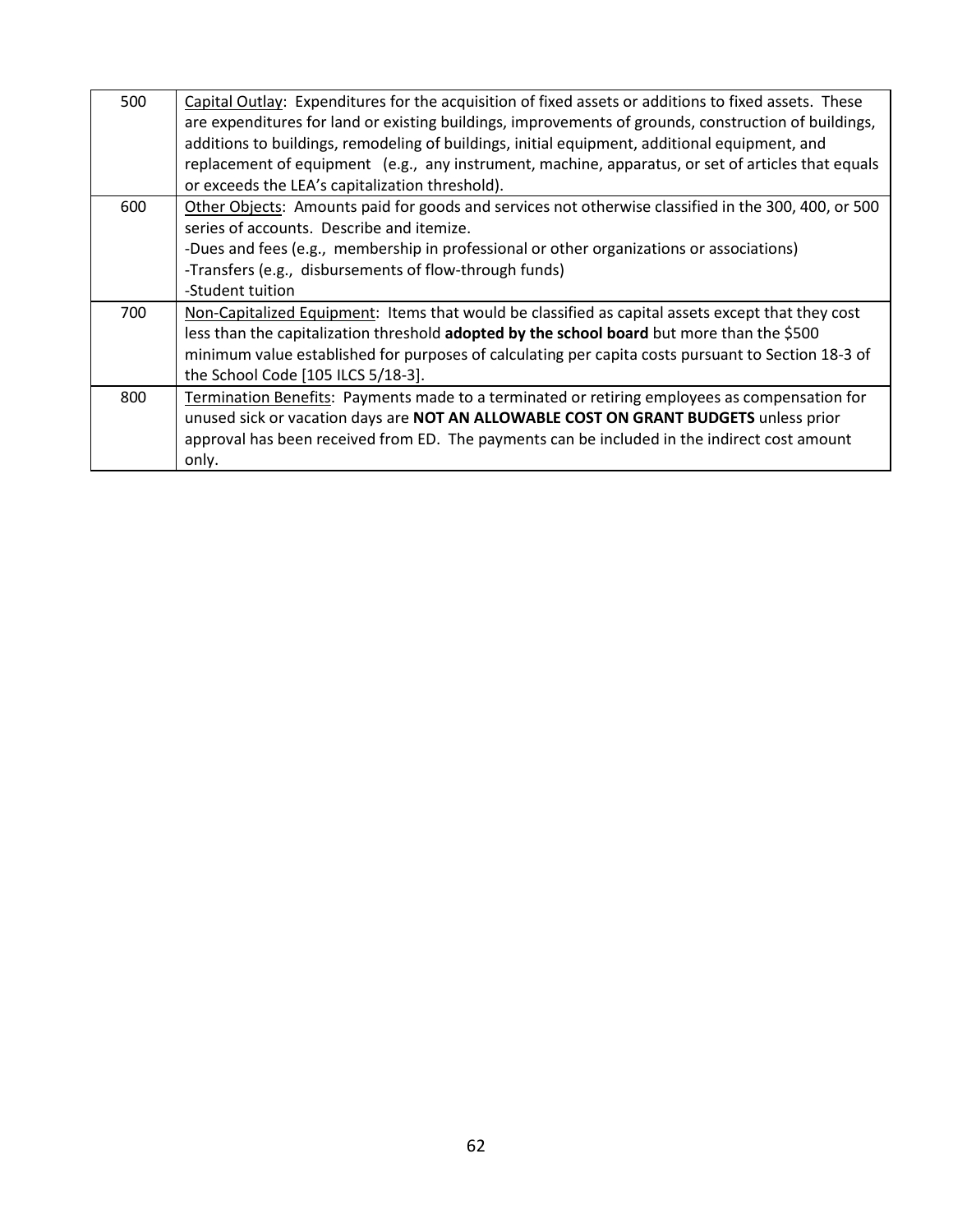#### **RETURN OF GRANT FUNDS**

# **General**

Funding and Disbursement Services is responsible for the collection of all state and federal elementary and secondary education grant funds identified as being unexpended, improperly held, or required to be recovered due to audit. Unexpended grant funds should not be automatically returned based on audits or monitoring reports until formal correspondence is received from Funding and Disbursement Services.

- The division will follow procedures as prescribed in the following statutes:
	- Illinois Grant Funds Recovery Act [30 ILCS 705]
	- Uncollected State Claims Act [30 ILCS 205]
	- Illinois State Collection Act of 1986 [30 ILCS 210]
	- Comptroller State Accounting Management System
- Per internal policy, all debts greater than or equal to \$50 will be collected unless state or federal regulations prescribe otherwise.
- For State Funds, the notification and collections process will begin ONLY when all disbursed funds have been released by Illinois Office of the Comptroller for the specific project.
- The division will follow federal granting agency directions for recovery or write-off of applicable federal funds.

#### Notification and Collection Process

- 1. A "First Notice" refund due letter will be mailed to grantees identified as having unexpended or improperly held funds. The letter will be sent on or close to the first working day of the month following receipt of the final expenditure report, application of an audit or for state grants, when all funds disbursed have been released by the Illinois Office of the Comptroller. Grantees will have a total of 50 calendar days (i.e., 45 days per the Grant Funds Recovery Act plus five days for receipt of notice) to return the funds due.
- 2. A "Second Notice" refund due letter will be mailed at the beginning of the following month if a check has not been received from the grantee within the first 30 days.
- 3. The grantee may request an informal hearing in accordance with the First or Second Notice refund due letters.
- 4. An "Intent to Collect" letter will be mailed 50 calendar days from the First Notice refund due letter or on the next business day if day 50 falls on a weekend or holiday. The grantee has 40 days from the receipt of the Intent to Collect notice (i.e., 35 days plus five days for receipt of notice) to either pay the debt in full, request an installment payment agreement, or request a formal hearing to show why recovery is not justified or proper.
- 5. In the event that a grantee has failed to remit payment and the debt is 90 days past due, the division may offset the unexpended funds involuntarily against the recipient's grant project the following fiscal year. In the case of a district or Regional Office of Education, involuntary offset may be applied against Evidence-Based Funding. The division will provide notification via email or written correspondence to the grantee once the offset is applied. Grantees that do not have a grant project to apply the debt will be referred to the Office of the Comptroller for offset.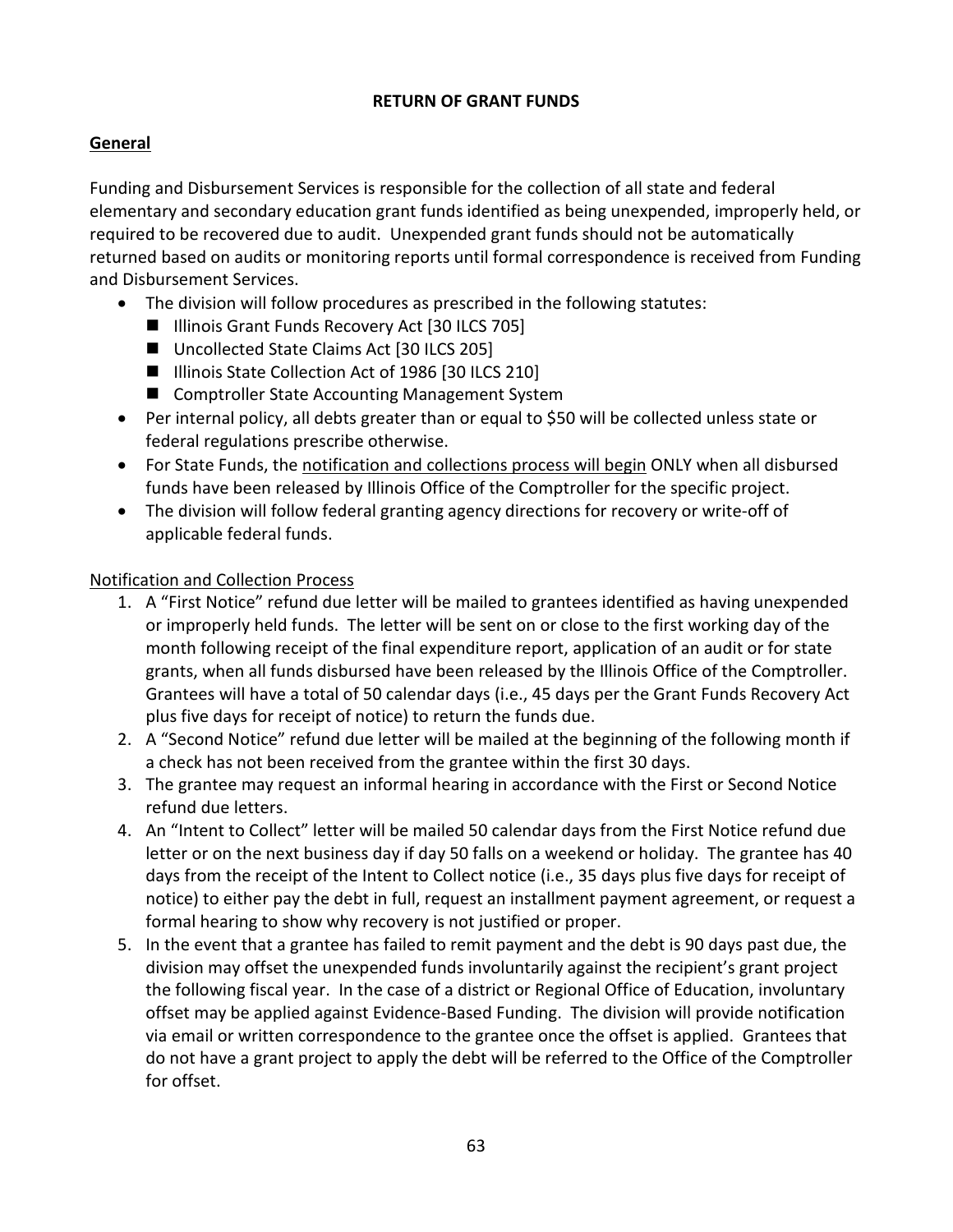6. Grantees that have no further grants with state for which the debt can be applied will be referred to the Department of Revenue's Debt Collection Bureau or the attorney general, as appropriate.

# **A copy of the correspondence must be included with checks made payable to the Illinois State Board of Education to ensure the proper deposit of funds.**

Checks must be remitted to:

Illinois State Board of Education Division of Funding and Disbursement Services (E-320) 100 North First Street Springfield, IL 62777-0001

#### **Return of Interest**

See the Interest Income section that starts on page 18.

## **GRANT FUNDS RECOVERY ACT**

[30 ILCS 705](http://www.ilga.gov/legislation/ilcs/ilcs3.asp?ActID=558&ChapterID=7)

#### **Definition/Description**

The Grant Funds Recovery Act is an act relating to the use and disbursement of grant funds dispensed by agencies of state government that provides for the recovery of misspent or improperly held grant funds.

All funds remaining at the end of the grant agreement or at the expiration of the period of time grant funds are available for expenditure or obligation by the grantee shall be returned to the state within **50 calendar** days. (See Return of Grant Funds on page 54.)

Such returned funds shall be deposited into the fund from which the original grant disbursement to the grantee was made.

#### **(30 ILCS 705/6) Recovery of Grant Funds**

Sec. 6. Recovery of Grant Funds. Any grant funds that have been misspent or are being improperly held are subject to recovery by the grantor agency that made the grant or, alternatively, by the attorney general. The grantor agency making the grant shall take affirmative and timely action to recover all misspent or improperly held grant funds. In order to effectuate the recovery of such grant funds, the grantor agency making the grant is authorized to use any one or a combination of the following:

- a) Offset against existing grants of, or future grants to be made by, the grantor agency making the recovery;
- b) Authorize the offset from existing grants or grants to be made by other grantor agencies;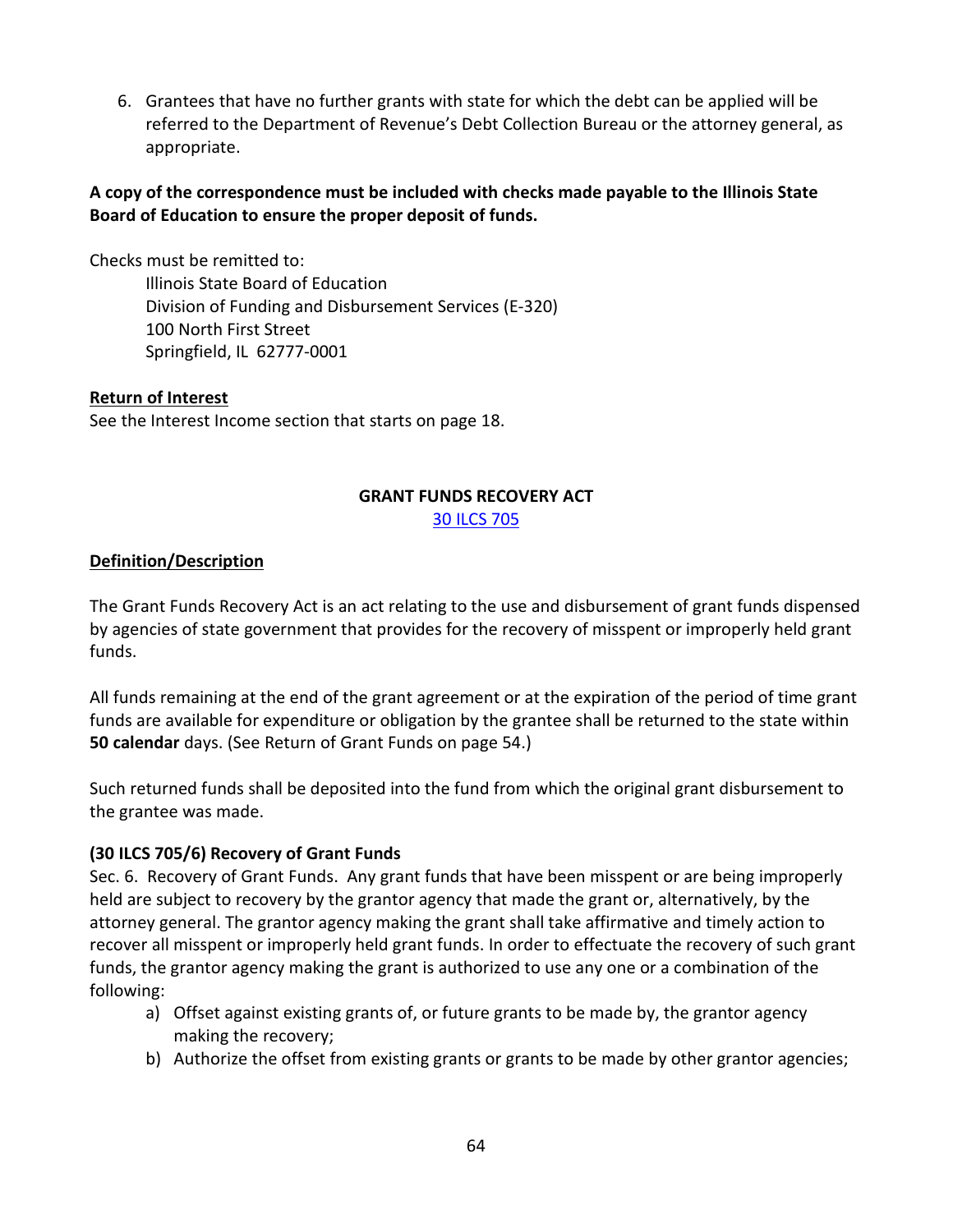- c) Authorize the comptroller to offset any payment from any funds administered by the comptroller for payment to the grantee, including, but not limited to, distributions of appropriated funds and payment of refunds;
- d) Initiate any debt collection method authorized by law to any private person; or
- e) Remove the grantee from any of the grantor agency's programs and forbid the grantee's participation in any such future grant programs for a period not to exceed two years.

## **(30 ILCS 705/7) Informal Hearing**

Whenever a grantor agency believes that grant funds are subject to recovery, the grantor agency shall provide the grantee the opportunity for at least one informal hearing to determine the facts and issues and to resolve any conflicts as amicably as possible before taking any formal recovery actions.

The grantor agency shall provide the grantee of the funds a written notice of the intended recovery. This notice shall identify the funds and the amount to be recovered and the specific facts that permit recovery. (This notice shall be generated from the Illinois State Board of Education Funding and Disbursement Services Division.)

# **(30 ILCS 705/8) Formal Procedures for Recovery**

- a) If a grantor agency determines that certain grant funds are to be recovered, then, prior to taking any action to recover the grant funds, the grantor agency shall provide the grantee of the funds a written notice of the intended recovery. This notice shall identify the funds and the amount to be recovered and the specific facts that permit recovery.
- b) A grantee shall have 35 days from the receipt of the notice required in paragraph (a) of this section to request a hearing to show why recovery is not justified or proper.
- c) If a grantee requests a hearing pursuant to paragraph (b) of this section, then:
	- (1) The grantor agency shall hold a hearing at which the grantee (or his representative) may present evidence and witnesses to show why recovery should not be permitted; and
	- (2) After the conclusion of the hearing, the grantor agency shall issue a written final recovery order and send a copy of the order to the grantee.
- d) A grantee may seek judicial review of any final recovery order, pursuant to the provisions of the Administrative Review Law.
- e) If a grantee requests a hearing pursuant to paragraph (b) of this section, then the grantor agency may not take any action of recovery until at least 35 days after the grantor agency has issued a final recovery order pursuant to the requirements of paragraph (c) of this section.

If a grantee does not request a hearing as permitted in paragraph (b) of this section, then the grantor agency may proceed with recovery of the grant funds identified in the notice issued pursuant to the requirements of paragraph (a) of this section, at any time after the expiration of the 35-day request period established in paragraph (b) of this section.

f) Any notice or mailing required or permitted by this section shall be deemed received five days after the notice or mailing is deposited in the U.S. mail, properly addressed with the grantee's current business address and with sufficient U.S. postage affixed. (Source: P.A. 83-640.)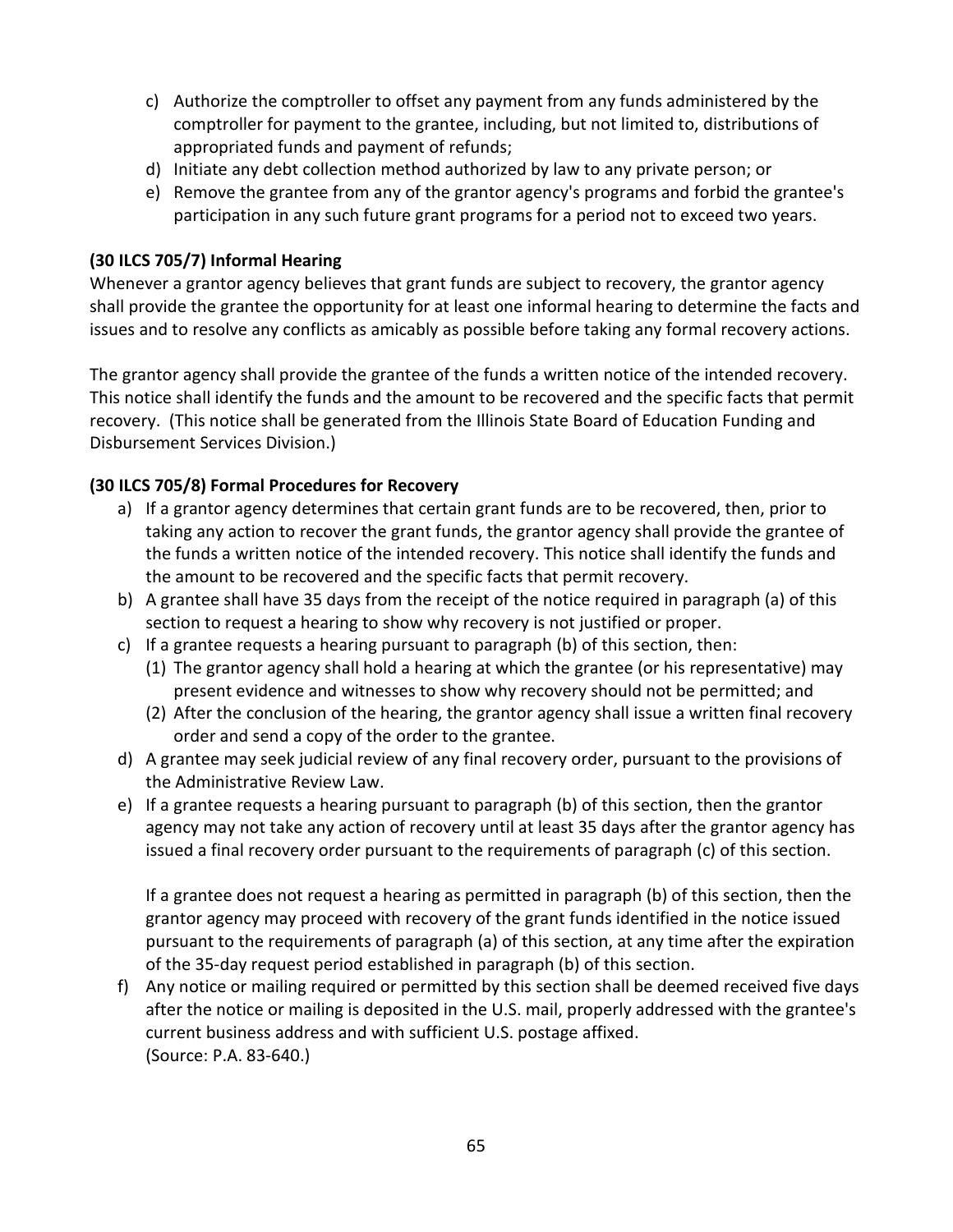# **(30 ILCS 705/9) Recovery of Grant Funds by Attorney General**

Except as otherwise provided by Section 14, the attorney general, on his/her own volition, may act to recover any grant funds that have been misapplied or are being improperly held and, when doing so, has all the powers of collection established in this act in addition to any other powers authorized by law or the Constitution.

(Source: P.A. 87-1262.)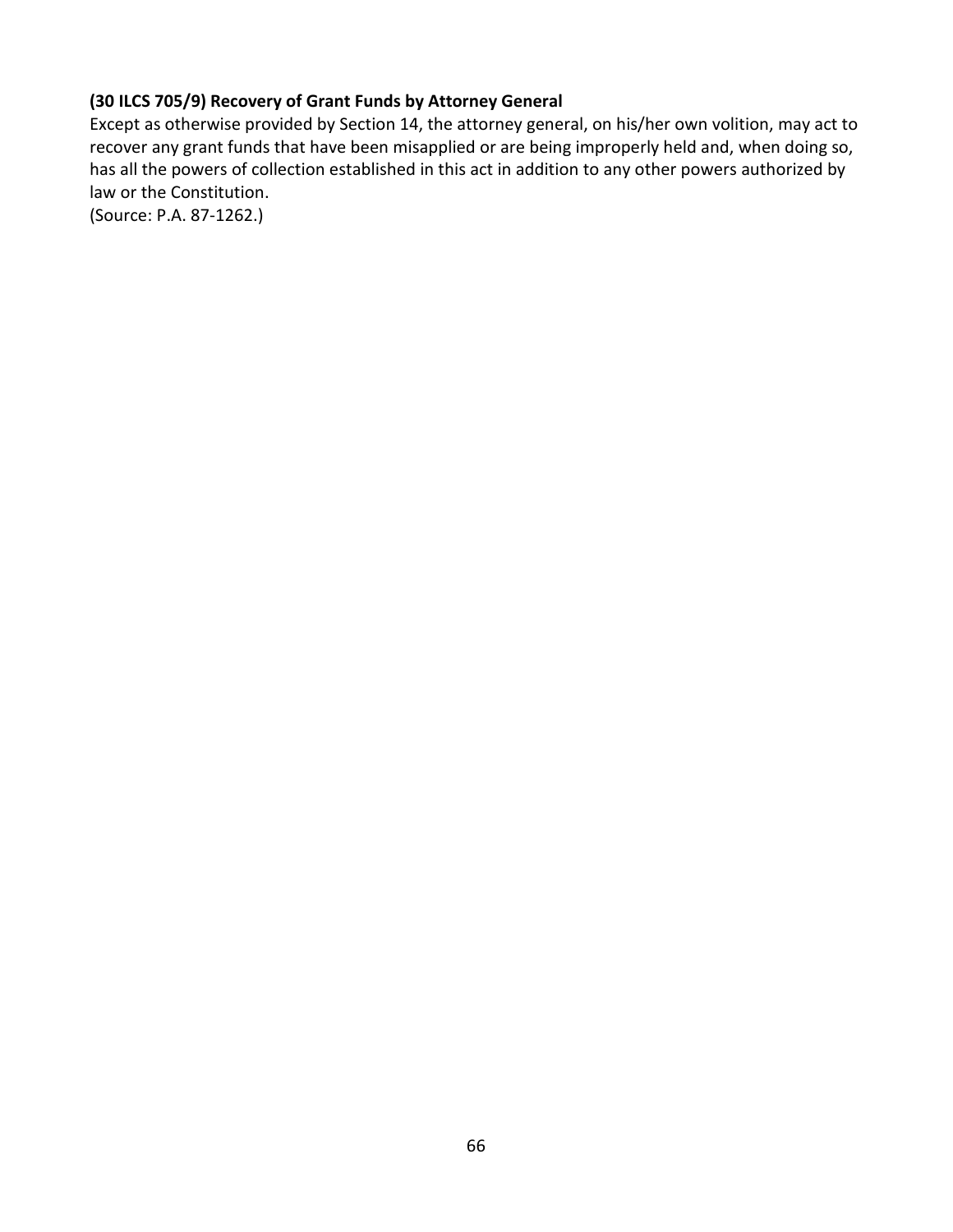# **Core Functions of Administrative Districts Acting as a Fiscal Agent for Joint Applications or Cooperatives/Joint Agreements**

In some federal and state programs, two or more school districts or entities submit one application and select an administrative district to serve as the fiscal agent on behalf of the joint application participants. These may be referred to as joint applications, partnerships, consortiums, or multidistrict applications. In other federal or state programs, applications are submitted by a cooperative or joint agreement that requires a legal entity to serve as the fiscal and legal agent on behalf of the cooperative or joint agreement.

Administrative districts are normally school districts that are chosen and approved by the joint applicants or the governing board of the cooperative/joint agreement. In some cases, Regional Offices of Education have been designated as the administrative and fiscal agent. The Illinois State Board of Education recognizes the administrative district as the fiscal and legal agent for the joint application or cooperative/joint agreement.

This section defines the core functions and duties for administrative districts appointed as the fiscal agent on behalf of joint applicants, cooperatives, and joint agreements. There may be additional requirements for the designated fiscal agent based on individual program rules or regulations.

The key statutes prescribed in the Illinois School Code that allow for the formation of cooperatives and joint agreements and the related duties of administrative districts are located in Special Education [105 ILCS 5/10-22.31]; Joint Educational Programs [105 ILCS 5/10-22.31a]; Cooperative Educational Programs [105 ILCS 5/3-15.14]; and Intergovernmental Cooperation Act [5 ILCS 220/1].

The administrative district is recognized as the entity primarily responsible for receiving and administering all funds that flow from ISBE to the joint application participants or all funds for the cooperative/joint agreement. As such, the administrative district must perform the following primary functions and responsibilities as the fiscal and legal agent:

- 1. Obtain signed Certifications and Assurances, and Terms of the Grant forms from each entity or individual participating in the grant and return the forms to ISBE prior to award of the grant.
- 2. Communicate grant requirements and fiscal information to the joint application participants.
- 3. Have a recognized bonded treasurer, whose bond is on file with the Regional Office of Education [105 ILCS 5/8-2]. In the case of a Regional Office of Education operating as the fiscal agent, a bond must be on file with the office of the county clerk [105 ILCS 5/3-2].
- 4. Prepare, display, provide notice, and conduct hearings on the budget of the cooperative/joint agreement [105 ILCS 5/17-1].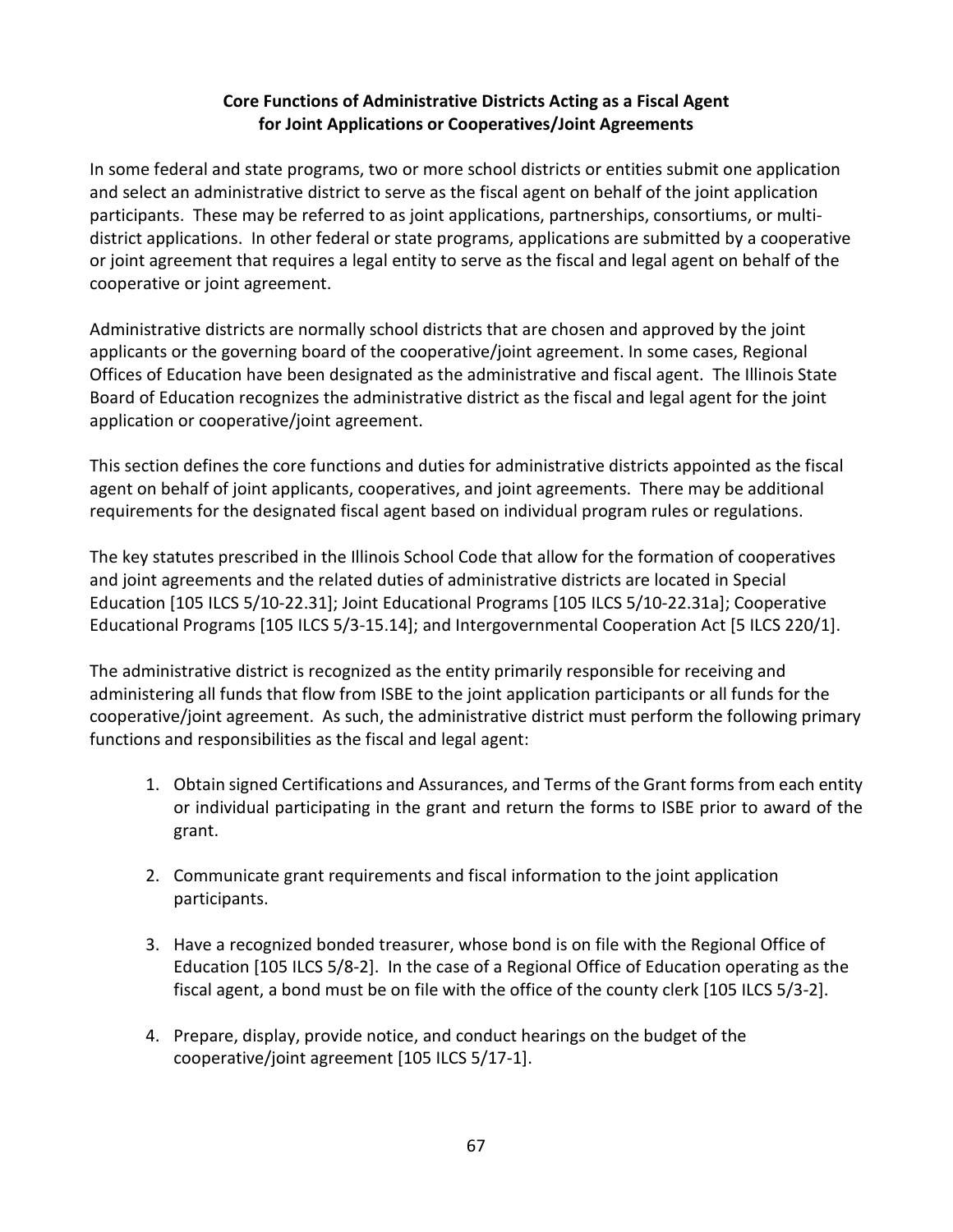5. Maintain separate accounts and ledgers for the cooperative/joint agreement in accordance with Title 23 Illinois Administrative Code-Part 100. The accounting of all revenue and expenditures for the cooperative/joint agreement must clearly be posted in the cooperative/joint agreement accounts by the fiscal agent. Revenue for the cooperative/joint agreement should be posted to state or federal sources according to the Title 23 Illinois Administrative Code-Part 100 (e.g., IDEA Discretionary 4630). Revenue should not be recorded as flow-through funds from the fiscal agent to the cooperative/joint agreement since it is posted directly to the cooperative/joint agreement accounts and ledgers. All expenditures made on behalf of the cooperative/joint agreement with the cooperative/joint agreement board's approval should be properly posted in the appropriate expenditure account of the cooperative/joint agreement [105 ILCS 5/2-3.27], [105 ILCS 3-15.1], [105 ILCS 3-15.14].

Fiscal agents for joint applications should record grant project revenue to be disbursed to the joint application participants as 2100 (Flow-Through Revenue from State Sources) or 2200 (Flow-Through Revenue from Federal Sources). Fiscal agents should report grant project expenditures of the flow-through funds as 4000 – Payments to Other Districts and Public Governmental Units and those expenditures should be based on actual expenditure/obligation data from the participating joint applicants. Any revenue that is to remain with the fiscal agent and be expended for the purposes of the grant project would be recorded as revenue and expenditures from state or federal sources according to the Title 23 Illinois Administrative Code-Part 100 (e.g., 4971 – 1000 – Education Through Technology - Salaries). Joint application participants receiving funds from their fiscal agent should record revenue and expenditures from state or federal sources according to the Title 23 Illinois Administrative Code-Part 100 (e.g., 4971 -1000 – Education Through Technology – Instruction - Salaries).

- 6. Be responsible for the accountability, documentation, and cash management of the grant; the approval and payment of all expenses, obligations, contracts, and hiring of personnel in accordance with the grant agreement; or with decisions and payment orders made by the governing board of the cooperative/joint agreement. This would include, but not be limited to:
	- Disbursement of all funds to joint application participants based on information (payment schedules) from joint application participants showing anticipated cash needs in each month of operation. (The composite payment schedule submitted to ISBE should reflect monthly cash needs for the fiscal agent and the joint application participants.)
	- Requirement of all joint application participants to report expenditures to the fiscal agent based on actual expenditures/obligation data and documentation. Reports submitted to ISBE should reflect project expenditure/obligations for the fiscal agent and the data obtained from the joint application participants.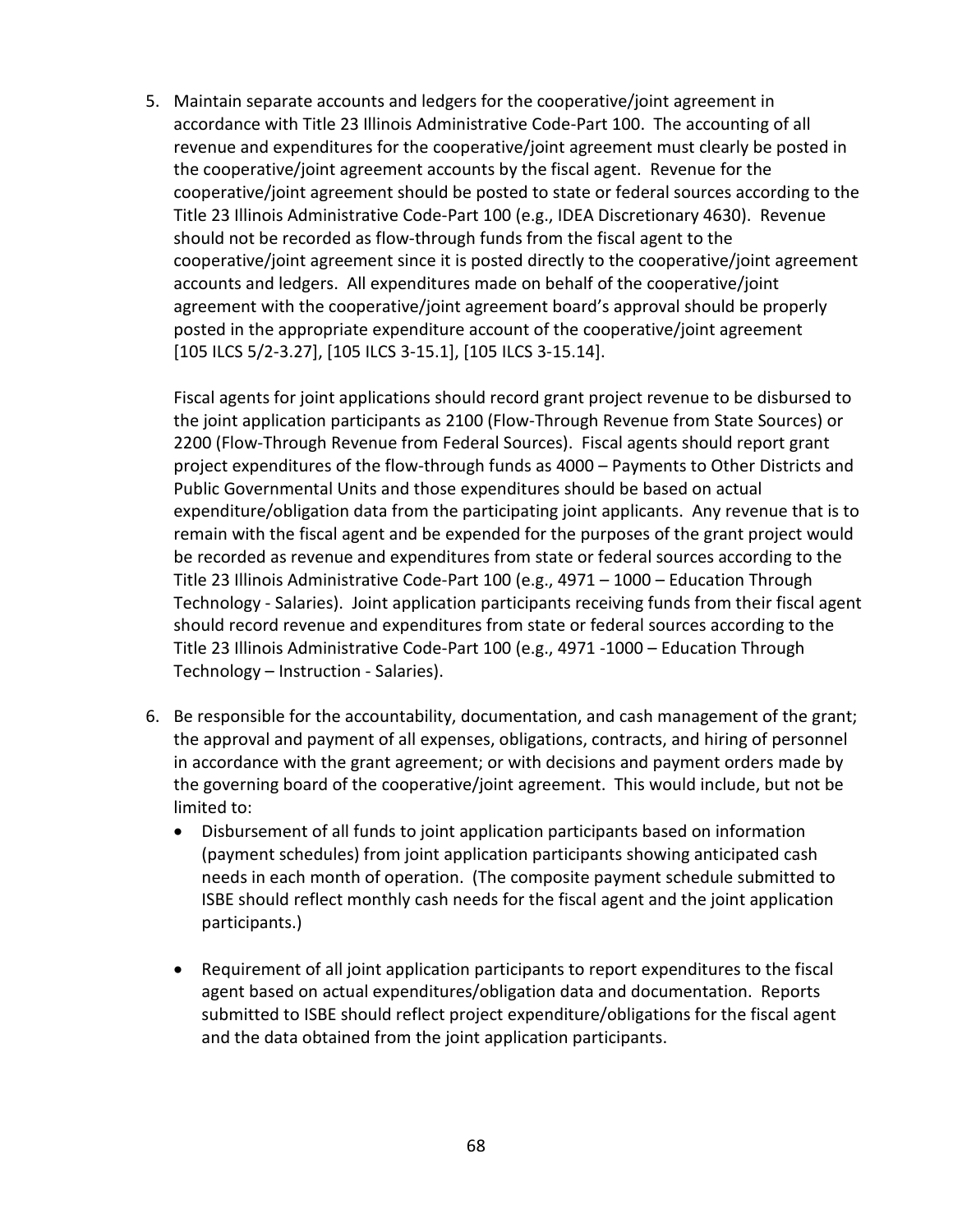- 7. Be accountable for interest income earned on excess cash on hand by all joint application participants of the grant project and return applicable interest earned on advances to the Illinois State Board of Education as required. (See the Interest Income section starting on page 18 of this handbook.)
- 8. Make financial records available to outside auditors and ISBE personnel, as requested by ISBE. The financial accounting records maintained by the fiscal agent should be audited annually and reported on the Illinois School District/Joint Agreement Annual Financial Report in accordance with the requirements applicable to such audit reports [105 ILCS 5/3-7], [105 ILCS 3-15.1], [105 ILCS 3-15.14].
- 9. Be responsible for the payment of any funds that are to be returned to ISBE.
- 10. Have a recovery process in place with all joint application participants for collection of any funds to be returned to the Illinois State Board of Education. Any recovery process from joint application participants by the fiscal agent for overpayment of funds must be provided for in accordance with the grant agreement and/or the fiscal policies and procedures of the articles of the cooperative/joint agreement.
- 11. Adopt policies of the cooperative/joint agreement and take all other actions that are legally necessary to carry out the directions of the governing board of the cooperative/joint agreement.

Payment of grant project funds for a joint application or cooperative/joint agreement must be made to the designated administrative district when distributed by an intermediary (i.e. the Regional Office of Education or a township treasurer). Joint application or cooperative/joint agreement project payments should never be sent directly to a joint application participant or cooperative/joint agreement office.